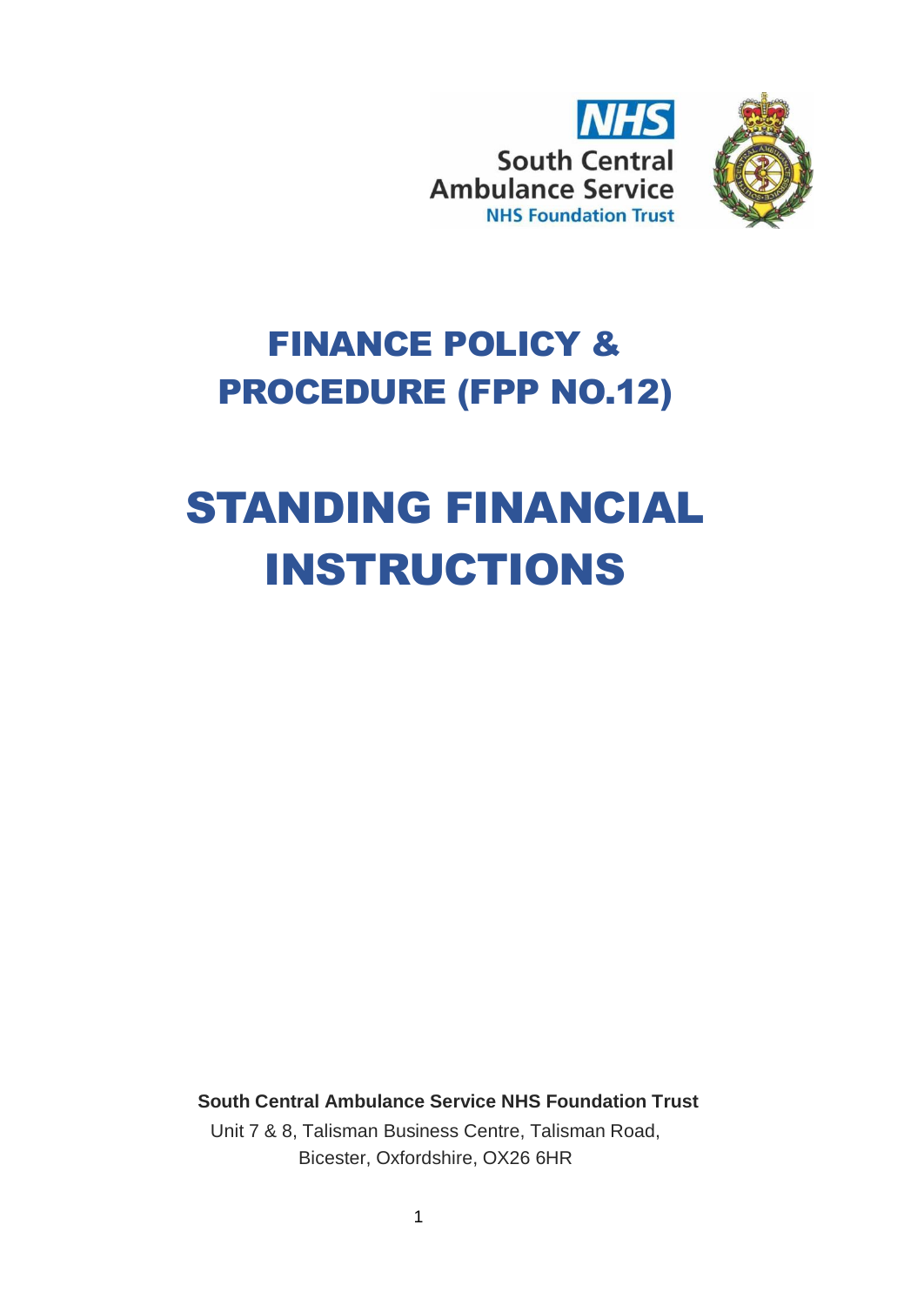## **TABLE OF CONTENTS**

<span id="page-1-0"></span>

| 1.             |                                                                              |  |
|----------------|------------------------------------------------------------------------------|--|
| 2.             |                                                                              |  |
| 3.             |                                                                              |  |
| 4.             |                                                                              |  |
| 5.             |                                                                              |  |
| 6.             |                                                                              |  |
| 7 <sub>1</sub> | INCOME, FEES AND CHARGES AND SECURITY OF CASH, CHEQUES AND OTHER NEGOTIABLE  |  |
|                |                                                                              |  |
| 8.             |                                                                              |  |
| 9.             | NHS SERVICE AGREEMENTS FOR PROVISION OF SERVICES (SEE OVERLAP WITH SFI NO.   |  |
|                |                                                                              |  |
| 10.            | TERMS OF SERVICE, ALLOWANCES AND PAYMENT OF MEMBERS OF THE TRUST BOARD AND   |  |
|                |                                                                              |  |
| 11.            |                                                                              |  |
| 12.            |                                                                              |  |
| 13.            | CAPITAL INVESTMENT, PRIVATE FINANCING, FIXED ASSET REGISTERS AND SECURITY OF |  |
|                |                                                                              |  |
| 14.            |                                                                              |  |
| 15.            | DISPOSALS AND CONDEMNATIONS, LOSSES AND SPECIAL PAYMENTS 40                  |  |
| 16.            |                                                                              |  |
| 17.            |                                                                              |  |
| 18.            |                                                                              |  |
| 19.            | ACCEPTANCE OF GIFTS BY STAFF AND LINK TO STANDARDS OF BUSINESS CONDUCT (SEE  |  |
|                |                                                                              |  |
| 20.            |                                                                              |  |
| 21.            |                                                                              |  |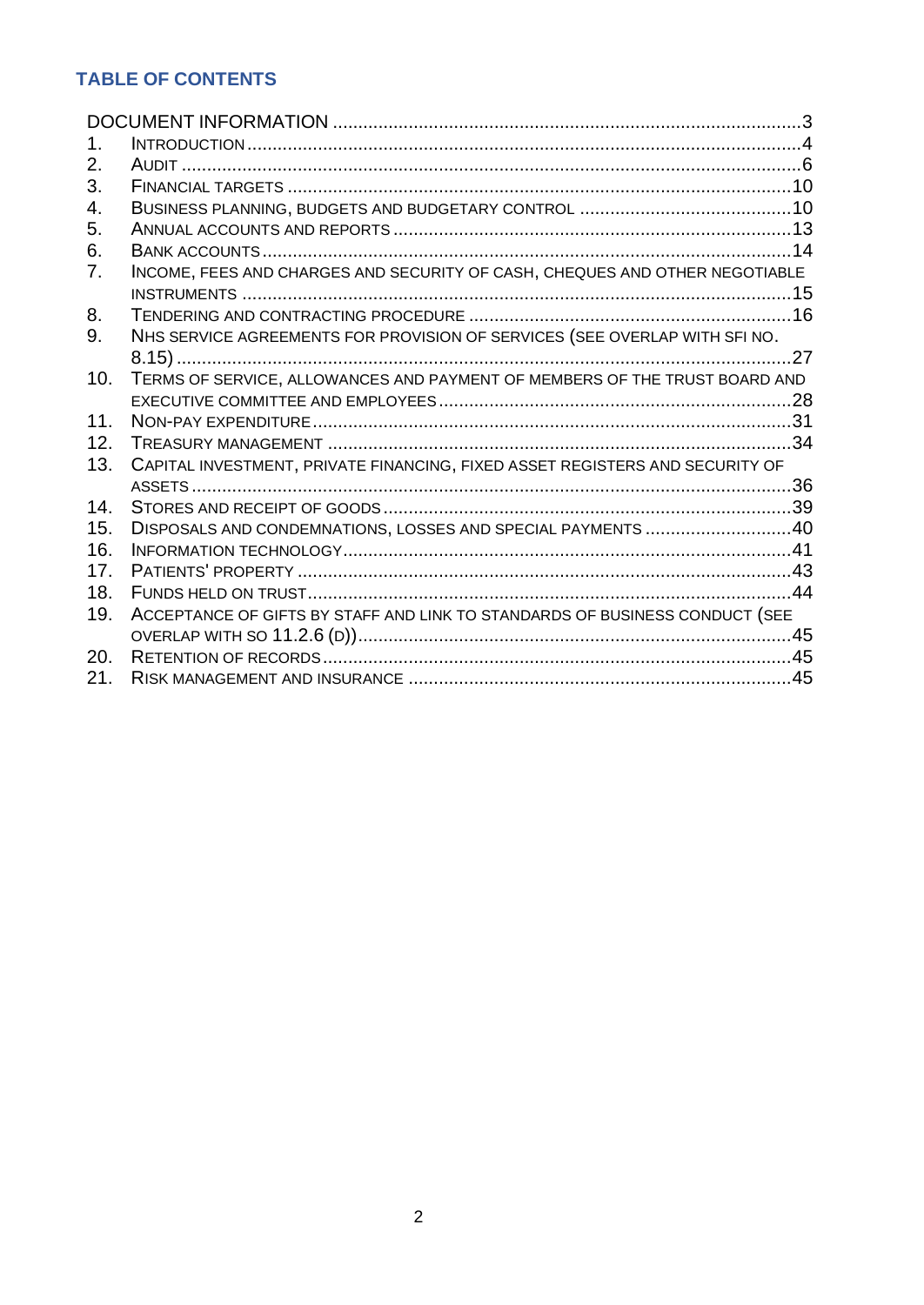## **DOCUMENT INFORMATION**

**Author:** Charles Porter - Director of Finance

**Consultation & Approval:** Audit Committee and Board

**This document replaces:** V5

## **Notification of Policy Release:**

- Distribution by Communication Managers
- All Recipients e-mail
- Staff Notice Boards
- Website
- SCAS Intranet

**Equality Impact Assessment:** Stage 1 Equality Impact Assessment carried out on April 2021 – No Issues

**Date of Issue:** April 2021 **Next Review:** April 2022 **Version:** V6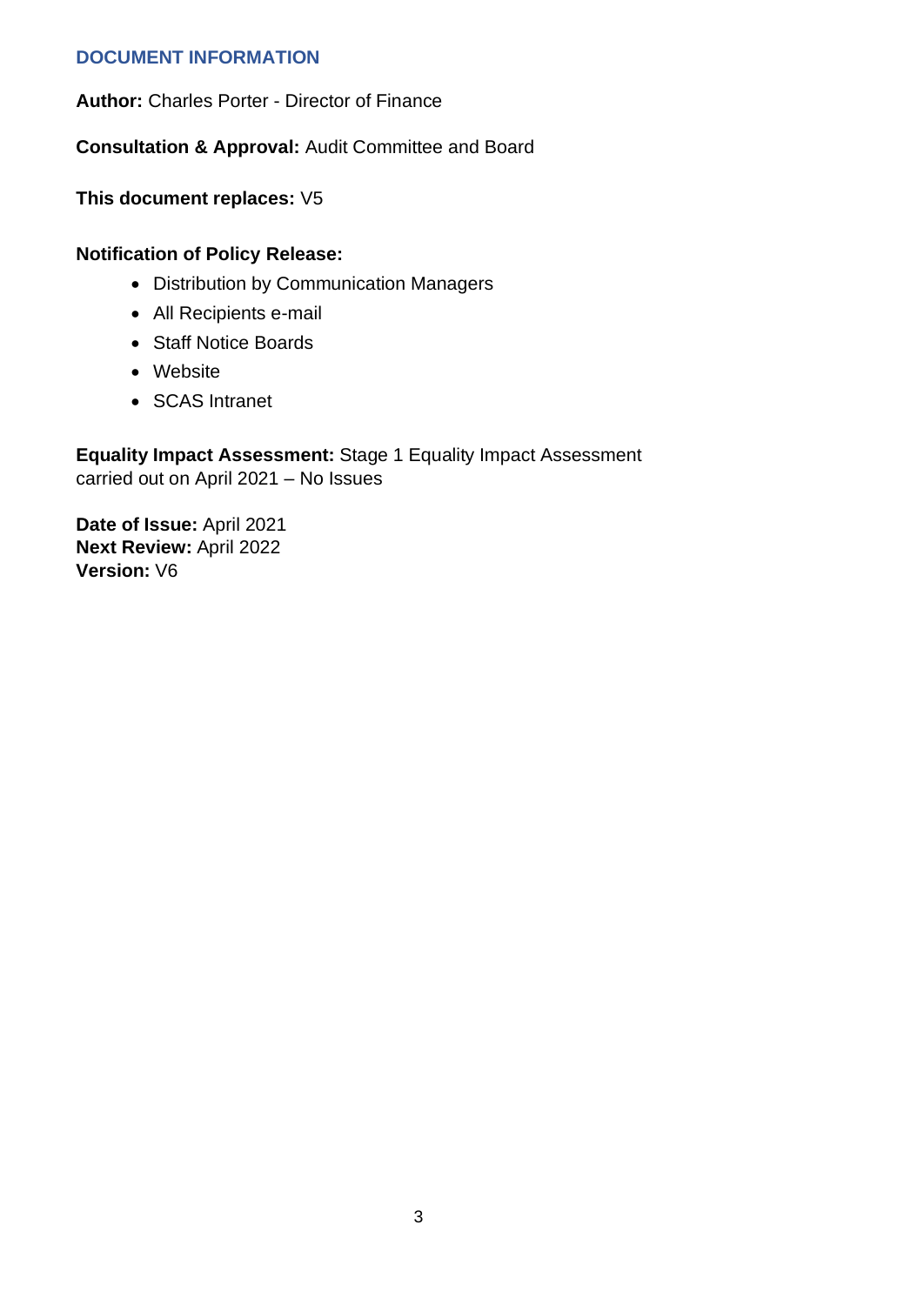## **STANDING FINANCIAL INSTRUCTIONS**

## <span id="page-3-0"></span>**1. INTRODUCTION**

## **1.1 General**

- 1.1.1 These Standing Financial Instructions (SFIs) are issued in accordance with the Trust (Functions) Directions 2000 issued by the Secretary of State which require that each Trust shall agree Standing Financial Instructions for the regulation of the conduct of its members and officers in relation to all financial matters with which they are concerned. They shall have effect as if incorporated in the Standing Orders (SOs).
- 1.1.2 These Standing Financial Instructions detail the financial responsibilities, policies and procedures adopted by the Trust. They are designed to ensure that the Trust's financial transactions are carried out in accordance with the law and with Government policy in order to achieve probity, accuracy, economy, efficiency, and effectiveness. They should be used in conjunction with the Schedule of Decisions Reserved to the Board and the Scheme of Delegation adopted by the Trust.
- 1.1.3 These Standing Financial Instructions identify the financial responsibilities which apply to everyone working for the Trust and its constituent organisations including Trading Units. They do not provide detailed procedural advice and should be read in conjunction with Trust financial policies and detailed financial procedure notes. All financial procedures must be approved by the Director of Finance.
- 1.1.4 Should any difficulties arise regarding the interpretation or application of any of the Standing Financial Instructions then the advice of the Director of Finance must be sought before acting. The user of these Standing Financial Instructions should also be familiar with and comply with the provisions of the Trust's Standing Orders.

## 1.1.5 **The failure to comply with Standing Financial Instructions and Standing Orders can in certain circumstances be regarded as a disciplinary matter that could result in dismissal.**

1.1.6 **Overriding Standing Financial Instructions** – If for any reason these Standing Financial Instructions are not complied with, full details of the non-compliance and any justification for non-compliance and the circumstances around the noncompliance shall be reported to the next formal meeting of the Audit Committee for referring action or ratification. All members of the Board and staff have a duty to disclose any non-compliance with these Standing Financial Instructions to the Director of Finance as soon as possible.

## **1.2 Responsibilities and delegation**

#### 1.2.1 The Trust Board

The Board exercises financial supervision and control by:

(a) formulating the financial strategy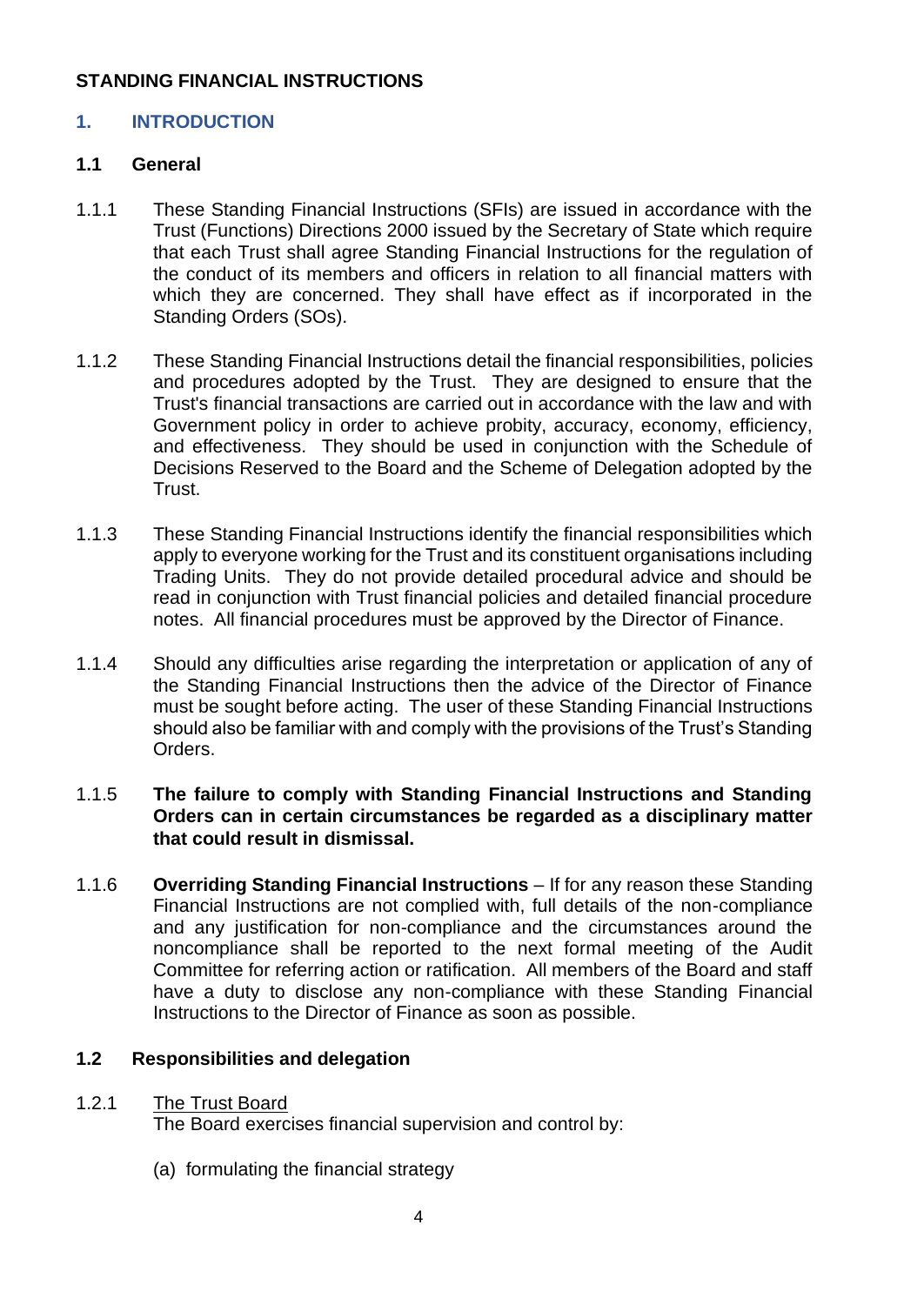- (b) requiring the submission and approval of budgets within approved allocations/overall income
- (c) defining and approving essential features in respect of important procedures and financial systems (including the need to obtain value for money)
- (d) defining specific responsibilities placed on members of the Board and employees as indicated in the Scheme of Delegation document.
- 1.2.2 The Board has resolved that certain powers and decisions may only be exercised by the Board in formal session. These are set out in the Scheme of delegation and reservation. All other powers have been delegated to such other committees as the Trust has established.

#### 1.2.3 The Chief Executive and Director of Finance

The Chief Executive and Director of Finance will, as far as possible, delegate their detailed responsibilities, but they remain accountable for financial control.

Within the Standing Financial Instructions, it is acknowledged that the Chief Executive is ultimately accountable to the Board, for ensuring that the Board meets its obligation to perform its functions set out in the Authorisation agreement within the available financial resources. The Chief Executive has overall executive responsibility for the Trust's activities; is responsible to the Chairman and the Board for ensuring that its financial obligations and targets are met and has overall responsibility for the Trust's system of internal control.

1.2.4 It is a duty of the Chief Executive to ensure that Members of the Board and, employees and all new appointees are notified of, and put in a position to understand their responsibilities within these Instructions.

## 1.2.5 The Director of Finance

The Director of Finance is responsible for:

- (a) implementing the Trust's financial policies and for coordinating any corrective action necessary to further these policies
- (b) maintaining an effective system of internal financial control including ensuring that detailed financial procedures and systems incorporating the principles of separation of duties and internal checks are prepared, documented and maintained to supplement these instructions
- (c) ensuring that sufficient records are maintained to show and explain the Trust's transactions, in order to disclose, with reasonable accuracy, the financial position of the Trust at any time; and, without prejudice to any other functions of the Trust, and employees of the Trust, the duties of the Director of Finance include:
- (d) the provision of financial advice to other members of the Board and employees
- (e) the design, implementation and supervision of systems of internal financial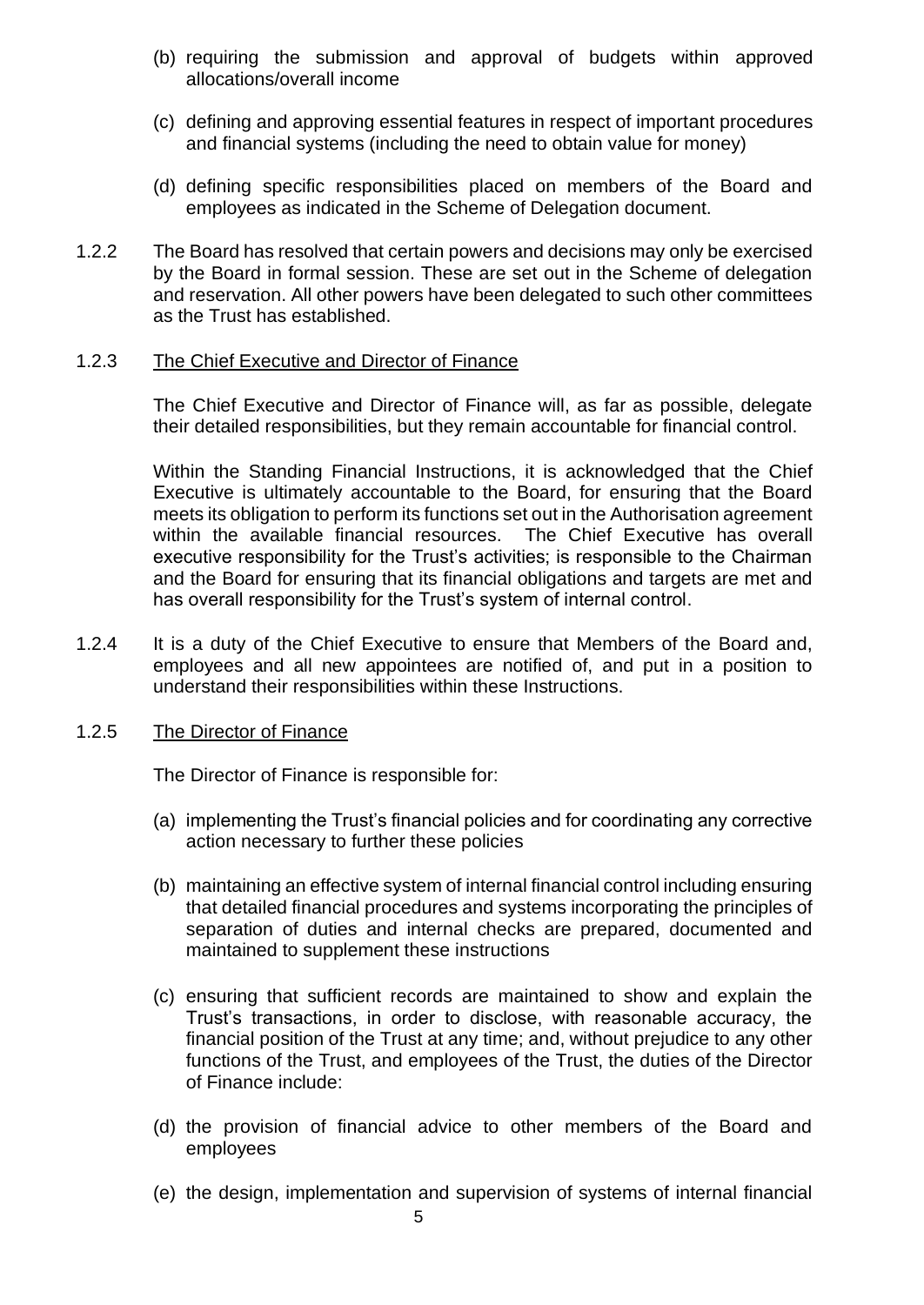(f) the preparation and maintenance of such accounts, certificates, estimates, records and reports as the Trust may require for the purpose of carrying out its statutory duties.

## 1.2.6 Board Members and Employees

All members of the Board and employees, severally and collectively, are responsible for:

- (a) the security of the property of the Trust
- (b) avoiding loss
- (c) exercising economy and efficiency in the use of resources
- (d) conforming with the requirements of Standing Orders, Standing Financial Instructions, Financial Procedures and the Scheme of Delegation.

## 1.2.7 Contractors and their employees

Any contractor or employee of a contractor who is empowered by the Trust to commit the Trust to expenditure or who is authorised to obtain income shall be covered by these instructions. It is the responsibility of the Chief Executive to ensure that such persons are made aware of this.

1.2.8 For all members of the Board and any employees who carry out a financial function, the form in which financial records are kept and the manner in which members of the Board and employees discharge their duties must be to the satisfaction of the Director of Finance.

## <span id="page-5-0"></span>**2. AUDIT**

## **2.1 Audit Committee**

- 2.1.1 In accordance with Schedule 7 (para 23) of the 2006 Act and both the Trust's Constitution and Standing Orders, the Board shall formally establish an Audit Committee of Non-Executive Directors to perform such monitoring, review and other functions as are appropriate. In particular the Audit Committee will provide an independent and objective view of internal control by:
	- (a) overseeing Internal and External Audit services
	- (b) reviewing financial and information systems and monitoring the integrity of the financial statements and reviewing significant financial reporting judgments;
	- (c) review the establishment and maintenance of an effective system of integrated governance, risk management and internal control, across the whole of the organisation's activities (both clinical and non-clinical), that supports the achievement of the organisation's objectives;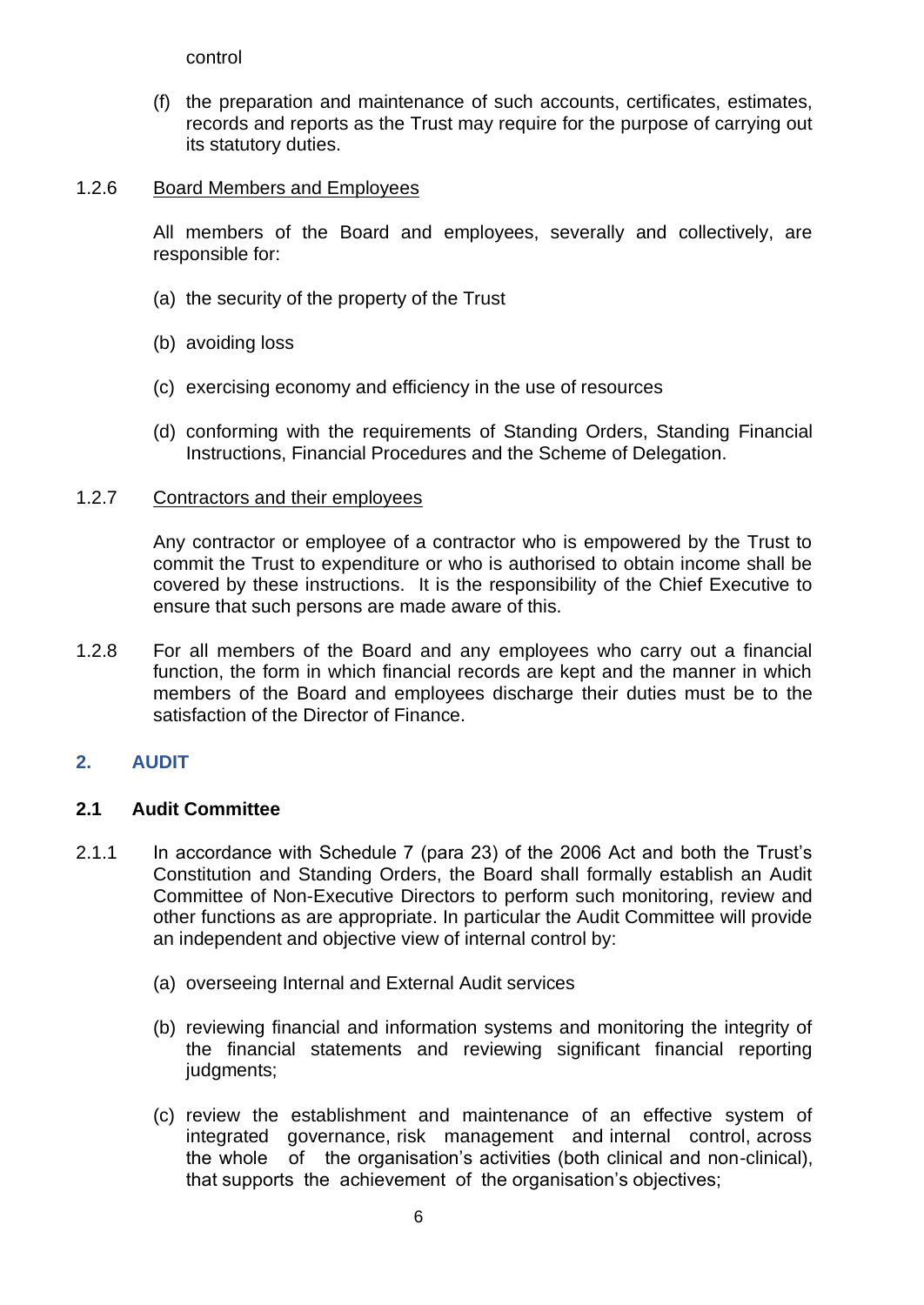- (d) monitoring compliance with Standing Orders and Standing Financial **Instructions**
- (e) reviewing schedules of losses and compensations and making recommendations to the Board
- (f) reviewing schedules of debtors/creditors balances over 6 months old and material sums for explanations/action plans
- (g) Reviewing the arrangements in place to support the Assurance Framework process prepared on behalf of the Board and advising the Board accordingly.
- 2.1.2 Where the Audit Committee considers there is evidence of ultra vires transactions, evidence of improper acts, or if there are other important matters that the Committee wishes to raise, the Chairman of the Audit Committee should raise the matter at a full meeting of the Board. Exceptionally, the matter may need to be brought to the attention of the Council of Governors and/or the Regulator as appropriate.
- 2.1.3 It is the responsibility of the Director of Finance to ensure an adequate Internal Audit service is provided and the Audit Committee shall be involved in the selection process when/if an Internal Audit service provider is changed.
- 2.1.4 The Audit Committee is responsible for making a recommendation to the Council of Governors re the appointment of external auditors. The Committee has a responsibility for assessing the external (financial) auditors on an annual basis in terms of quality of their work.

#### **2.2 Director of Finance**

- 2.2.1 The Director of Finance is responsible for:
	- (a) ensuring there are arrangements to review, evaluate and report on the effectiveness of internal financial control including the establishment of an effective Internal Audit function
	- (b) ensuring that the Internal Audit is adequate and meets the NHS mandatory audit standards
	- (c) deciding at what stage to involve the police in cases of misappropriation and other irregularities not involving fraud or corruption
	- (d) ensuring that an annual internal audit report is prepared for the consideration of the Audit Committee [and the Board]. The report must cover:
		- (i) a clear opinion on the effectiveness of internal control in accordance with current assurance framework guidance issued by the Department of Health including for example compliance with control criteria and standards
		- (ii) major internal financial control weaknesses discovered
		- (iii) progress on the implementation of internal audit recommendations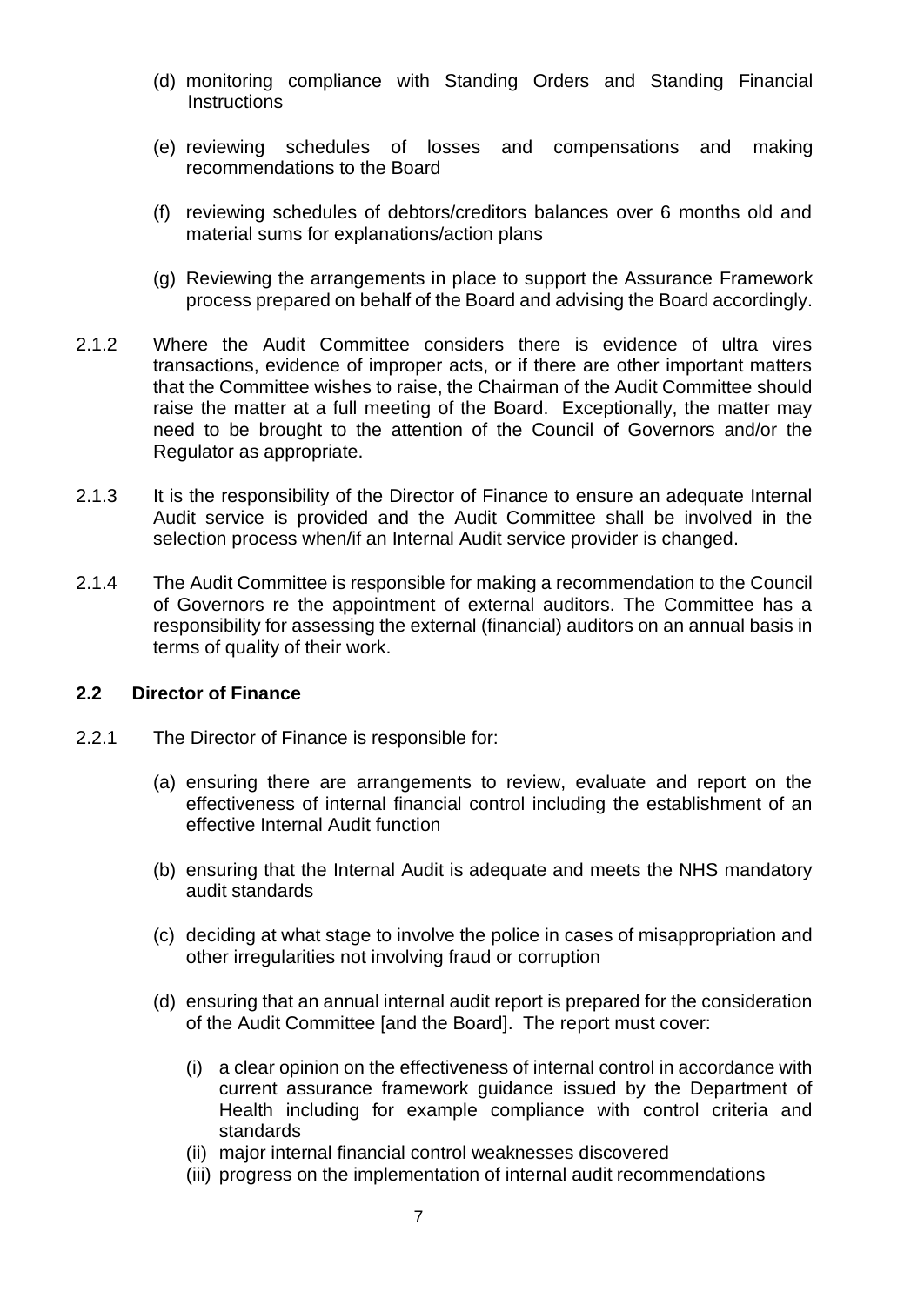- (iv) progress against plan over the previous year
- (v) strategic audit plan covering the coming three years
- (vi) a detailed plan for the coming year.
- 2.2.2 The Director of Finance or designated auditors are entitled without necessarily giving prior notice to require and receive:
	- (a) access to all records, documents and correspondence relating to any financial or other relevant transactions, including documents of a confidential nature
	- (b) access at all reasonable times to any land, premises or members of the Board or employee of the Trust
	- (c) the production of any cash, stores or other property of the Trust under a member of the Board and an employee's control; and
	- (d) explanations concerning any matter under investigation.
- 2.2.3 Whenever any matter arises which involves, or is thought to involve, irregularities concerning cash, stores, or other property or any suspected irregularity in the exercise of any function of a pecuniary nature, the Director of Finance must be notified immediately.

#### **2.3 Role of Internal Audit**

- 2.3.1 In accordance with the requirements of the Accounting Officer Memorandum issued by the Regulator, the Trust is required to establish an internal audit function. It is the responsibility of the Director of Finance to ensure that this function is in place and operates efficiently and effectively.
- 2.3.2 Internal Audit will review, report, and appraise on
	- (a) the extent of compliance with, and the financial effect of, relevant established policies, plans and procedures;
	- (b) the adequacy and application of financial and other related management controls
	- (c) the suitability of financial and other related management data
	- (d) the extent to which the Trust's assets and interests are accounted for and safeguarded from loss of any kind, arising from:
		- (i) fraud and other offences
		- (ii) waste, extravagance, inefficient administration
		- (iii) poor value for money or other causes.
	- (e) Internal Audit shall also independently verify the Assurance Statements in accordance with guidance from the Department of Health.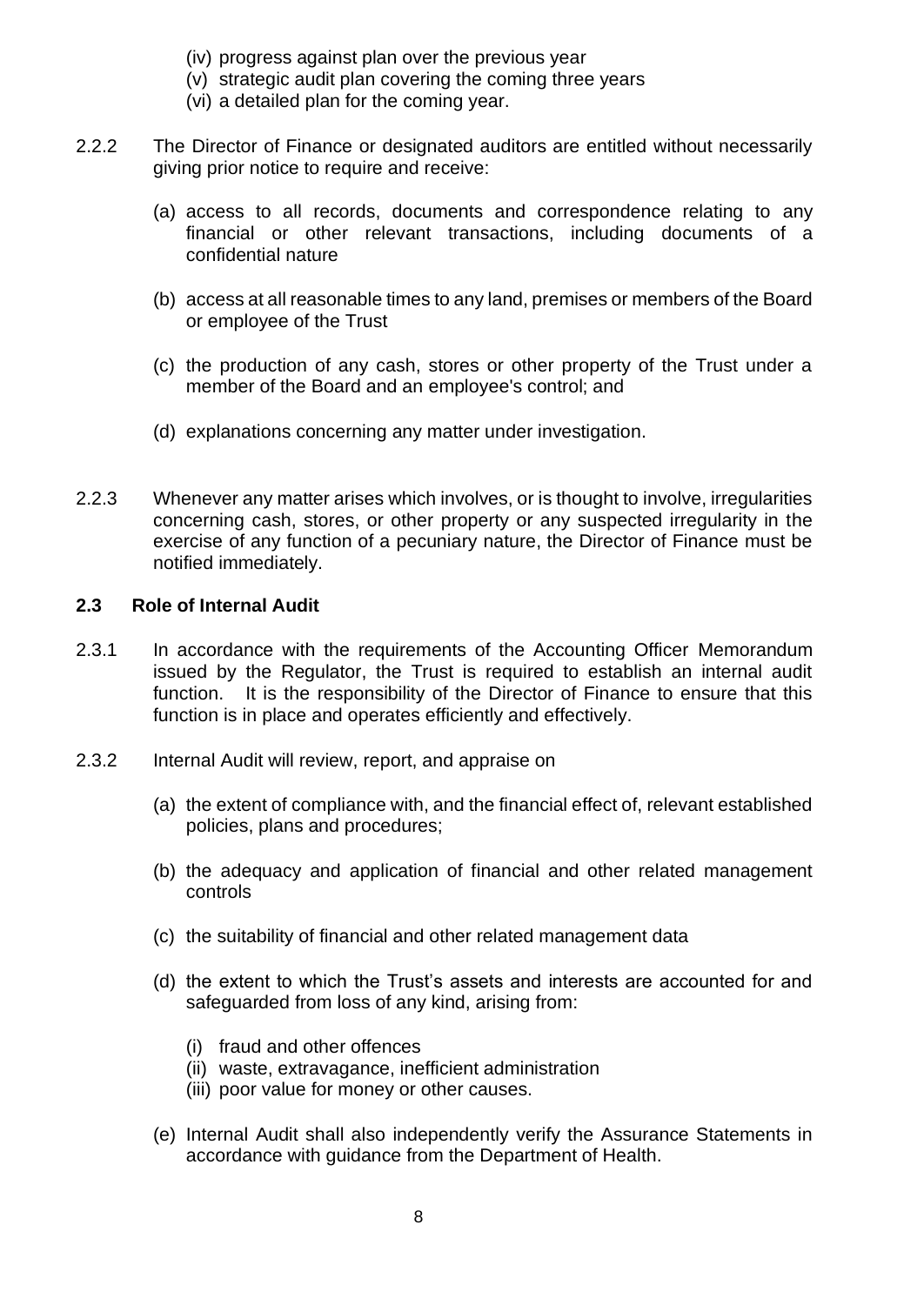- 2.3.3 The Chief Internal Auditor will normally attend Audit Committee meetings and has a right of access to all Audit Committee members, the Chairman and Chief Executive of the Trust.
- 2.3.4 The Chief Internal Auditor shall be accountable to the Director of Finance. The reporting system for internal audit shall be agreed between the Director of Finance, the Audit Committee, and the Chief Internal Auditor. The agreement shall be in writing and shall comply with the guidance on reporting contained in the NHS Internal Audit Standards. The reporting system shall be reviewed at least every three years.

## **2.4 External Audit**

- 2.4.1 The Trust is required to have an external (financial auditor) and is to provide such information and facilities as are necessary for the auditor to fulfill their responsibilities under Chapter 5 of the 2006 Act.
- 2.4.2 Under Schedule 7 (para 23) of the 2006 Act and the Trust's Constitution, it is the responsibility of the Council of Governors at a General Meeting to appoint (or remove) the external (financial) auditor on behalf of the Trust. As part of the appointment process, the Trust must ensure that the auditors meet the selection criteria set out in Appendix B of the Audit Code for NHS Foundation Trusts.
- 2.4.3 In accordance with the Audit Code for NHS Foundation Trust, a market testing exercise will be undertaken as a minimum every 5 years.
- 2.4.4 The council of Governors also has the power to appoint (and remove) any external auditor appointed to review and report on any aspect of the Trust's affairs.

## **2.5 Fraud and Corruption**

- 2.5.1 In line with their responsibilities, the Trust Chief Executive and Director of Finance shall monitor and ensure compliance with the anti-fraud and bribery clauses in the NHS Standard Contract. The anti-fraud and bribery clauses are set out in Service Conditions 24 of the contract and place obligations on providers of NHS services.
- 2.5.2 The Trust shall nominate a suitable person to carry out the duties of the Local Counter Fraud Specialist as specified by the NHS Anti-Fraud Manual.
- 2.5.3 The Local Counter Fraud Specialist shall report to the Trust Director of Finance and shall work with staff in the NHS Counter Fraud Authority in accordance with the NHS Anti-Fraud Manual.
- 2.5.4 The Local Counter Fraud Specialist will provide a written report, at least annually, on anti-fraud and bribery work within the Trust.

## **2.6 Audit Code**

The Trust has a responsibility, under the terms of its Authorisation agreement, to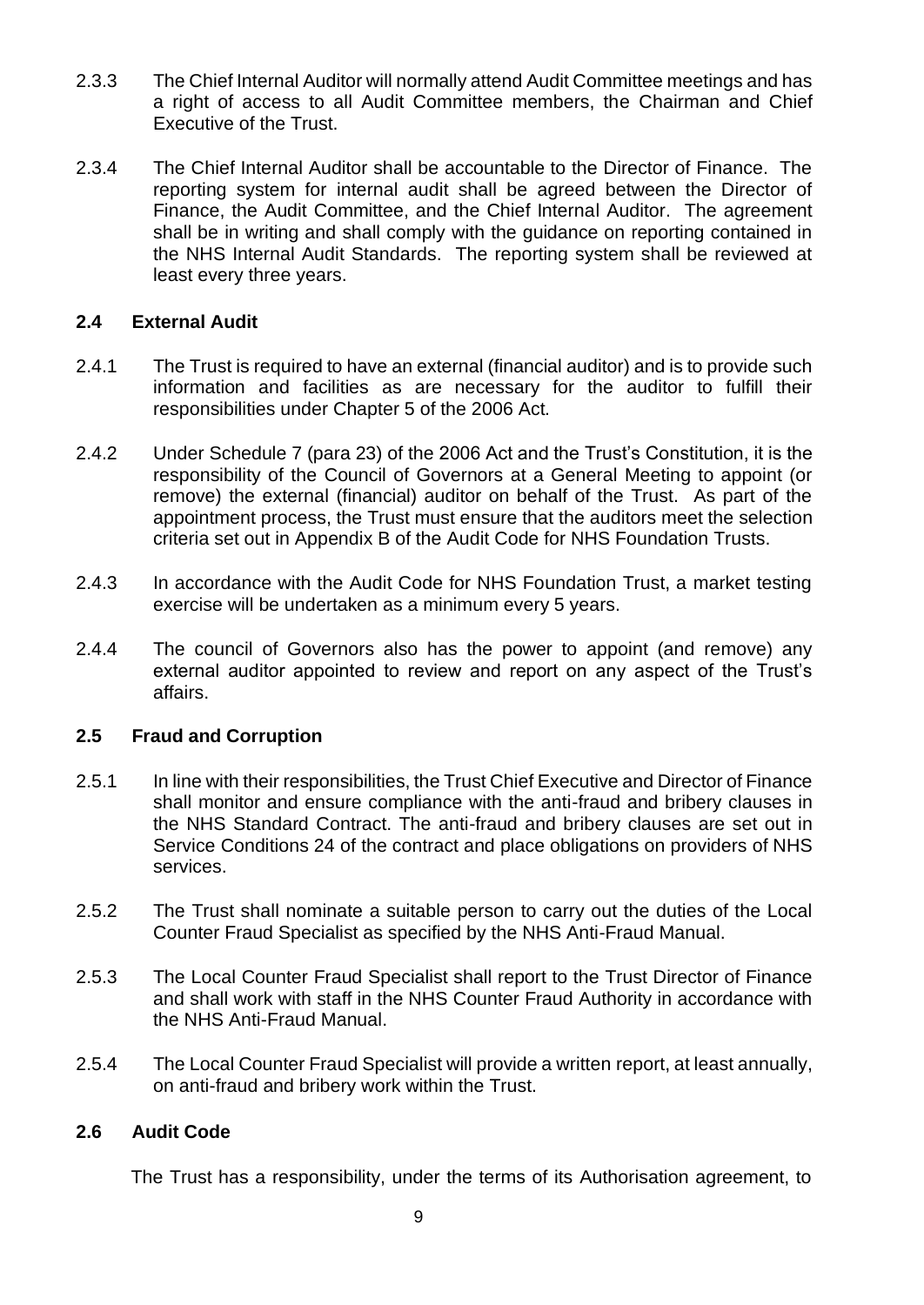comply with the Audit Code for NHS Foundation Trusts as approved by the Regulator. The Chief Executive has overall responsibility for ensuring compliance with the Code.

## <span id="page-9-0"></span>**3. FINANCIAL TARGETS**

- 3.1.1 The Trust is required to meet such financial targets as are specified by the Regulator, either under the terms of the initial Authorisation agreement or subsequently. These include specifically the requirement to:
	- (a) contain external borrowing within a prudential borrowing limit set out within the Authorisation agreement and reviewed annually thereafter.
	- (b) restrict income from private patient charges in any year, as a proportion of the Trust's total income for that year, to the percentage specified in the Authorisation agreement or any other target level as directed by the Regulator.
- 3.1.2 Whilst there is no specific target regulating overall revenue performance in Foundation Trusts, the Regulator has the power to intervene in the Trust's affairs and potentially revoke its Authorisation agreement where financial viability is being seriously compromised.
- 3.1.3 The Chief Executive has overall responsibility for the Trust's activities and in this capacity is responsible for ensuring that the Trust maintains its financial viability and meets any specific financial targets set by the Regulator. In this capacity the Chief Executive is responsible for setting appropriate internal targets in order to ensure financial viability.
- 3.1.4 The Director of Finance is responsible for:
	- advising the Board and Chief Executive on progress in meeting these targets recommending corrective actions as appropriate.
	- ensuring that adequate systems exist internally to monitor financial performance
	- managing the cash flow and external borrowings of the Trust in order to remain within the Prudential Borrowing Limit
	- providing the Regulator with such financial information as is necessary to monitor the financial viability of the Trust.

## <span id="page-9-1"></span>**4. BUSINESS PLANNING, BUDGETS and BUDGETARY CONTROL**

## **4.1 Preparation and Approval of Plans and Budgets**

- 4.1.1 Under the terms of Schedule 7 of the 2006 Act and its Constitution, the Trust is required to provide the Regulator with information concerning its forward plans for each financial year. In this respect, the Council of Governors is responsible for providing the Board with its views on those forward plans when they are being prepared and the Board has a duty to consult them.
- 4.1.2 The Chief Executive will compile and submit to the Board and the Council of Governors. an annual business plan which considers financial targets and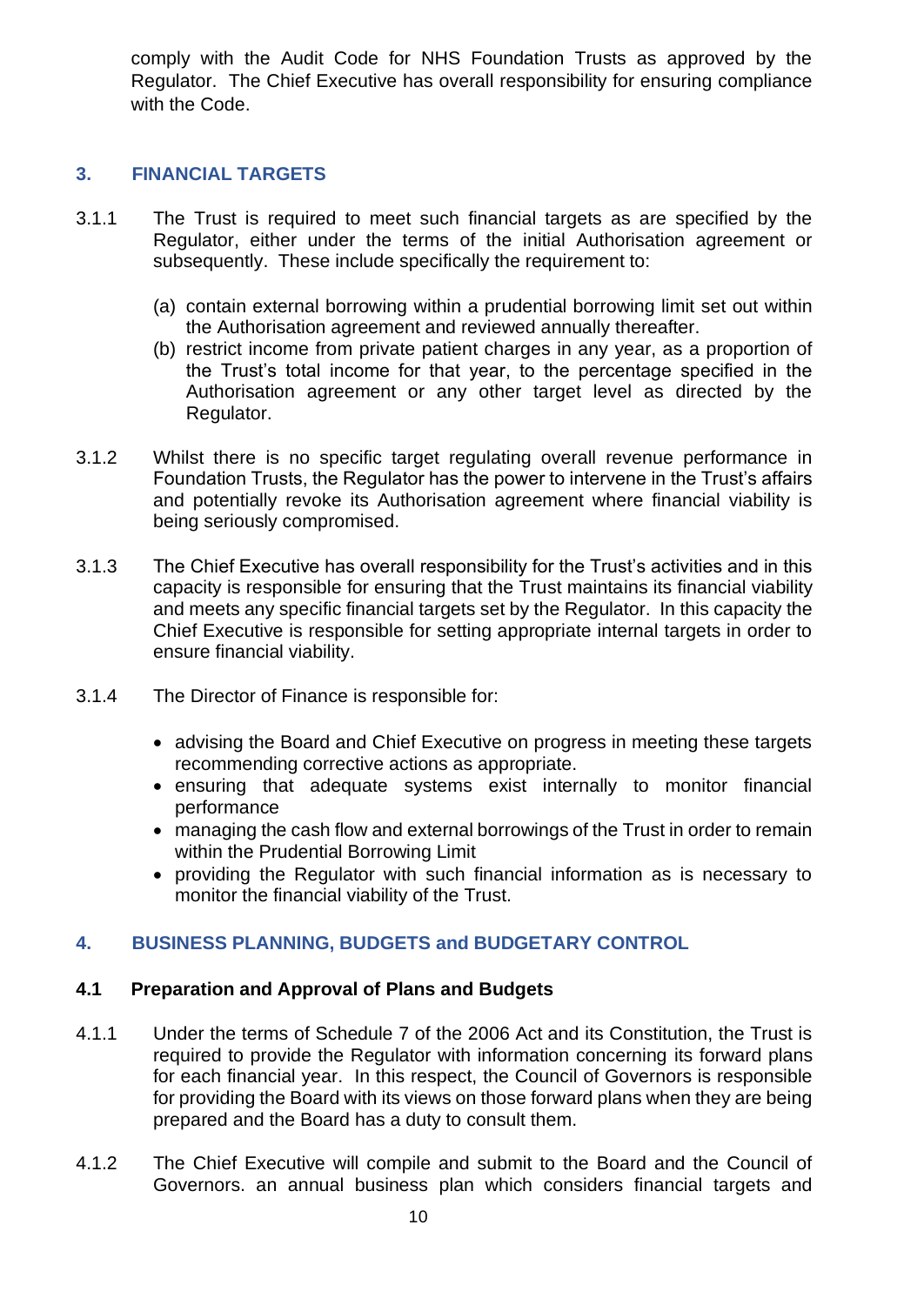forecast limits of available resources. The annual business plan will contain:

- (a) a statement of the significant assumptions on which the plan is based;
- (b) details of major changes in workload, delivery of services or resources required to achieve the plan.
- 4.1.3 Once approved the Chief Executive will be responsible for submitting the Business Plan as required to the Regulator.
- 4.1.4 The Chief Executive is also responsible for ensuring on behalf of the Board that the Council of Governors is consulted on any significant changes to the Business plan in year.
- 4.1.5 Prior to the start of the financial year the Director of Finance will, on behalf of the Chief Executive, prepare and submit budgets for approval by the Board. Such budgets will:
	- (a) be in accordance with the aims and objectives set out in the annual business plan:
	- (b) accord with workload and manpower plans
	- (c) be produced following discussion with appropriate budget holders
	- (d) be prepared within the limits of available funds
	- (e) identify potential risks.
- 4.1.6 The Director of Finance shall monitor financial performance against budget and plan, periodically review them, and report to the Board.
- 4.1.7 All budget holders must provide information as required by the Director of Finance to enable budgets to be compiled.
- 4.1.8 All budget holders will sign up to their allocated budgets at the commencement of each financial year.
- 4.1.9 The Director of Finance has a responsibility to ensure that adequate training is delivered on an on-going basis to budget holders to help them manage successfully.

## **4.2 Budgetary Delegation**

- 4.2.1 The Chief Executive may delegate the management of a budget to permit the performance of a defined range of activities. This delegation must be in writing and be accompanied by a clear definition of:
	- (a) the amount of the budget
	- (b) the purpose(s) of each budget heading
	- (c) individual and group responsibilities
	- (d) authority to exercise virement
	- (e) achievement of planned levels of service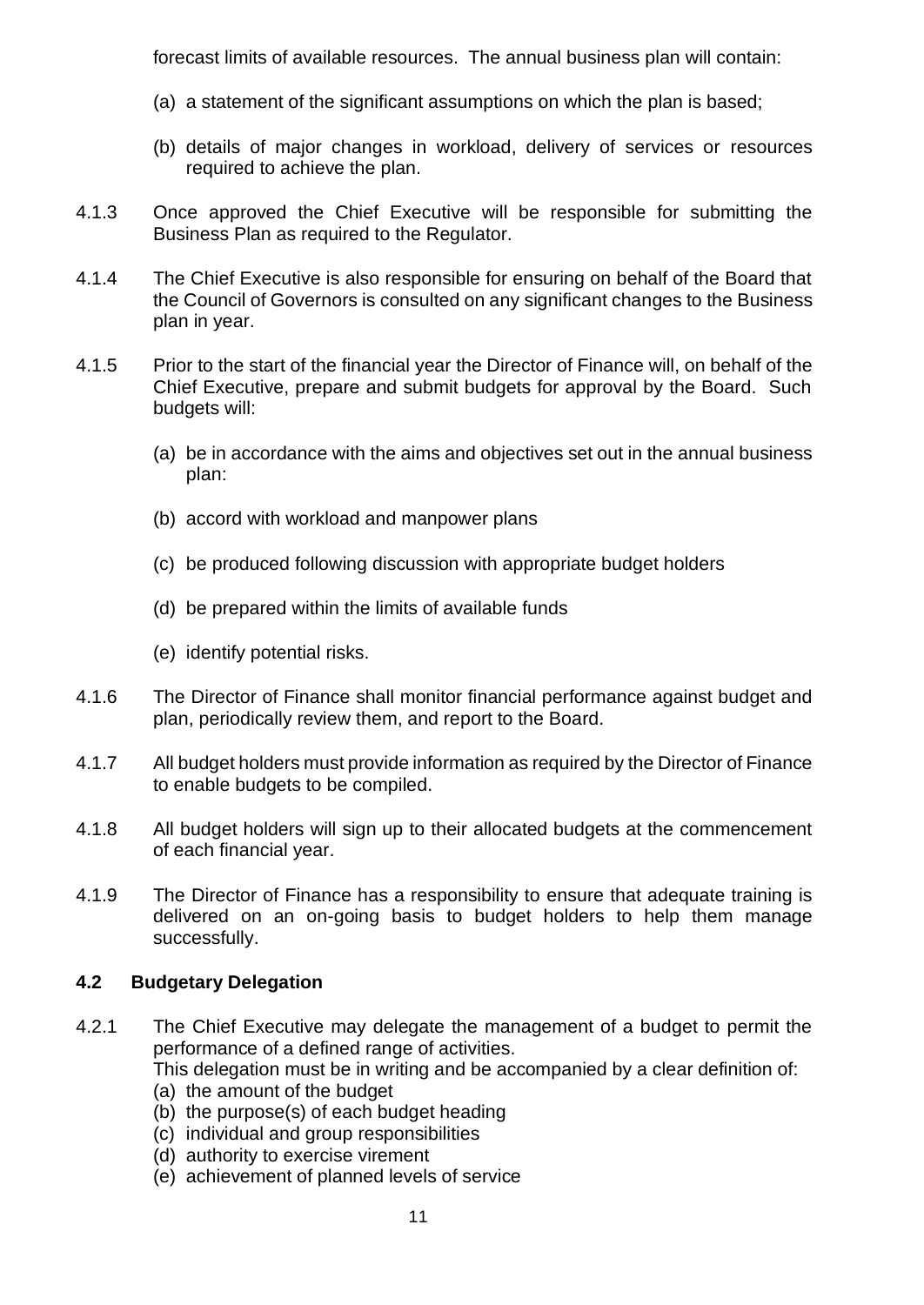(f) the provision of regular reports.

- 4.2.2 The Chief Executive and delegated budget holders must not exceed the budgetary total or virement limits set by the Board.
- 4.2.3 Any budgeted funds not required for their designated purpose(s) revert to the immediate control of the Chief Executive, subject to any authorised use of virement.
- 4.2.4 Non-recurring budgets should not be used to finance recurring expenditure without the authority in writing of the Chief Executive, as advised by the Director of Finance.

## **4.3 Budgetary Control and Reporting**

- 4.3.1 The Director of Finance will devise and maintain systems of budgetary control. These will include:
	- (a) monthly financial reports to the Board in a form approved by the Board containing:
		- (i) income and expenditure to date showing trends and forecast year-end position
		- (ii) movements in working capital
		- (iii) movements in cash and capital
		- (iv) capital project spending and projected outturn against plan
		- (v) explanations of any material variances from plan
		- (vi) details of any corrective action where necessary and the Chief Executive's and/or Director of Finance's view of whether such actions are sufficient to correct the situation
	- (b) the issue of timely, accurate and comprehensible advice and financial reports to each budget holder, covering the areas for which they are responsible
	- (c) investigation and reporting of variances from financial, workload and manpower budgets
	- (d) monitoring of management action to correct variances
	- (e) arrangements for the authorisation of budget transfers.
- 4.3.2 Each Budget Holder is responsible for ensuring that:
	- (a) any likely overspending or reduction of income which cannot be met by virement is not incurred without the prior consent of the Board
	- (b) the amount provided in the approved budget is not used in whole or in part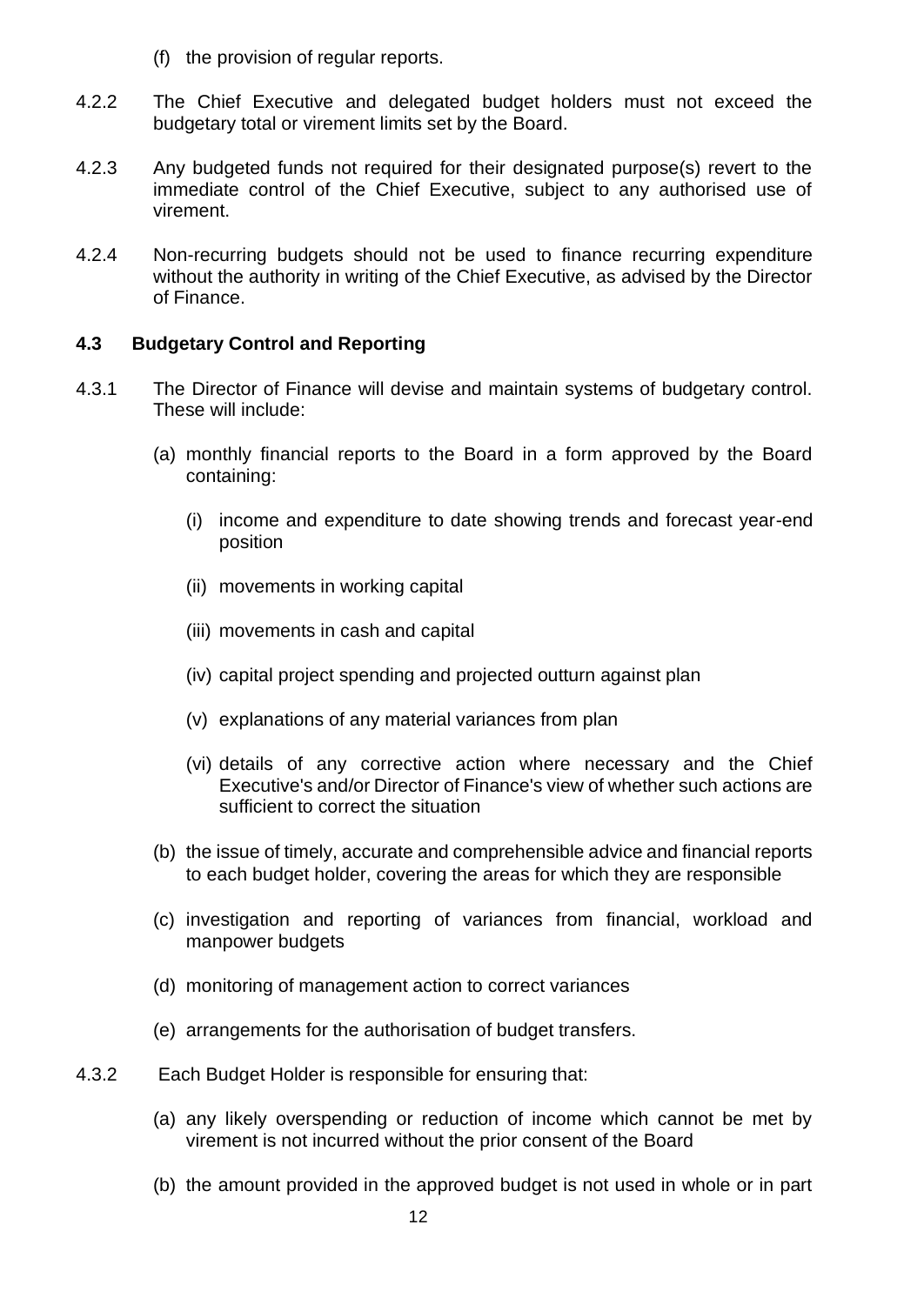for any purpose other than that specifically authorised subject to the rules of virement

- (c) no permanent employees are appointed without the approval of the Chief Executive other than those provided for within the available resources and manpower establishment as approved by the Board.
- 4.3.3 The Chief Executive is responsible for identifying and implementing cost improvements and income generation initiatives in accordance with the requirements of the annual Business Plan and a balanced budget.

## **4.4 Capital Expenditure**

The general rules applying to delegation and reporting shall also apply to capital expenditure. (The particular applications relating to capital are contained in SFI 22).

## **4.5 Performance information and Monitoring Returns**

- 4.5.1 The Chief Executive, on behalf of the Trust, is responsible for providing the Regulator with such information as is necessary to monitor compliance with the terms of the Authorisation agreement.
- 4.5.2 The Chief Executive, on behalf of the Trust, is also responsible for ensuring that the Trust contributes to standard national NHS data flows which are required for NHS policy development/funding decisions as well as performance assessment by the Care Quality Commission.

## <span id="page-12-0"></span>**5. ANNUAL ACCOUNTS AND REPORTS**

- **5.1** In accordance with Schedule 7 (para 25) of the 2006 Act and the Trust's Constitution, the Trust must keep accounts, and in respect of each financial year must prepare annual accounts, in such form as the Regulator may, with the approval of Treasury, direct. These responsibilities will be undertaken by the Director of Finance, who, on behalf of the Trust will
	- (a) prepare financial returns in accordance with the accounting policies and guidance given by the Department of Health and the Treasury, the Trust's accounting policies, and generally accepted accounting practice
	- (b) prepare and submit annual financial reports to the Department of Health certified in accordance with current guidelines
	- (c) submit financial returns to the Department of Health for each financial year in accordance with the timetable prescribed by the Department of Health.
- **5.2** The Trust's annual accounts must be audited by the external auditor (financial) appointed by the Council of Governors and be presented at the annual member's meeting.
- **5.3** The annual accounts should, in accordance with the requirements set out in the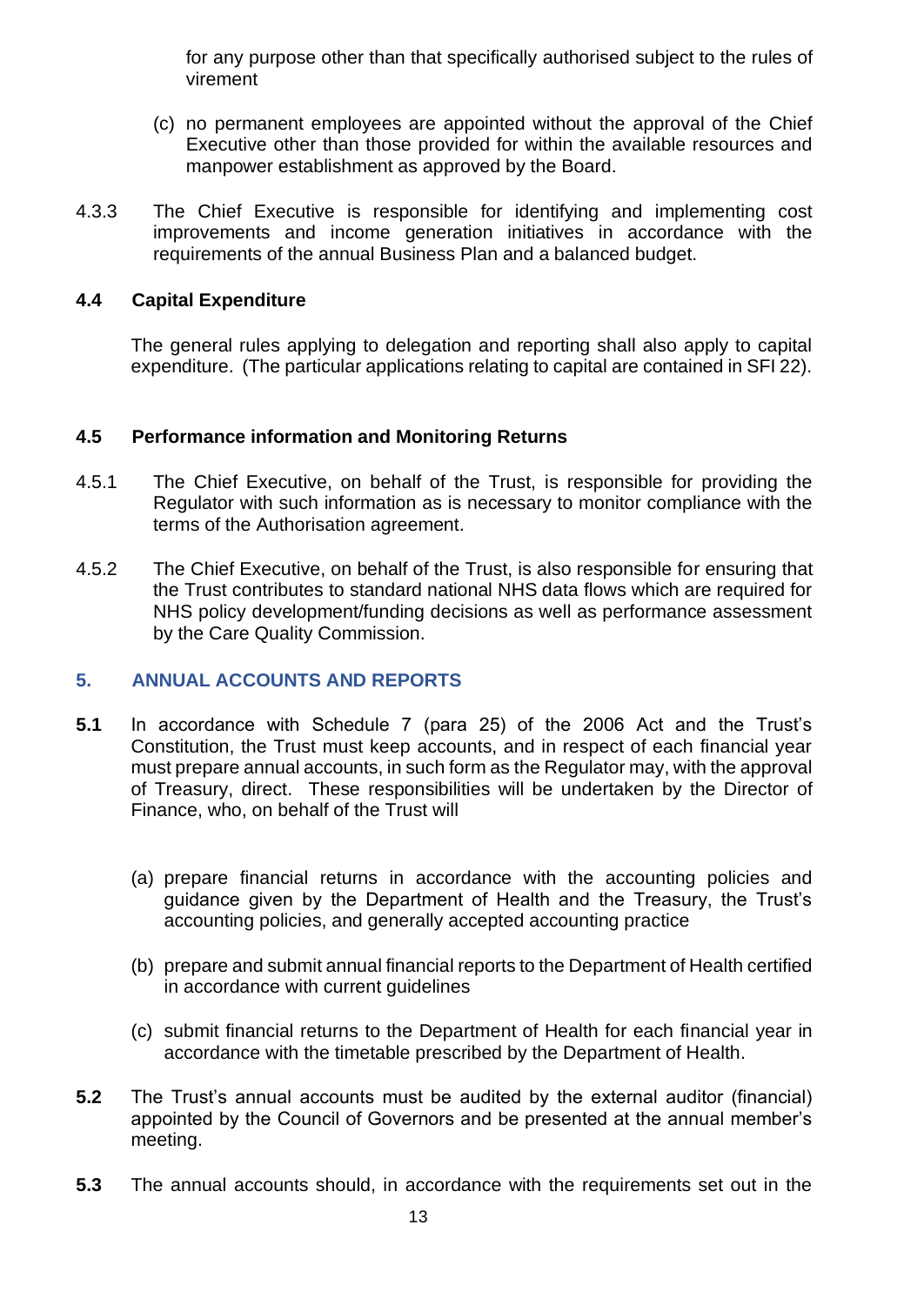Accounts Direction, include a Statement on Internal Control within the financial statements.

- **5.4** In accordance with Schedule 7 (para 26) of the 2006 Act, the Trust will also prepare an annual report which, after approval by the Board, will be presented to the Council of Governors. It will then be published and made available to the public and also submitted to the Regulator. The annual report will comply with the Regulator's Annual Report Guidance for NHS Foundation Trusts and will include inter alia:
	- (a) information on the steps taken by the Trust to ensure that the actual membership of the various stakeholders (public, patients and staff) is representative of those eligible for membership
	- (b) the Annual Accounts of the Trust in full or summary form
	- (c) details of relevant directorships and other significant interests held by Board members
	- (d) composition of the Audit Committee and of the Remuneration and Nominations **Committee**
	- (e) remuneration of the chair, the Non-Executive Directors and Executive Directors, on the same basis as those specified in the Companies Act
	- (f) a statement of assurance by the Chief Executive in respect of organisational controls and risk management within the Trust
	- (g) any other information required by the Regulator
- **5.5** The Trust is to comply with any decision that the regulator may make as to the form of the annual report, the timing of its submission and the period to which it relates.

## <span id="page-13-0"></span>**6. BANK ACCOUNTS**

#### **6.1 General**

The Director of Finance is responsible for managing the Trust's banking arrangements and for advising the Trust on the provision of banking services and operation of accounts.

#### **6.2 Bank Accounts**

- 6.2.1 The Director of Finance is responsible for:
	- (a) bank accounts
	- (b) establishing separate bank accounts for the Trust's non-exchequer funds
	- (c) ensuring payments made from bank accounts do not exceed the amount credited to the account except, where arrangements have been made
	- (d) reporting to the Board all arrangements made with the Trust's bankers for accounts to be overdrawn.
- 6.2.2 No officer other than the Director of Finance will open any bank account in the name of the Trust or relating to any activities of the Trust, or issue instructions to the Trust's bankers.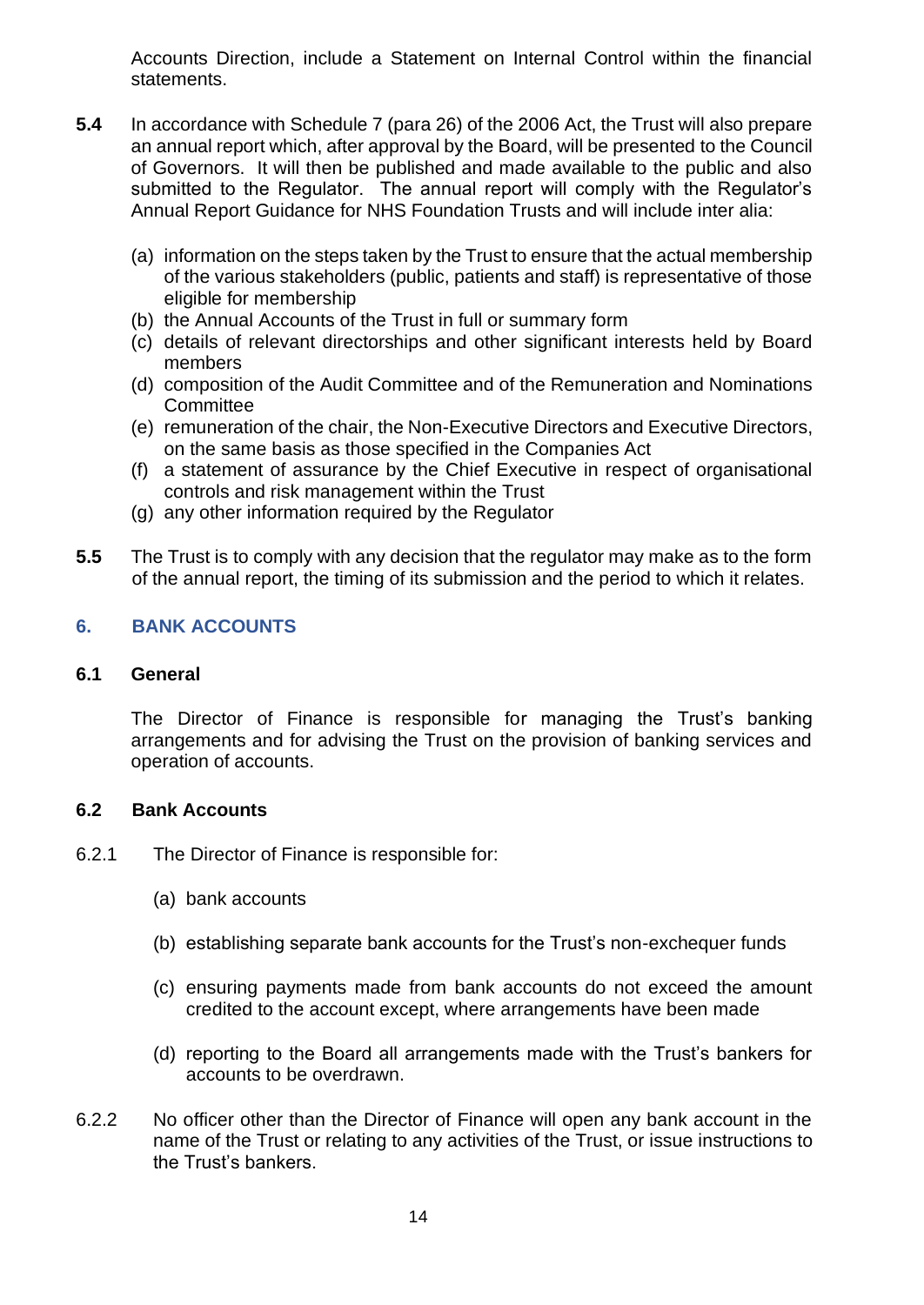6.2.3 No officer should disclose details of the Trust's bank accounts without the approval of the Director of Finance. This is to ensure the risk of fraud and money laundering to the Trust's accounts is minimised.

## **6.3 Banking Procedures**

- 6.3.1 The Director of Finance will prepare detailed instructions on the operation of bank accounts which must include:
	- (a) the conditions under which each bank is to be operated including two signatories for payment by BACS and by cheque.
	- (b) those authorised to sign cheques or other orders drawn on the Trust's accounts.
	- (c) the limit applied to any overdraft.
- 6.3.2 The Director of Finance must advise the Trust's bankers in writing of the conditions under which each account will be operated.

## **6.4 Tendering and Review**

- 6.4.1 The Director of Finance will review the commercial banking arrangements of the Trust at regular intervals to ensure they reflect best practice and represent best value for money by periodically seeking competitive tenders for the Trust's commercial banking business.
- 6.4.2 Competitive tenders should be sought at least every five years. The results of the tendering exercise should be reported to the Board.

## <span id="page-14-0"></span>**7. INCOME, FEES AND CHARGES AND SECURITY OF CASH, CHEQUES AND OTHER NEGOTIABLE INSTRUMENTS**

## **7.1 Income Systems**

- 7.1.1 The Director of Finance is responsible for designing, maintaining and ensuring compliance with systems for the proper recording, invoicing, collection and coding of all monies due.
- 7.1.2 In this capacity, the Director of Finance will establish systems in order to ensure that timely and appropriate invoices are raised for income due under the terms of contracts with NHS commissioners.
- 7.1.3 The Director of Finance is also responsible for the prompt banking of all monies received.

## **7.2 Fees and Charges**

- 7.2.1 The Trust shall follow the Department of Health's advice in the "Costing Manual" in setting prices for NHS service agreements.
- 7.2.2 The Director of Finance is responsible for approving and regularly reviewing the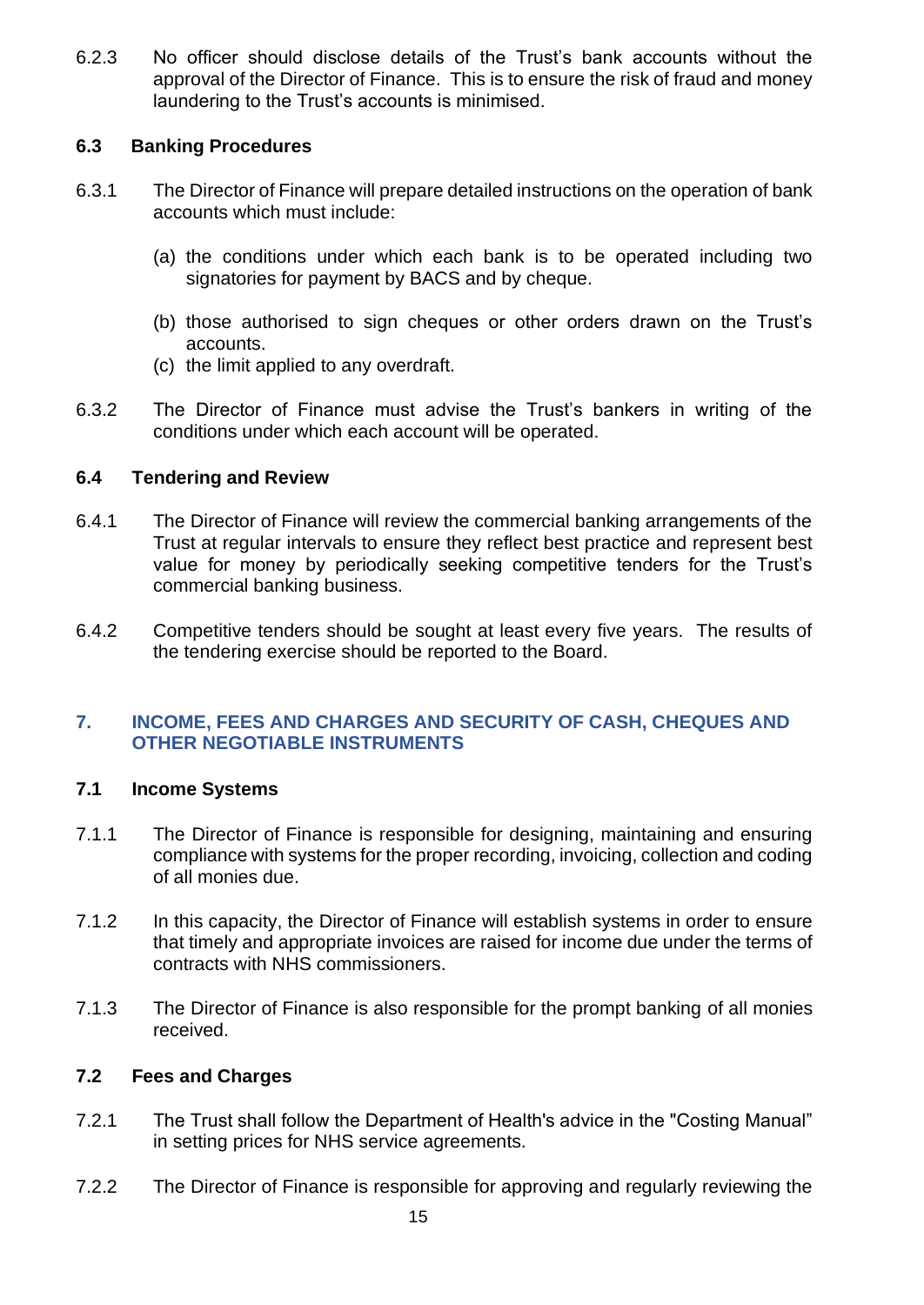level of all fees and charges other than those determined by the Department of Health or by Statute. Independent professional advice on matters of valuation shall be taken as necessary.

7.2.3 All employees must inform the Director of Finance promptly of money due arising from transactions which they initiate/deal with, including all contracts, leases, tenancy agreements, private patient undertakings and other transactions.

## **7.3 Debt Recovery**

- 7.3.1 The Director of Finance is responsible for the appropriate recovery action on all outstanding debts.
- 7.3.2 Income not received should be dealt with in accordance with losses procedures.
- 7.3.3 Overpayments should be detected (or preferably prevented) and recovery initiated.

## **7.4 Security of Cash, Cheques, and other Negotiable Instruments**

- 7.4.1 The Director of Finance is responsible for:
	- (a) approving the form of all receipt books, agreement forms, or other means of officially acknowledging or recording monies received or receivable
	- (b) ordering and securely controlling any such stationery
	- (c) the provision of adequate facilities and systems for employees whose duties include collecting and holding cash, including the provision of safes or lockable cash boxes, the procedures for keys, and for coin operated machines
	- (d) prescribing systems and procedures for handling cash and negotiable securities on behalf of the Trust.
- 7.4.2 Official money shall not under any circumstances be used for the encashment of private cheques or IOUs.
- 7.4.3 All cheques, postal orders, cash etc., shall be banked intact. Disbursements shall not be made from cash received, except under arrangements approved by the Director of Finance.
- 7.4.4 The holders of safe keys shall not accept unofficial funds for depositing in their safes unless such deposits are in special sealed envelopes or locked containers. It shall be made clear to the depositors that the Trust is not to be held liable for any loss, and written indemnities must be obtained from the organisation or individuals absolving the Trust from responsibility for any loss.

## <span id="page-15-0"></span>**8. TENDERING AND CONTRACTING PROCEDURE**

## **8.1 Duty to comply with Standing Orders and Standing Financial Instructions**

 The procedure for making all contracts by or on behalf of the Trust shall comply with these Standing Orders and Standing Financial Instructions (except where Standing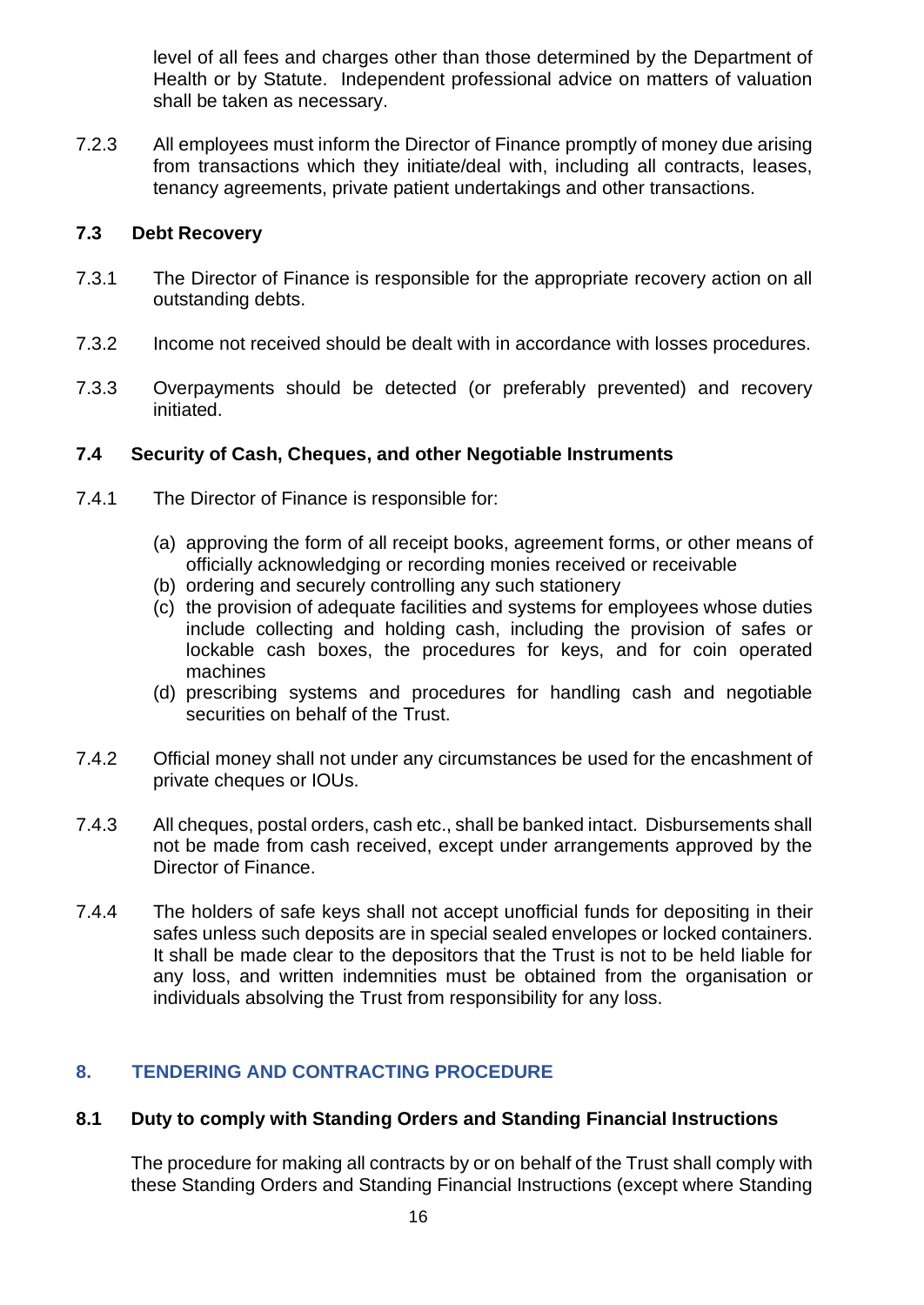Order No. 3.13 Suspension of Standing Orders is applied).

## **8.2 EU Directives Governing Public Procurement**

The Trust shall comply with the Public Contracts Regulations 2006 and relevant directives set by the Council of the European Union, as promulgated by the Department of Health prescribing procedures for awarding all forms of contract and, shall have the effect as if incorporated on these SFIs and SOs.

## **8.3 Reverse eAuctions**

The Trust should have policies and procedures in place for the control of all tendering activity carried out through Reverse eAuctions. For further guidance on Reverse eAuctions refer to www.ogc.gov.uk

## **8.4 Best Practice Guidance**

The Trust shall comply as far as is practicable with the requirements of the guidance published by Monitor on capital investment including 'Risk Evaluation for Investment Decisions by NHS Foundation Trusts', Protection of assets: Guidance for NHS Foundation Trusts', and the 'Compliance Framework in respect of capital investment and estate and property transactions'. In the case of management consultancy contracts the Trust shall comply as far as is practicable with Department of Health guidance "The Procurement and Management of Consultants within the NHS".

## **8.5 Formal Competitive Tendering**

#### 8.5.1 General Applicability

The Trust shall ensure that competitive tenders are invited for:

- the supply of goods, materials and manufactured articles
- the rendering of services including all forms of management consultancy services
- the design, construction and maintenance of building and engineering works (including construction and maintenance of grounds and gardens); for disposals.

## 8.5.2 Health Care Services

Where the Trust elects to invite tenders for the supply of healthcare services these Standing Orders and Standing Financial Instructions shall apply as far as they are applicable to the tendering procedure and need to be read in conjunction with Standing Financial Instruction No. 9.

## 8.5.3 Exceptions and instances where formal tendering need not be applied

Formal tendering procedures **need not be applied** where:

(a) the estimated expenditure or income does not, or is not reasonably expected to, exceed **£25,000 including VAT**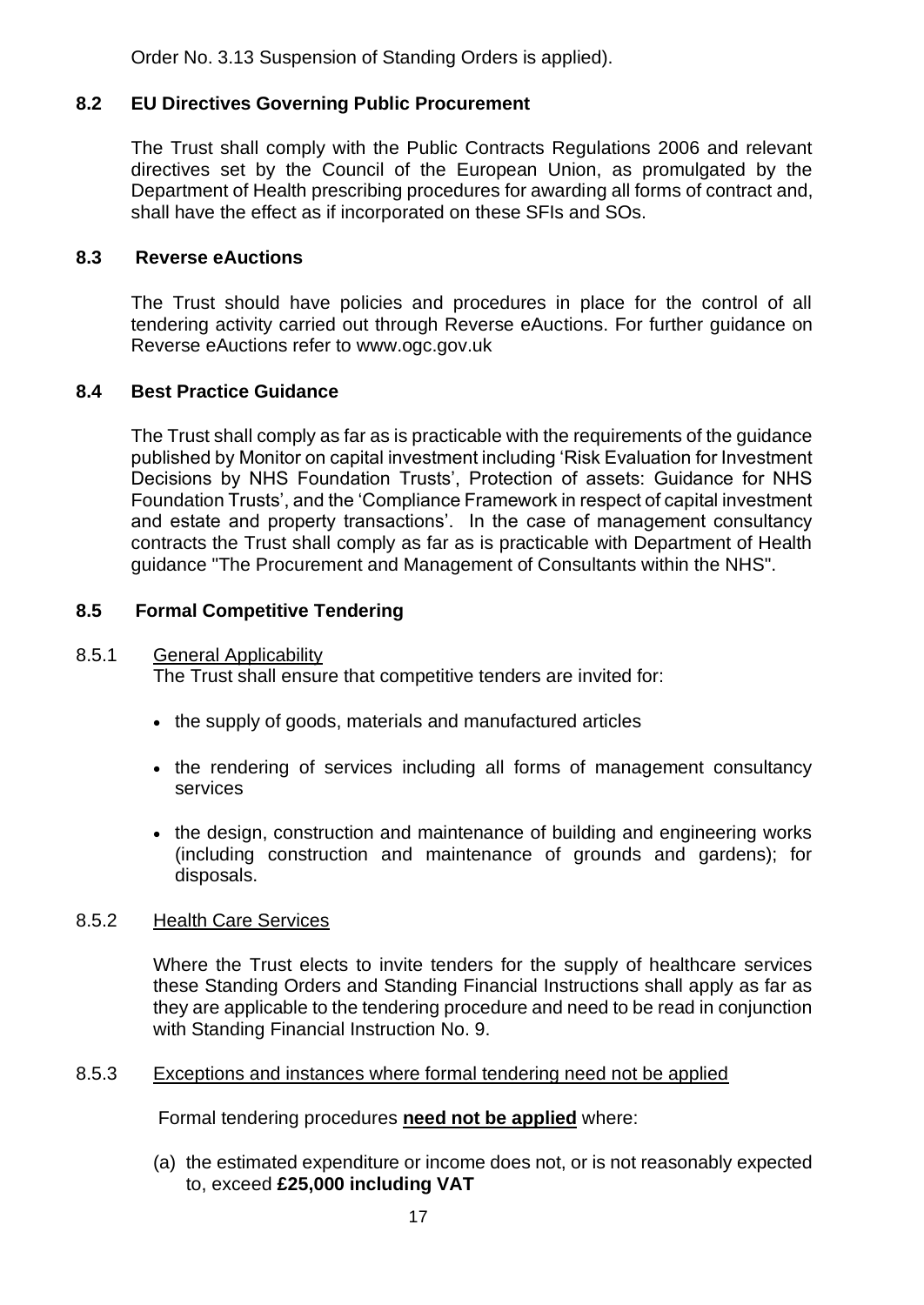- (b) where the supply is proposed under special arrangements negotiated by the DH in which event the said special arrangements must be complied with
- (c) regarding disposals as set out in Standing Financial Instructions No. 15
- (d) where the supply can be obtained under a framework agreement that has itself been procured in compliance with the duties set out in para 8.2 above and where the Trust is entitled to access such a framework agreement.

Formal tendering procedures **may be waived** in the following circumstances:

- (e) in very exceptional circumstances where the Chief Executive decides that formal tendering procedures would not be practicable or the estimated expenditure or income would not warrant formal tendering procedures, and the circumstances are detailed in an appropriate Trust record
- (f) where the requirement is covered by an existing contract;
- (g) where Government Framework (Crown Commercial Services) agreements are in place and have been approved by the Board
- (h) where a consortium arrangement is in place and a lead organisation has been appointed to carry out tendering activity on behalf of the consortium members
- (i) where the timescale genuinely precludes competitive tendering but failure to plan the work properly would not be regarded as a justification for a single tender
- (j) where specialist expertise is required and is available from only one source
- (k) when the task is essential to complete the project, and arises as a consequence of a recently completed assignment and engaging different consultants for the new task would be inappropriate
- (l) there is a clear benefit to be gained from maintaining continuity with an earlier project. However, in such cases the benefits of such continuity must outweigh any potential financial advantage to be gained by competitive tendering.
- (m) for the provision of legal advice and services providing that any legal firm or partnership commissioned by the Trust is regulated by the Law Society for England and Wales for the conduct of their business (or by the Bar Council for England and Wales in relation to the obtaining of Counsel's opinion) and are generally recognised as having sufficient expertise in the area of work for which they are commissioned.

The Director of Finance will ensure that any fees paid are reasonable and within commonly accepted rates for the costing of such work.

 The waiving of competitive tendering procedures should not be used to avoid competition or for administrative convenience or to award further work to a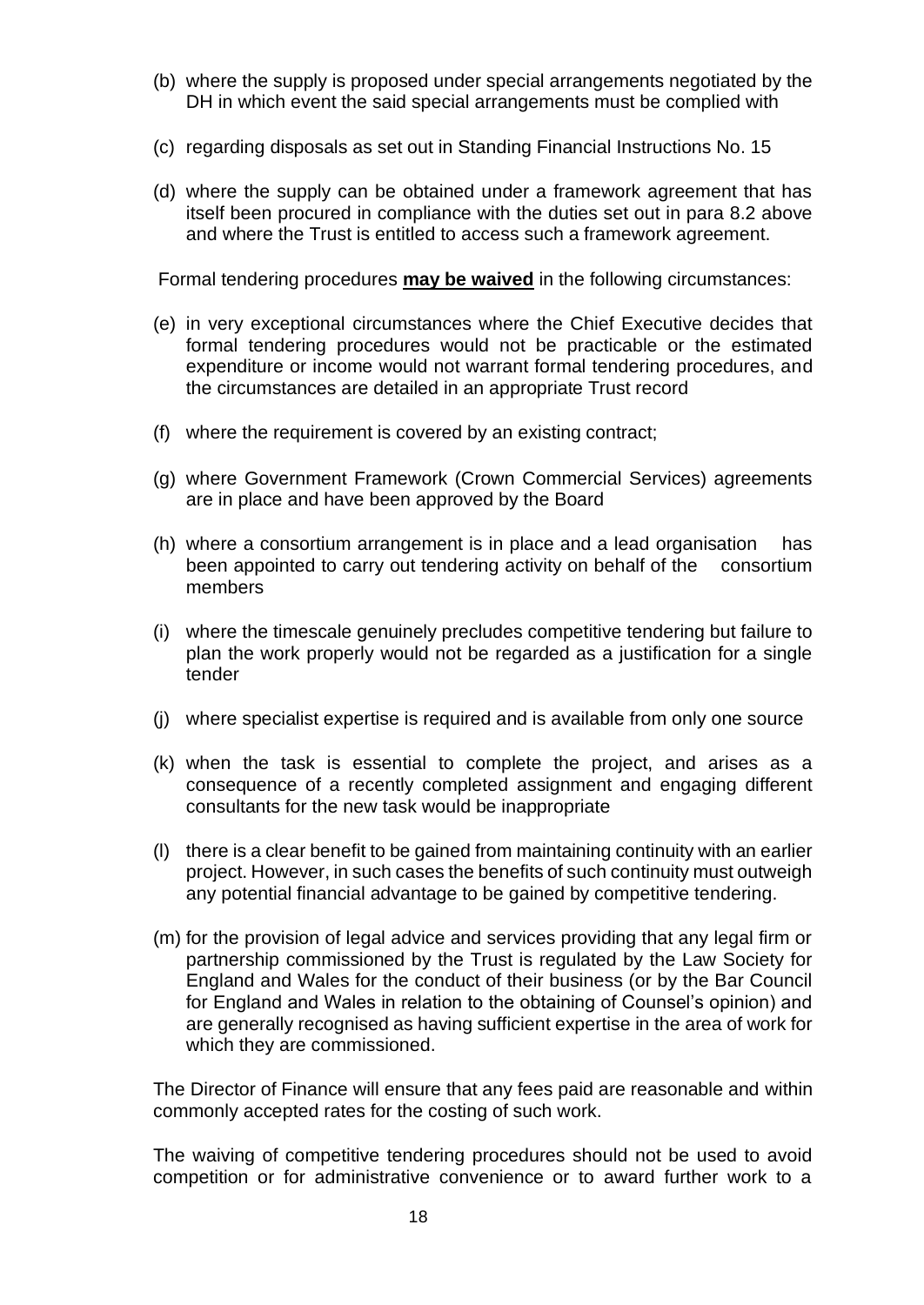consultant originally appointed through a competitive procedure.

 Where it is decided that competitive tendering is not applicable and should be waived, the fact of the waiver and the reasons should be documented and recorded in an appropriate Trust record and reported to the Audit Committee at each meeting.

## 8.5.4 Fair and Adequate Competition

Where the exceptions set out in SFI Nos. 8.1 and 8.5.3 apply, the Trust shall ensure that invitations to tender are sent to a sufficient number of firms/individuals to provide fair and adequate competition as appropriate, and in no case less than two firms/individuals, having regard to their capacity to supply the goods or materials or to undertake the services or works required.

## 8.5.5 List of Approved Firms

The Trust shall ensure that the firms/individuals invited to tender (and where appropriate, quote) are among those on approved lists. Where in the opinion of the Director of Finance it is desirable to seek tenders from firms not on the approved lists, the reason shall be recorded in writing to the Chief Executive (see SFI 8.6.8 List of Approved Firms).

## 8.5.6 Items which subsequently breach thresholds after original approval

Items estimated to be below the limits set in this Standing Financial Instruction for which formal tendering procedures are not used which subsequently prove to have a value above such limits shall be reported to the Chief Executive, and be recorded in an appropriate Trust record.

## **8.6 Contracting/Tendering Procedure**

## 8.6.1 Invitation to tender

- (a) All invitations to tender shall state the date and time as being the latest time for the receipt of tenders.
- (b) All invitations to tender shall state that no tender will be accepted unless:
	- (i) submitted in a plain sealed package or envelope bearing a preprinted label supplied by the Trust (or the word "tender" followed by the subject to which it relates) and the latest date and time for the receipt of such tender addressed to the Chief Executive or nominated Manager;
	- (ii) that tender envelopes/ packages shall not bear any names or marks indicating the sender. The use of courier/postal services must not identify the sender on the envelope or on any receipt so required by the deliverer.
- (c) Every tender for goods, materials, services or disposals shall embody such of the NHS Standard Contract Conditions as are applicable.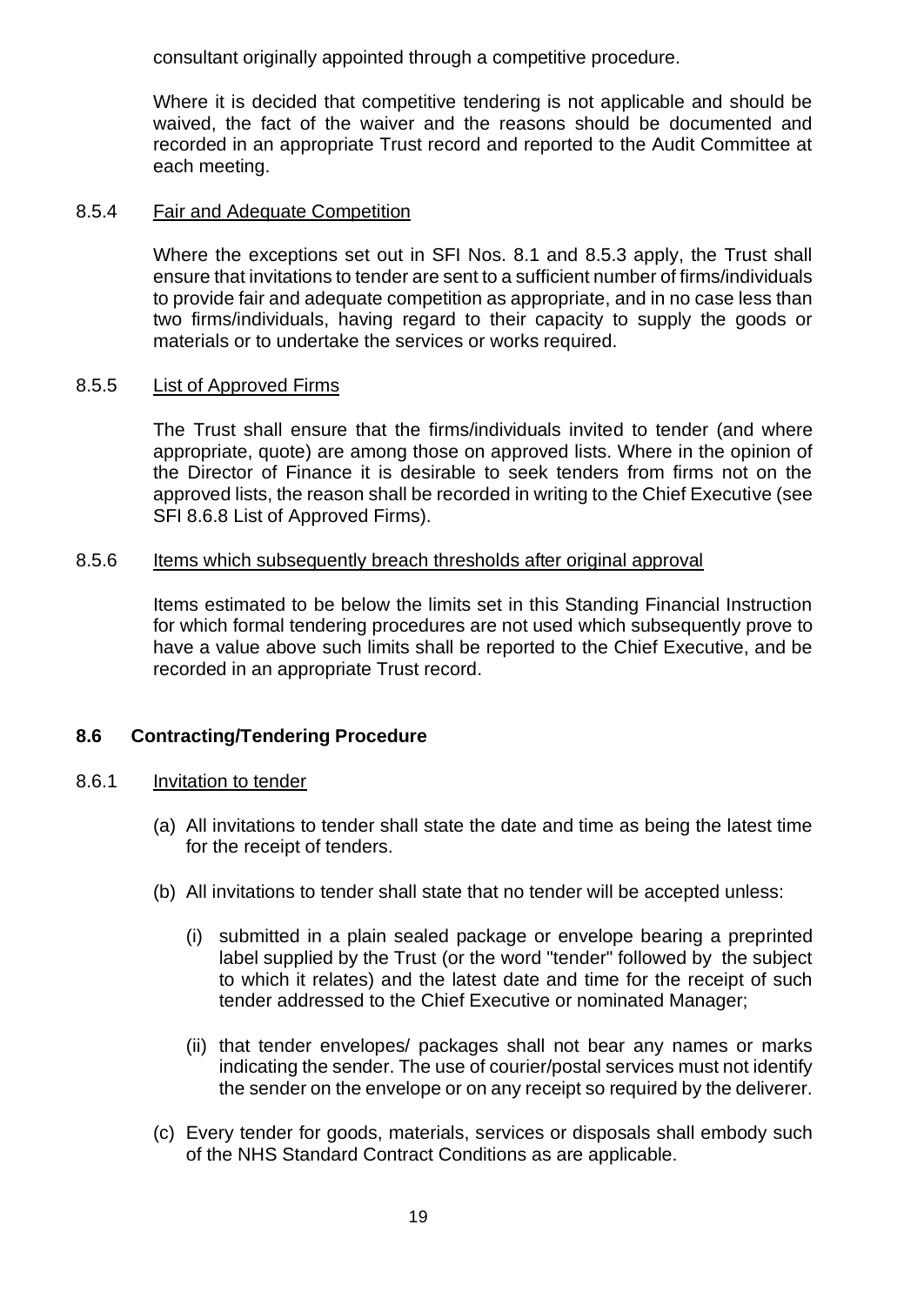(d) Every tender for building or engineering works shall embody or be in the terms of the current edition of one of the Joint Contracts Tribunal Standard Forms of Building Contract or Department of the Environment (GC/Wks) Standard forms of contract amended to comply with concode; or, when the content of the work is primarily engineering, the General Conditions of Contract recommended by the Institution of Mechanical and Electrical Engineers and the Association of Consulting Engineers (Form A), or (in the case of civil engineering work) the General Conditions of Contract recommended by the Institute of Civil Engineers, the Association of Consulting Engineers and the Federation of Civil Engineering Contractors. These documents shall be modified and/or amplified to accord with Department of Health guidance and, in minor respects, to cover special features of individual projects.

#### 8.6.2 Receipt and safe custody of tenders

 The Chief Executive or his nominated representative will be responsible for the receipt, endorsement and safe custody of tenders received until the time appointed for their opening.

The date and time of receipt of each tender shall be endorsed on the tender envelope/package.

#### 8.6.3 Opening tenders and Register of tenders

- (i) As soon as practicable after the date and time stated as being the latest time for the receipt of tenders, they shall be opened by two senior officers/managers designated by the Chief Executive and not from the originating department.
- (ii) A member of the Trust Board will be required to be one of the two approved persons present for the opening of tenders estimated above **£100,000.** The rules relating to the opening of tenders will need to be read in conjunction with any delegated authority set out in the Trust's Scheme of Delegation.
- (iii) The 'originating' Department will be taken to mean the Department sponsoring or commissioning the tender.
- (iv) The involvement of Finance Directorate staff in the preparation of a tender proposal will not preclude the Director of Finance or any approved Senior Manager from the Finance Directorate from serving as one of the two senior managers to open tenders.
- (v) All Executive Directors/members will be authorised to open tenders regardless of whether they are from the originating department provided that the other authorised person opening the tenders with them is not from the originating department.
- (vi) Every tender received shall be marked with the date of opening and initialled by those present at the opening.
- (vii)A register shall be maintained by the Chief Executive, or a person authorised by him, to show for each set of competitive tender invitations despatched: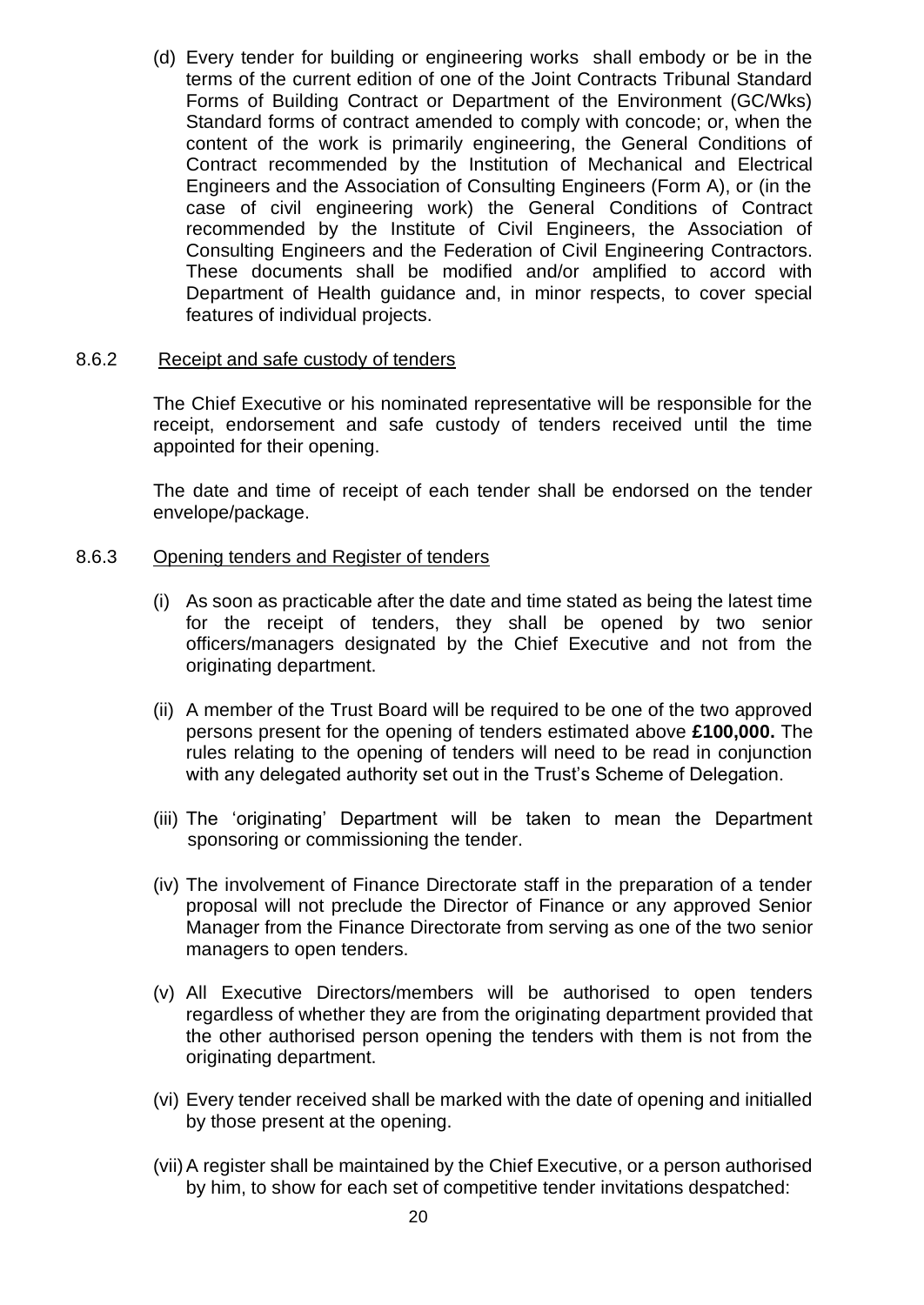- the name of all firms' individuals invited
- the names of firms' individuals from which tenders have been received
- the date the tenders were opened
- the persons present at the opening
- the price shown on each tender
- a note where price alterations have been made on the tender.

Each entry to this register shall be signed by those present.

 A note shall be made in the register if any one tender price has had so many alterations that it cannot be readily read or understood.

(viii) Incomplete tenders, i.e., those from which information necessary for the adjudication of the tender is missing, and amended tenders i.e., those amended by the tenderer upon his own initiative either orally or in writing after the due time for receipt, but prior to the opening of other tenders, should be dealt with in the same way as late tenders. (SFI No. 8.6.5 below).

## 8.6.4 Admissibility

- (i) If for any reason the designated officers are of the opinion that the tenders received are not strictly competitive (for example, because their numbers are insufficient or any are amended, incomplete or qualified) no contract shall be awarded without the approval of the Chief Executive.
- (ii) Where only one tender is sought and/or received, the Chief Executive and Director of Finance shall, as far practicable, ensure that the price to be paid is fair and reasonable and will ensure value for money for the Trust.

## 8.6.5 Late tenders

- (i) Tenders received after the due time and date, but prior to the opening of the other tenders, may be considered only if the Chief Executive or his nominated officer decides that there are exceptional circumstances i.e., despatched in good time but delayed through no fault of the tenderer.
- (ii) Only in the most exceptional circumstances will a tender be considered which is received after the opening of the other tenders and only then if the tenders that have been duly opened have not left the custody of the Chief Executive or his nominated officer or if the process of evaluation and adjudication has not started.
- (iii) While decisions as to the admissibility of late, incomplete, or amended tenders are under consideration, the tender documents shall be kept strictly confidential, recorded, and held in safe custody by the Chief Executive or his nominated officer.
- 8.6.6 Acceptance of formal tenders (See overlap with SFI No. 8.7)
	- (i) Any discussions with a tenderer which are deemed necessary to clarify technical aspects of his tender before the award of a contract will not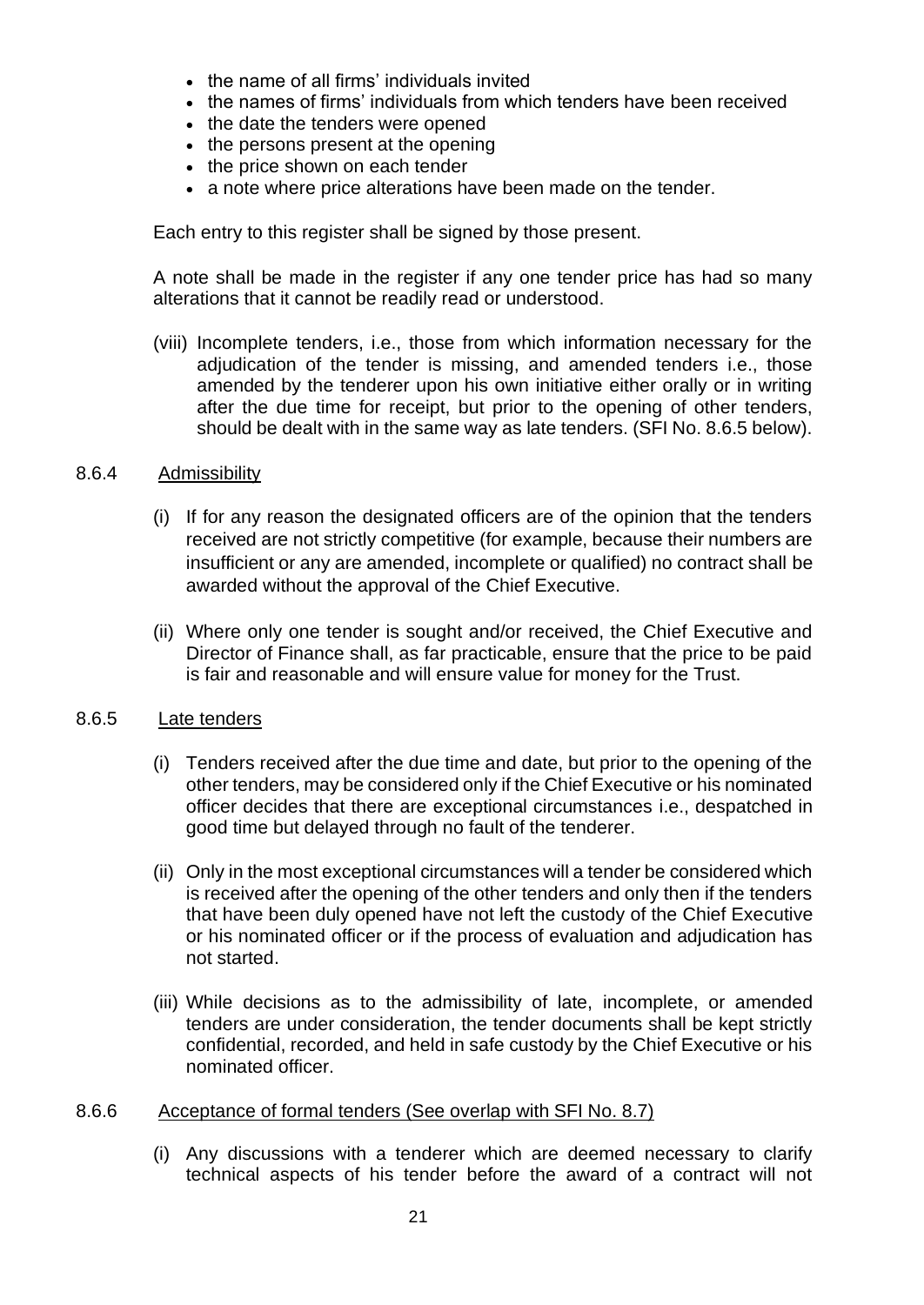disqualify the tender.

(ii) The lowest tender, or most economically advantageous tender shall be accepted, if payment is to be made by the Trust, or the highest, if payment is to be received by the Trust, shall be accepted unless there are good and sufficient reasons to the contrary. Such reasons shall be set out in either the contract file, or other appropriate record.

It is accepted that for professional services such as management consultancy, the lowest price does not always represent the best value for money. Other factors affecting the success of a project include:

- (a) experience and qualifications of team members
- (b) understanding of client's needs
- (c) feasibility and credibility of proposed approach
- (d) ability to complete the project on time.

 Where other factors are taken into account in selecting a tenderer, these must be clearly recorded and documented in the contract file, and the reason(s) for not accepting the lowest tender clearly stated.

- (iii) No tender shall be accepted which will commit expenditure in excess of that which has been allocated by the Trust and which is not in accordance with these Instructions except with the authorisation of the Chief Executive.
- (iv) The use of these procedures must demonstrate that the award of the contract was:
	- (a) not in excess of the going market rate / price current at the time the contract was awarded
	- (b) that best value for money was achieved.
- (v) All tenders should be treated as confidential and should be retained for inspection.

## 8.6.7 Tender reports to the Trust Board

Reports to the Trust Board will be made on an exceptional circumstance basis only.

#### 8.6.8 List of approved firms (see SFI No. 8.5.5)

#### (a) **Responsibility for maintaining list**

A manager nominated by the Chief Executive shall on behalf of the Trust maintain lists of approved firms from who tender's and quotations may be invited. These shall be kept under frequent review. The lists shall include all firms who have applied for permission to tender and as to whose technical and financial competence the Trust is satisfied. All suppliers must be made aware of the Trust's terms and conditions of contract.

## (b) **Building and Engineering Construction Works**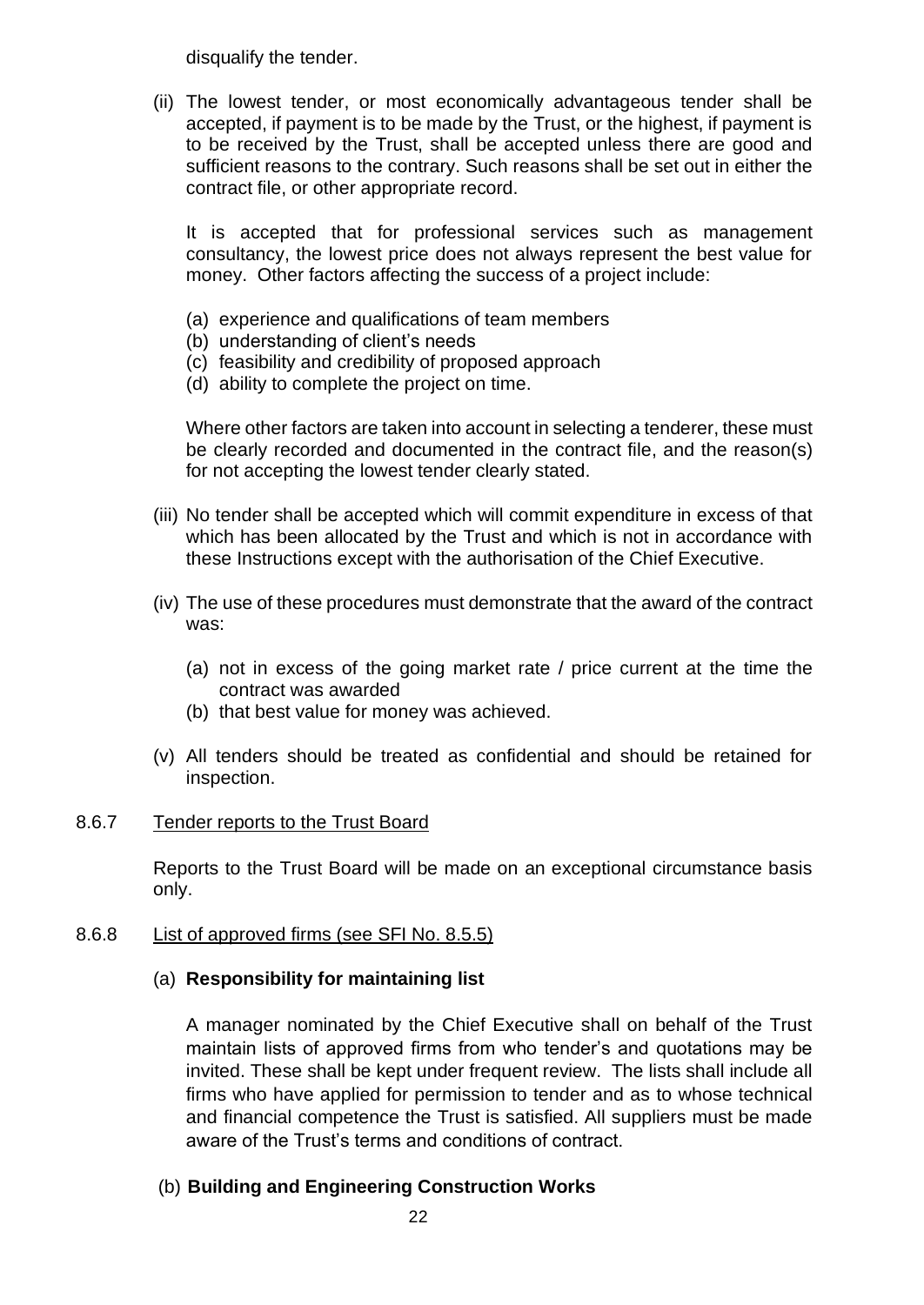- (i) Invitations to tender shall be made only to firms included on the approved list of tenderers compiled in accordance with this Instruction.
- (ii) Firms included on the approved list of tenderers shall ensure that when engaging, training, promoting or dismissing employees or in any conditions of employment, shall not discriminate against any person because of colour, race, ethnic or national origins, religion or sex, and will comply with the provisions of the Equal Pay Act 1970, the Sex Discrimination Act 1975, the Race Relations Act 1976, and the Disabled Persons (Employment) Act 1944 and any amending and/or related legislation.
- (iii)Firms shall conform at least with the requirements of the Health and Safety at Work Act and any amending and/or other related legislation concerned with the health, safety and welfare of workers and other persons, and to any relevant British Standard Code of Practice issued by the British Standard Institution. Firms must provide to the appropriate manager a copy of its safety policy and evidence of the safety of plant and equipment, when requested.

## (c) **Financial Standing and Technical Competence of Contractors**

 The Director of Finance may make or institute any enquiries he deems appropriate concerning the financial standing and financial suitability of approved contractors. The Director with lead responsibility for clinical governance will similarly make such enquiries as is felt appropriate to be satisfied as to their technical / medical competence.

#### 8.6.9 Exceptions to using approved contractors

If in the opinion of the Chief Executive and the Director of Finance or the Director with lead responsibility for clinical governance, it is impractical to use a potential contractor from the list of approved firms/individuals (for example where specialist services or skills are required and there are insufficient suitable potential contractors on the list), or where a list for whatever reason has not been prepared, the Chief Executive should ensure that appropriate checks are carried out as to the technical and financial capability of those firms that are invited to tender or quote.

An appropriate record in the contract file should be made of the reasons for inviting a tender or quote other than from an approved list.

## 8.7 **Quotations: Competitive and non-competitive**

#### 8.7.1 General Position on quotations

Quotations are required where formal tendering procedures are not adopted and where the intended expenditure or income exceeds, or is reasonably expected to exceed **£5,000** but not exceed **£25,000** (including VAT)

#### 8.7.2 Competitive Quotations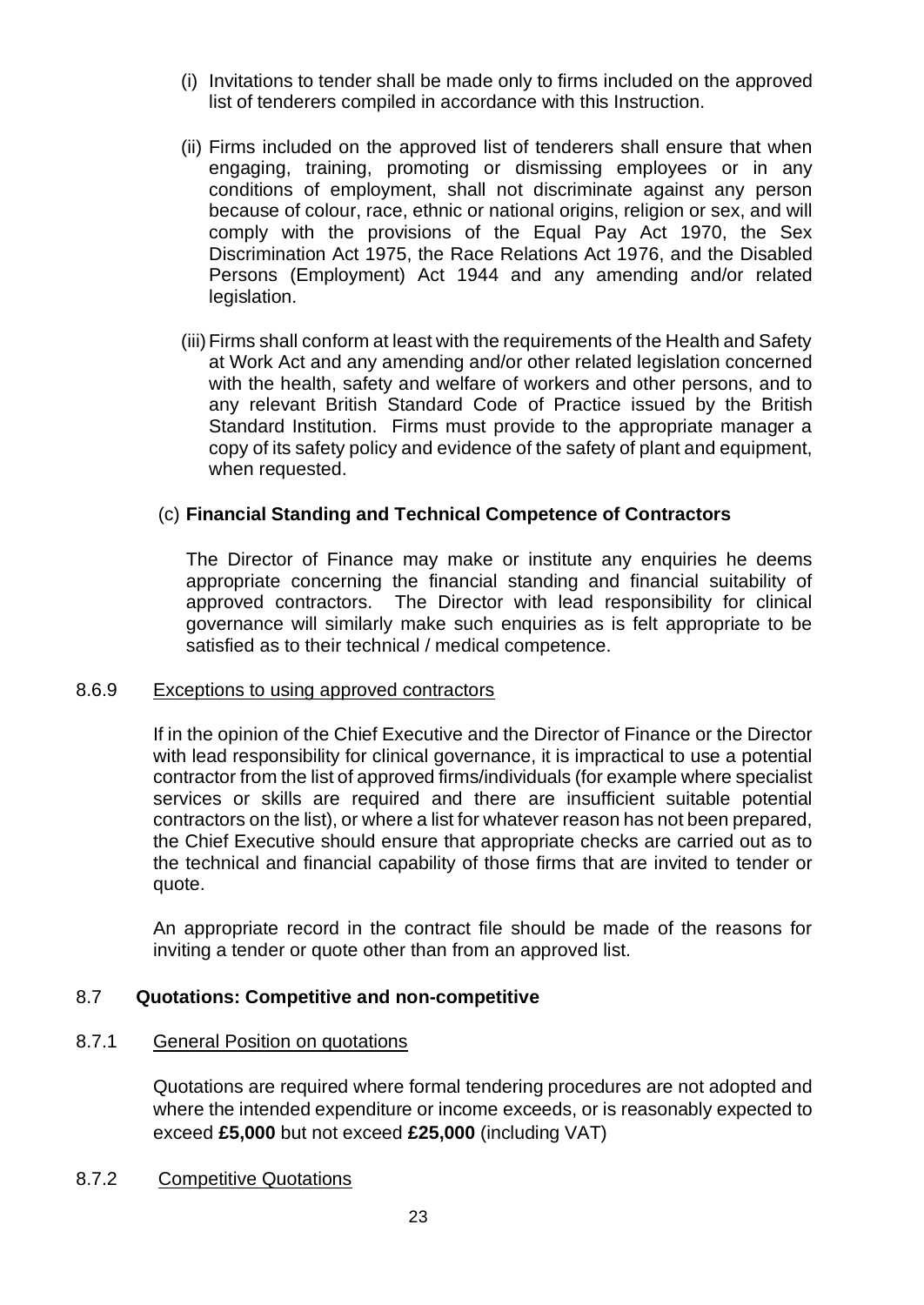- (i) Quotations should be obtained from at least **2** firms/individuals based on specifications or terms of reference prepared by, or on behalf of, the Trust.
- (ii) Quotations should be in writing unless the Chief Executive or his nominated officer determines that it is impractical to do so in which case quotations may be obtained by telephone. Confirmation of telephone quotations should be obtained as soon as possible and the reasons why the telephone quotation was obtained should be set out in a permanent record.
- (iii) All quotations should be treated as confidential and should be retained for inspection.
- (iv) The Chief Executive or his nominated officer should evaluate the quotation and select the quote which gives the best value for money. If this is not the lowest quotation if payment is to be made by the Trust, or the highest if payment is to be received by the Trust, then the choice made, and the reasons why should be recorded in a permanent record.

#### 8.7.3 Non-Competitive Quotations

Non-competitive quotations in writing may be obtained in the following circumstances:

- (i) the supply of proprietary or other goods of a special character and the rendering of services of a special character, for which it is not, in the opinion of the responsible officer, possible or desirable to obtain competitive quotations
- (ii) the supply of goods or manufactured articles of any kind which are required quickly and are not obtainable under existing contracts
- (iii) miscellaneous services, supplies and disposals
- (iv) where the goods or services are for building and engineering maintenance the responsible works manager must certify that the first two conditions of this SFI (i.e.: (i) and (ii) of this SFI) apply.

#### 8.7.4 Quotations to be within Financial Limits

 No quotation shall be accepted which will commit expenditure in excess of that which has been allocated by the Trust and which is not in accordance with Standing Financial Instructions except with the authorisation of either the Chief Executive or Director of Finance.

#### 8.8 **Authorisation of Tenders and Competitive Quotations**

8.8.1 Providing all the conditions and circumstances set out in these Standing Financial Instructions have been fully complied with, formal authorisation and awarding of a contract may be decided by designated staff to the value of the contract as detailed in the delegation list appended to the Scheme of Reservation and Delegation which forms part of this document.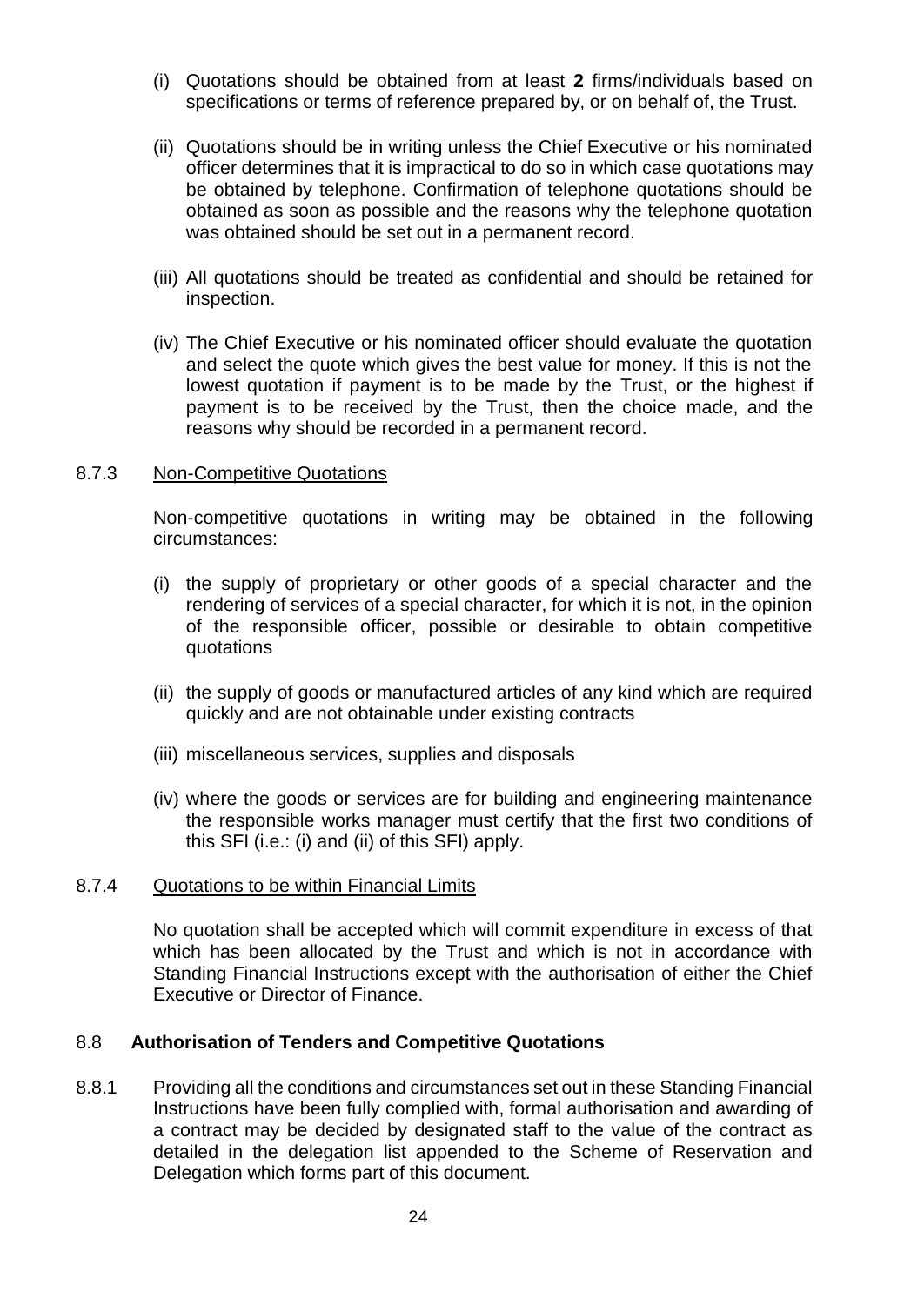- 8.8.2 Levels of authorisation may be varied or changed and need to be read in conjunction with the Trust Board's Scheme of Delegation.
- 8.8.3 Formal authorisation must be put in writing. In the case of authorisation by the Trust Board this shall be recorded in their minutes.

#### **8.9 Instances where formal competitive tendering or competitive quotation is not required**

 Where competitive tendering or a competitive quotation is not required, the Trust should adopt one of the following alternatives:

- (a) the Trust shall use suppliers contained within its database to procure goods and services from, through use of the Trust's purchase-to-pay system [Proactis], unless the Chief Executive or nominated officers deem it inappropriate. The decision to use alternative sources must be documented by the latter.
- (b) where tenders or quotations are not required, because expenditure is below **£5k**, the Trust shall procure goods and services in accordance with the current procurement procedures approved by the Director of Finance.

## **8.10 Private Finance for capital procurement (see overlap with SFI No. 13)**

Where appropriate, the Trust should normally market-test for PFI (Private Finance Initiative funding) when considering a capital procurement. When the Board proposes, or is required, to use finance provided by the private sector the following should apply:

- (a) The Chief Executive shall demonstrate that the use of private finance represents value for money and genuinely transfers risk to the private sector.
- (b) The Trust must seek all applicable approvals and follow the requirements of monitor guidance including "Risk Evaluation for Investment Decisions by NHS Foundation Trusts".
- (c) The proposal must be specifically agreed by the Board of the Trust.
- (d) The selection of a contractor/finance company must be on the basis of competitive tendering or quotations.

#### **8.11 Compliance requirements for all contracts**

 The Board may only enter into contracts on behalf of the Trust within the statutory powers delegated to it by the Secretary of State and shall comply with:

- (a) The Trust's Standing Orders and Standing Financial Instructions
- (b) EU Directives and other statutory provisions
- (c) any relevant directions including the Capital Investment Manual, and guidance on the Procurement and Management of Consultants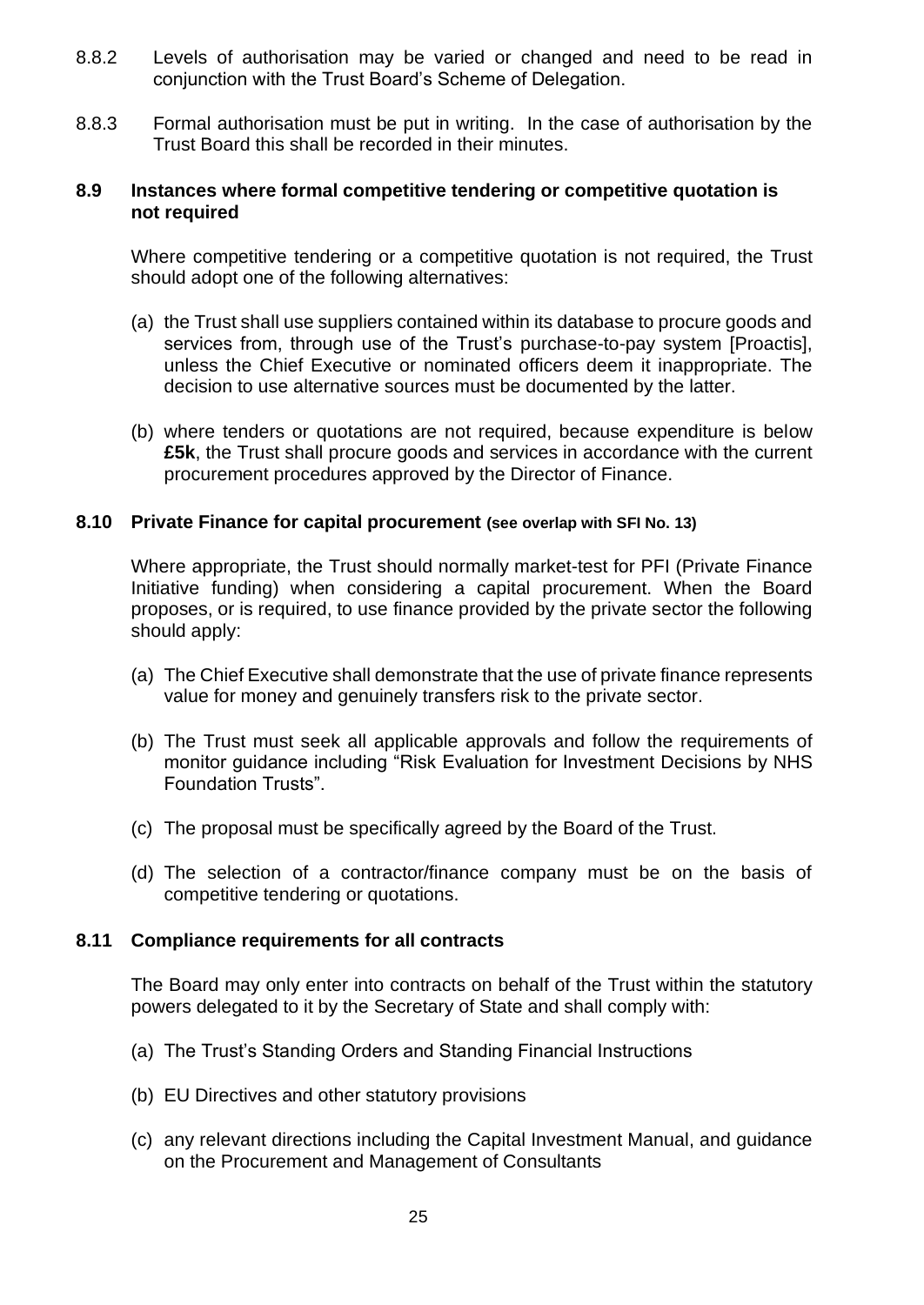- (d) such NHS Standard Contract Conditions that are applicable.
- (e) appropriate NHS guidance.
- (f) the same terms and conditions of contract as was the basis on which tenders or quotations were invited.
- (g) best value for money by use of all systems in place. The Chief Executive shall nominate an officer who shall oversee and manage each contract on behalf of the Trust.

## **8.12 Personnel and Agency or Temporary Staff Contracts**

 The Chief Executive shall nominate officers with delegated authority to enter into contracts of employment, regarding staff, agency staff or temporary staff service contracts.

## **8.13 Disposals (See overlap with SFI No. 15)**

Competitive Tendering or Quotation procedures shall not apply to the disposal of:

- (a) any matter in respect of which a fair price can be obtained only by negotiation or sale by auction as determined (or pre-determined in a reserve) by the Chief Executive or his nominated officer
- (b) obsolete or condemned articles and stores, which may be disposed of in accordance with the supplies policy of the Trust
- (c) items to be disposed of with an estimated sale value of less than **£5k**, this figure to be reviewed on a periodic basis
- (d) items arising from works of construction, demolition, or site clearance, which should be dealt with in accordance with the relevant contract
- (e) land or buildings concerning which DH guidance has been issued but subject to compliance with such guidance.

## **8.14 In-house Services**

- 8.14.1 The Chief Executive shall be responsible for ensuring that best value for money can be demonstrated for all services provided on an in-house basis. The Trust may also determine from time to time that in-house services should be market tested by competitive tendering.
- 8.14.2 In all cases where the Board determines that in-house services should be subject to competitive tendering the following groups shall be set up:

(a) Specification group, comprising the Chief Executive or nominated officer/s and specialist.

(b) In-house tender group, comprising a nominee of the Chief Executive and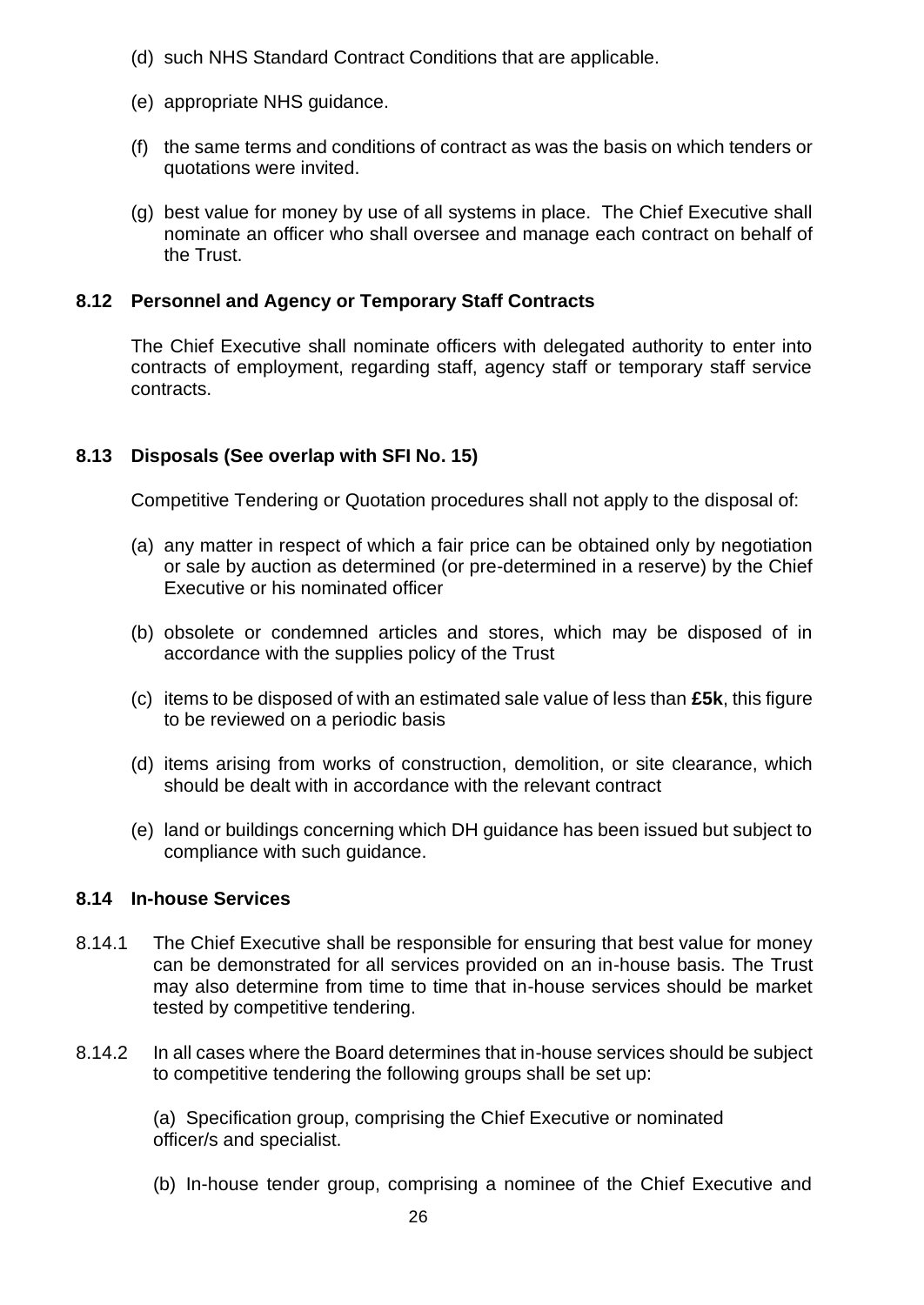technical support.

- (c) Evaluation team, comprising normally a specialist officer, a supplies officer and a Director of Finance representative. For services having a likely annual expenditure exceeding **£250,000**, a non-executive director should be a member of the evaluation team.
- 8.14.3 All groups should work independently of each other, and individual officers may be a member of more than one group, but no member of the in-house tender group may participate in the evaluation of tenders.
- 8.14.4 The evaluation team shall make recommendations to the Board.
- 8.14.5 The Chief Executive shall nominate an officer to oversee and manage the contract on behalf of the Trust.

## **8.15 Applicability of SFIs on Tendering and Contracting to funds held in trust (see overlap with SFI No. 18)**

These Instructions shall not only apply to expenditure from Exchequer funds but also to works, services and goods purchased from the Trust's trust funds and private resources.

## <span id="page-26-0"></span>**9. NHS SERVICE AGREEMENTS FOR PROVISION OF SERVICES (see overlap with SFI No. 8.15)**

## **9.1 Service Level Agreements (SLAs)**

The Chief Executive, as the Accounting Officer, is responsible for ensuring the Trust enters into suitable legally binding contracts with service commissioners both for the mandatory healthcare services specified in the Trust's Authorisation agreement with the Regulator and also other healthcare services. In discharging this responsibility, the Chief Executive should ensure that these contracts take account of-

- the standards of service quality expected
- the relevant national service framework (if any)
- the provision of reliable information on cost and volume of services
- the NHS National Performance Assessment Framework
- existing Joint Investment Plans
- integrated care pathways.

## **9.2 Involving Partners and jointly managing risk**

A good contract for healthcare services will result from a dialogue of clinicians, users, carers', public health professionals and managers. It will reflect knowledge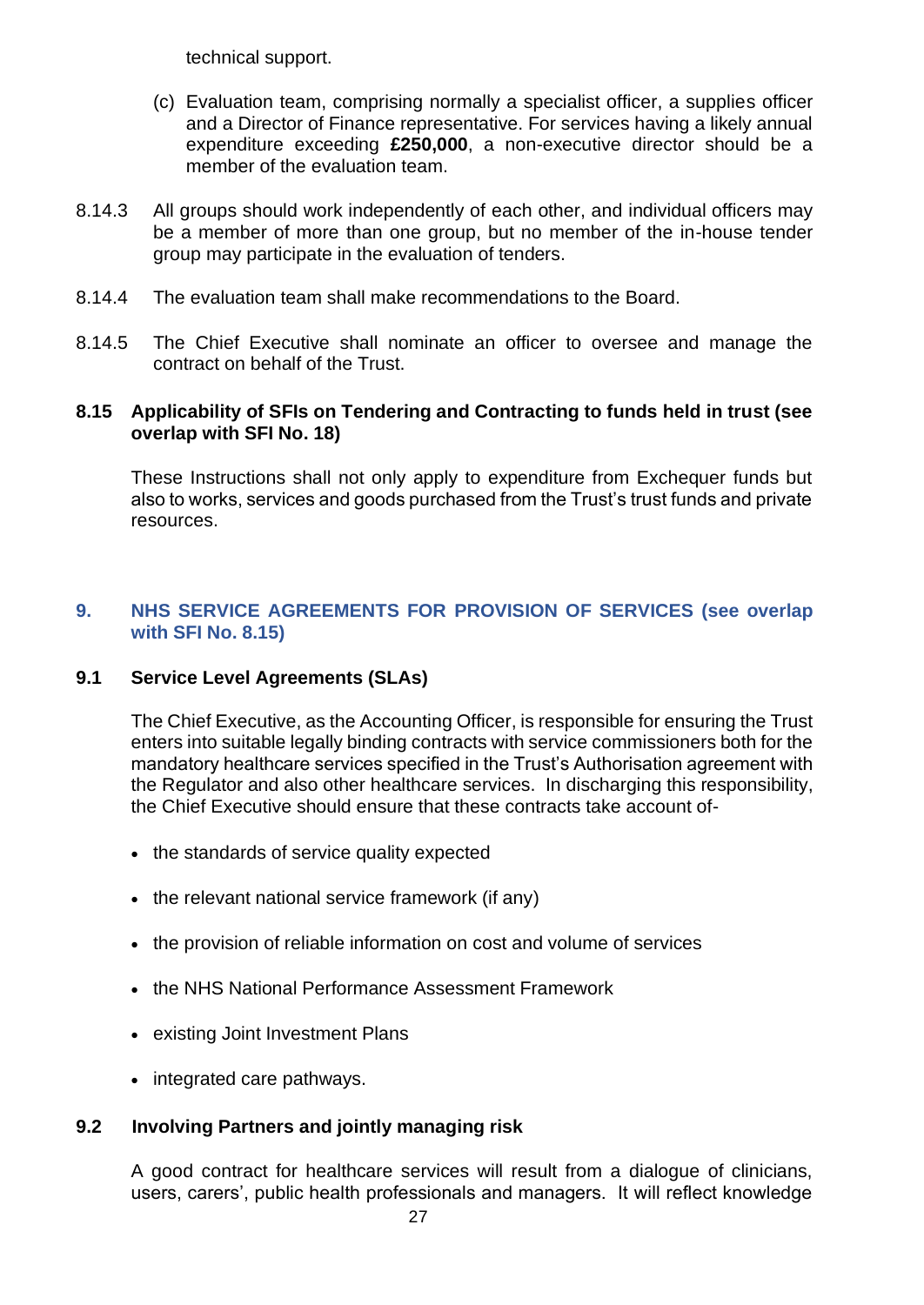of local needs and inequalities. This will require the Chief Executive to ensure that the Trust works with all partner agencies involved in both the delivery and the commissioning of the service required. The contract will apportion responsibility for handling a particular risk to the party or parties in the best position to influence the event and financial arrangements should reflect this. In this way the Trust can jointly manage risk with all interested parties.

## **9.3 Reports to Board on Contracts**

The Chief Executive, as the Accounting Officer, will need to ensure that regular reports are provided to the Board detailing actual and forecast income from contracts with NHS commissioners. This will include information on costing arrangements, which increasingly should be based upon Healthcare Resource Groups (HRGs). Where HRGs are unavailable for specific services, all parties should agree a common currency for application across the range of contracts.

#### <span id="page-27-0"></span>**10. TERMS OF SERVICE, ALLOWANCES AND PAYMENT OF MEMBERS OF THE TRUST BOARD AND EXECUTIVE COMMITTEE AND EMPLOYEES**

## **10.1 Remuneration and Terms of Service**

- 10.1.1 In accordance with the requirements of the 2006 Act and Standing Order 5.8, the Trust shall establish a Remuneration and Nomination Committee, with clearly defined terms of reference, specifying which posts fall within its area of responsibility, its composition, and the arrangements for reporting.
- 10.1.2 The Committee will:
	- (a) advise the Board about appropriate remuneration and terms of service for the Chief Executive and other Executive Directors employed by the Trust including:
	- (b) all aspects of salary (including any performance-related elements/bonuses)
	- (c) provisions for other benefits, including pensions and cars
	- (d) arrangements for termination of employment and other contractual terms
	- (e) make such recommendations to the Board on the remuneration and terms of service of the Chief Executive and Executive directors to ensure they are fairly rewarded for their individual contribution to the Trust – having proper regard to the Trust's circumstances and performance and to the provisions of any national arrangements for such members and staff where appropriate;
	- (f) monitor and evaluate the performance of the Chief Executive and Executive directors
	- (g) advise on and oversee appropriate contractual arrangements for such staff including the proper calculation and scrutiny of termination payments taking account of such national guidance as is appropriate.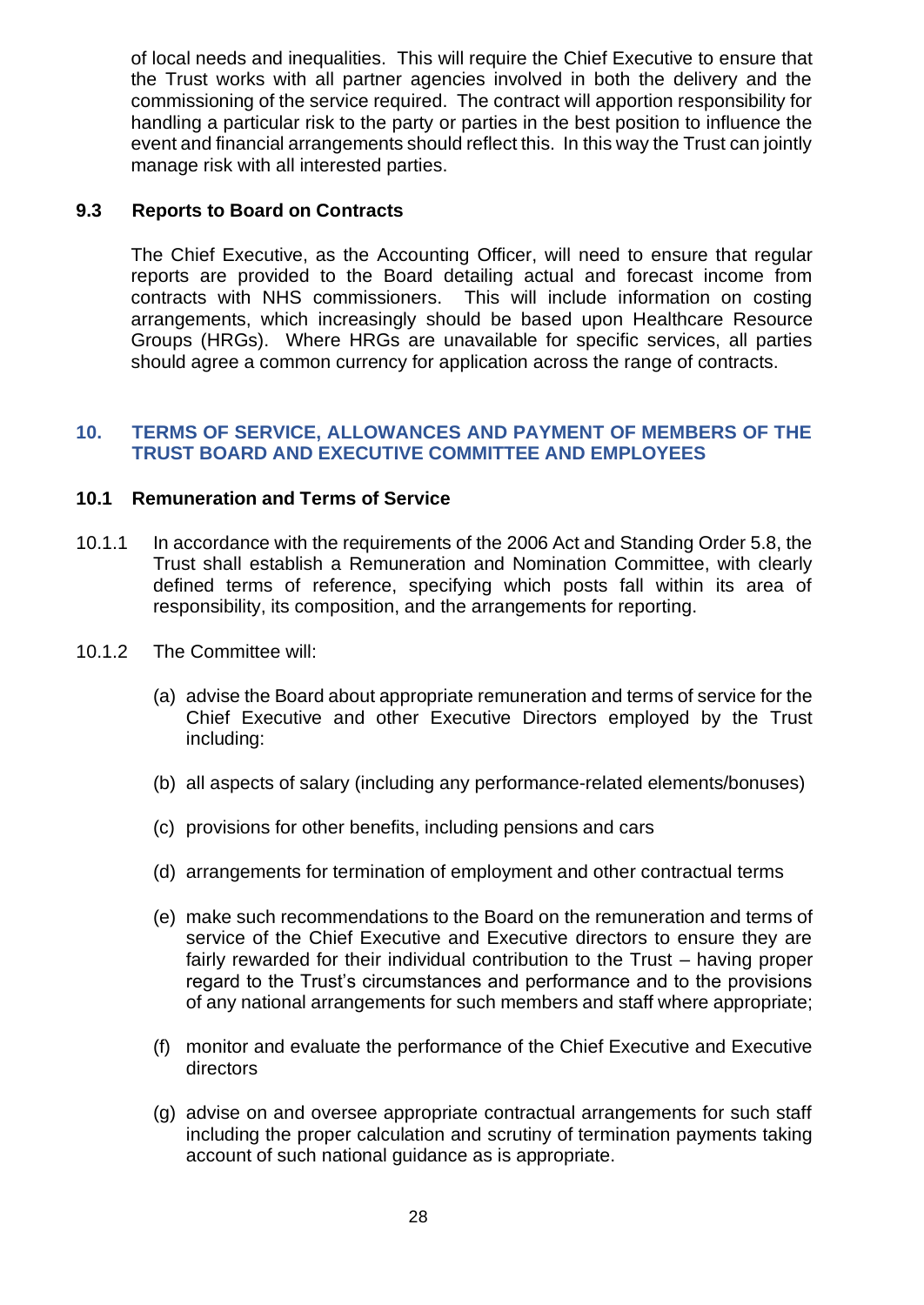- 10.1.3 The Committee shall report in writing to the Board the basis for its recommendations. The Board shall use the report as the basis for their decisions but remain accountable for taking decisions on the remuneration and terms of service of the Chief Executive and Executive directors. Minutes of the Board's meetings should record such decisions.
- 10.1.4 The Board will consider and need to approve proposals presented by the Chief Executive for the setting of remuneration and conditions of service for those employees and officers not covered by the Committee.
- 10.1.5 The Trust will pay allowances to the Chairman and non-officer members of the Board in accordance with instructions issued by the Council of Governors.

## **10.2 Funded Establishment**

- 10.2.1 The manpower plans incorporated within the annual budget will form the funded establishment.
- 10.2.2 The funded establishment of any department may not be varied without the approval of the Chief Executive.

## **10.3 Staff Appointments**

- 10.3.1 No officer or Member of the Trust Board or employee may engage, re-engage, or re-grade employees, either on a permanent or temporary nature, or hire agency staff, or agree to changes in any aspect of remuneration unless:
	- (a) authorised to do so by the Chief Executive
	- (b) within the limit of their approved budget and funded establishment.
- 10.3.2 The Board will approve procedures presented by the Chief Executive for the determination of commencing pay rates, condition of service, etc, for employees.

## **10.4 Processing Payroll**

- 10.4.1 The Director of Finance is responsible for
	- (a) specifying timetables for submission of proper authorized time records and other notifications
	- (b) the final determination of pay and allowances
	- (c) making payment on agreed dates
	- (d) agreeing method of payment.
- 10.4.2 The Director of Finance will issue instructions regarding:
	- (a) verification and documentation of data the timetable for receipt and preparation of payroll data and the payment of employees and allowance
	- (b) maintenance of subsidiary records for superannuation, income tax, social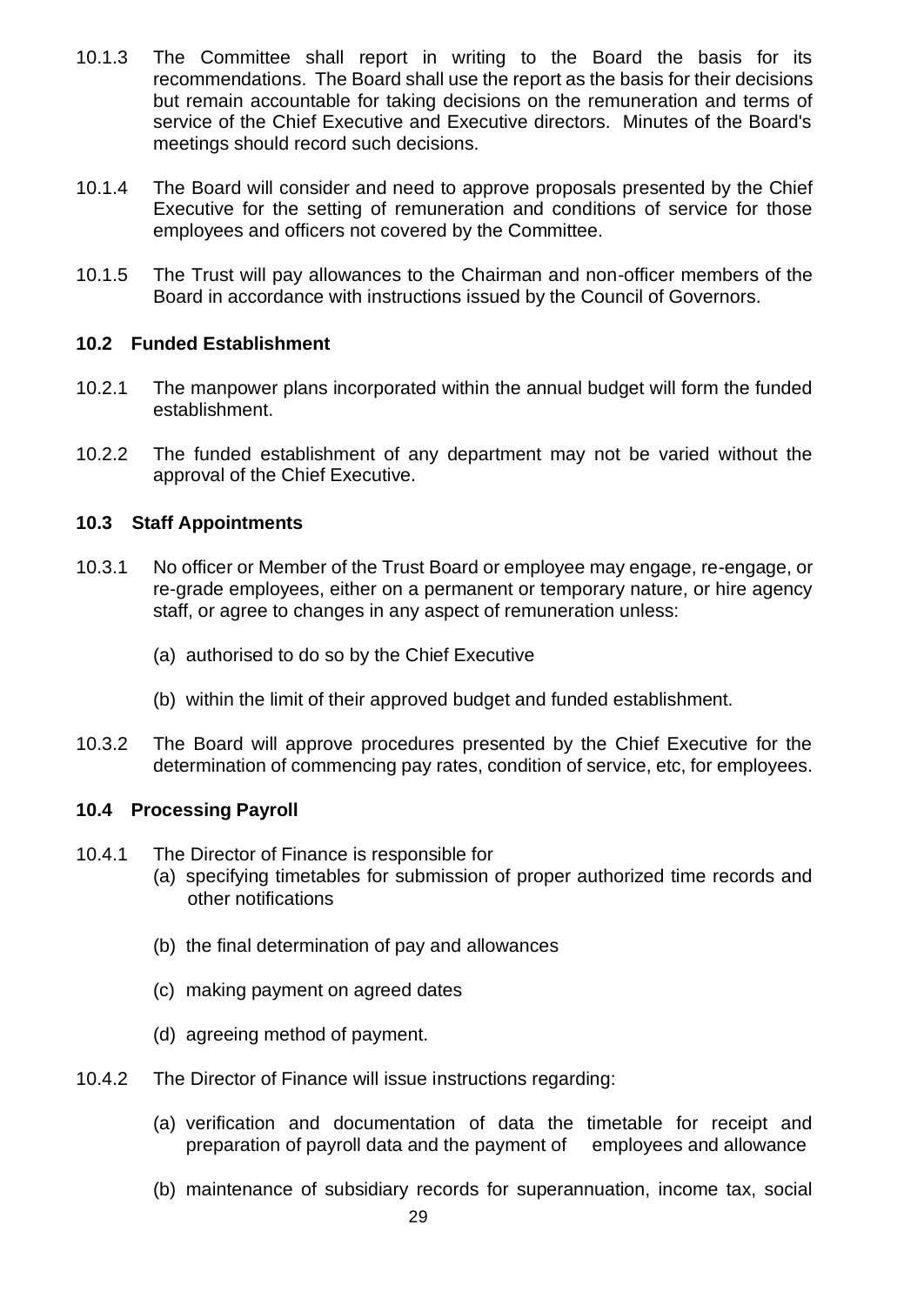security and other authorised deductions from pay

- (c) security and confidentiality of payroll information
- (d) checks to be applied to completed payroll before and after payment
- (e) authority to release payroll data under the provisions of the Data Protection Act
- (f) methods of payment available to various categories of employee and officers
- (g) procedures for payment by cheque, bank credit, or cash to employees and officers
- (h) procedures for the recall of cheques and bank credits
- (i) pay advances and their recovery
- (j) maintenance of regular and independent reconciliation of pay control accounts
- (k) separation of duties of preparing records and handling cash
- (l) a system to ensure the recovery from those leaving the employment of the Trust of sums of money and property due by them to the Trust.
- 10.4.3 Appropriately nominated managers have delegated responsibility for
	- (a) submitting time records, and other notifications in accordance with agreed timetables
	- (b) completing time records and other notifications in accordance with the Director of Finance's instructions and in the form prescribed by the Director of Finance
	- (c) submitting termination forms in the prescribed form immediately upon knowing the effective date of an employee's or officer's resignation, termination, or retirement. Where an employee fails to report for duty or to fulfil obligations in circumstances that suggest they have left without notice, the Director of Finance must be informed immediately.
- 10.4.4 Regardless of the arrangements for providing the payroll service, the Director of Finance shall ensure that the chosen method is supported by appropriate (contracted) terms and conditions, adequate internal controls and audit review procedures and that suitable arrangements are made for the collection of payroll deductions and payment of these to appropriate bodies.

## **10.5 Contracts of Employment**

The Board shall delegate responsibility to an officer for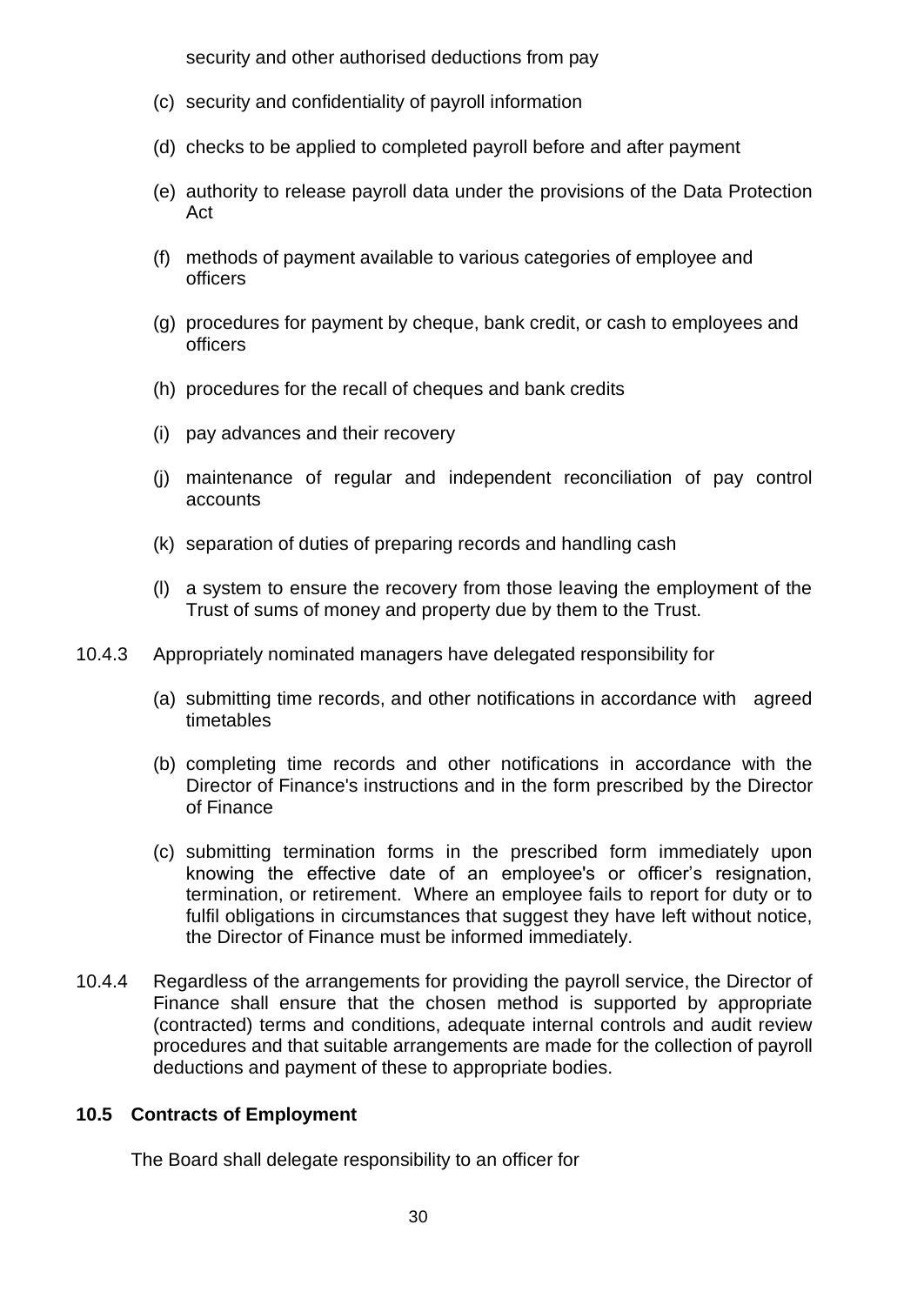- (a) ensuring that all employees are issued with a Contract of Employment in a form approved by the Board and which complies with employment legislation
- (b) dealing with variations to, or termination of, contracts of employment.

## <span id="page-30-0"></span>**11. NON-PAY EXPENDITURE**

## **11.1 Delegation of Authority**

- 11.1.1 The Board will approve the level of non-pay expenditure on an annual basis and the Chief Executive will determine the level of delegation to budget managers.
- 11.1.2 The Chief Executive will set out:
	- (a) the list of managers who are authorised to place requisitions for the supply of goods and services
	- (b) the maximum level of each requisition and the system authorization for authorisation above that level.
- 11.1.3 The Chief Executive shall set out procedures on the seeking of professional advice regarding the supply of goods and services.

## **11.2 Choice, Requisitioning, Ordering, Receipt and Payment for Goods and Services** (see overlap with Standing Financial Instruction No. 8)

#### 11.2.1 Requisitioning

The requisitioner, in choosing the item to be supplied (or the service to be performed) shall always obtain the best value for money for the Trust. In so doing, the advice of the Trust's adviser on supply shall be sought. Where this advice is not acceptable to the requisitioner, the Director of Finance (and/or the Chief Executive) shall be consulted.

## 11.2.2 System of Payment and Payment Verification

The Director of Finance shall be responsible for the prompt payment of accounts and claims. Payment of contract invoices shall be in accordance with contract terms, or otherwise, in accordance with national guidance.

## 11.2.3 The Director of Finance will

- (a) advise the Board regarding the setting of thresholds above which quotations (competitive or otherwise) or formal tenders must be obtained; and, once approved, the thresholds should be incorporated in Standing Orders and Standing Financial Instructions and regularly reviewed
- (b) prepare procedural instructions or guidance within the Scheme of Delegation on the obtaining of goods, works and services incorporating the thresholds
- (c) be responsible for the prompt payment of all proper authorised accounts and claims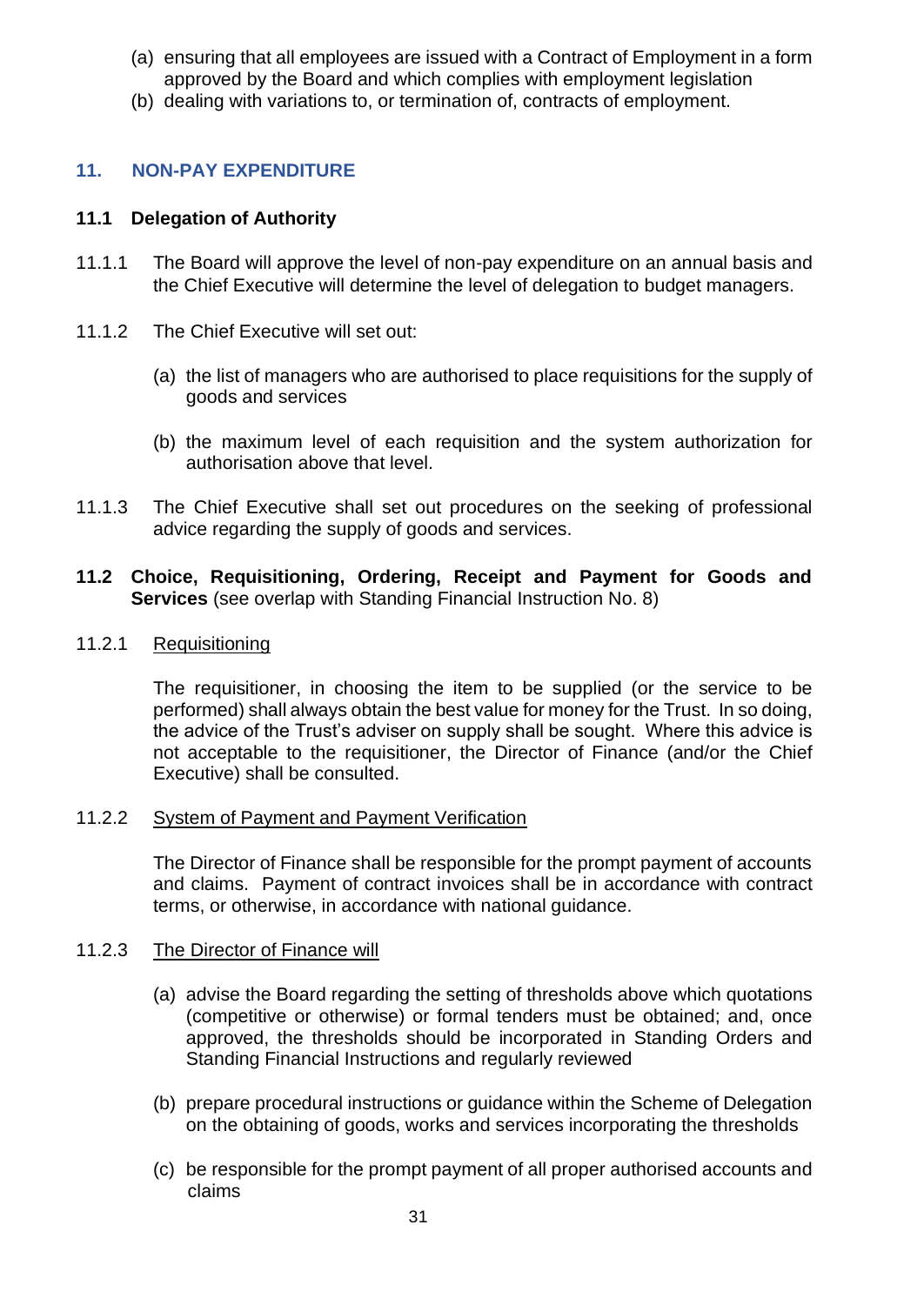- (d) be responsible for designing and maintaining a system of verification, recording and payment of all amounts payable. The system shall provide for
	- (i) a list of Board employees (including specimens of their signature authorised to certify invoices.
	- (ii) Certification that:
		- goods have been duly received, examined and are in accordance with specification and the prices are correct
		- work done or services rendered have been satisfactorily carried out in accordance with the order, and, where applicable, the materials used are of the requisite standard and the charges are correct
		- in the case of contracts based on the measurement of time, materials or expenses, the time charged is in accordance with the time sheets, the rates of labour are in accordance with the appropriate rates, the materials have been checked as regards quantity, quality, and price and the charges for the use of vehicles, plant and machinery have been examined.
		- where appropriate, the expenditure is in accordance with regulations and all necessary authorisations have been obtained
		- the account is arithmetically correct
		- the account is in order for payment.
	- (iii) A timetable and system for submission to the Director of Finance of accounts for payment; provision shall be made for the early submission of accounts subject to cash discounts or otherwise requiring early payment.
	- (iv) Instructions to employees regarding the handling and payment of accounts within the Finance Department.
- (e) be responsible for ensuring that payment for goods and services is only made once the goods and services are received. The only exceptions are set out in SFI No. 11.2.4 below.

#### 11.2.4 Prepayments

Prepayments are only permitted where exceptional circumstances apply. In such instances:

- (a) Prepayments are only permitted where the financial advantages outweigh the disadvantages (i.e., cashflows must be discounted to Net Present Value) and the intention is not to circumvent cash management arrangements.
- (b) The appropriate officer must provide, in the form of a written report, a case setting out all relevant circumstances of the purchase. The report must set out the effects on the Trust if the supplier is at some time during the prepayment agreement unable to meet his commitments
- (c) The Director of Finance will need to be satisfied with the proposed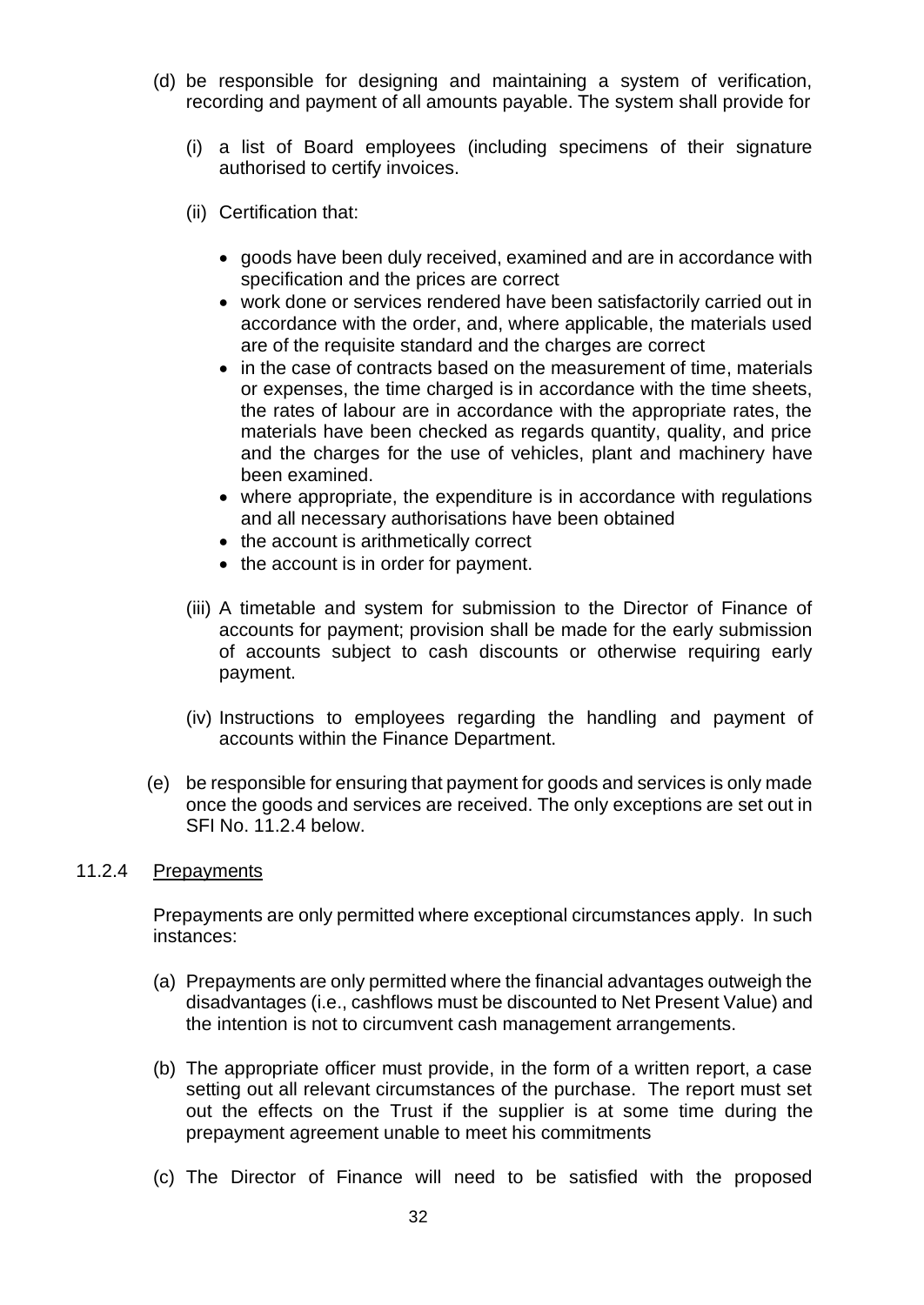arrangements before contractual arrangements proceed (taking into account the EU public procurement rules where the contract is above a stipulated financial threshold)

(d) The budget holder is responsible for ensuring that all items due under a prepayment contract are received and they must immediately inform the appropriate Director or Chief Executive if problems are encountered.

#### 11.2.5 Official orders

Official Orders must:

- (a) be consecutively numbered
- (b) be in a form approved by the Director of Finance
- (c) state the Trust's terms and conditions of trade
- (d) only be issued to, and used by, those duly authorised by the Chief Executive.

#### 11.2.6 Duties of Managers and Officers

Managers and officers must ensure that they comply fully with the guidance and limits specified by the Director of Finance and that:

- (a) all contracts (except as otherwise provided for in the Scheme of Delegation), leases, tenancy agreements and other commitments which may result in a liability are notified to the Director of Finance in advance of any commitment being made
- (b) contracts above specified thresholds are advertised and awarded in accordance with EU rules on public procurement
- (c) where consultancy advice is being obtained, the procurement of such advice must be in accordance with guidance issued by the Department of Health
- (d) no order shall be issued for any item or items to any firm which has made an offer of gifts, reward or benefit to directors or employees, other than:
	- (i) isolated gifts of a trivial character or inexpensive seasonal gifts, such as calendars
	- (ii) conventional hospitality, such as lunches in the course of working visits

## **(This provision needs to be read in conjunction with the principles outlined in the national guidance contained in HSG 93(5) "Standards of Business Conduct for NHS Staff");**

(e) no requisition/order is placed for any item or items for which there is no budget provision unless authorised by the Director of Finance on behalf of the Chief Executive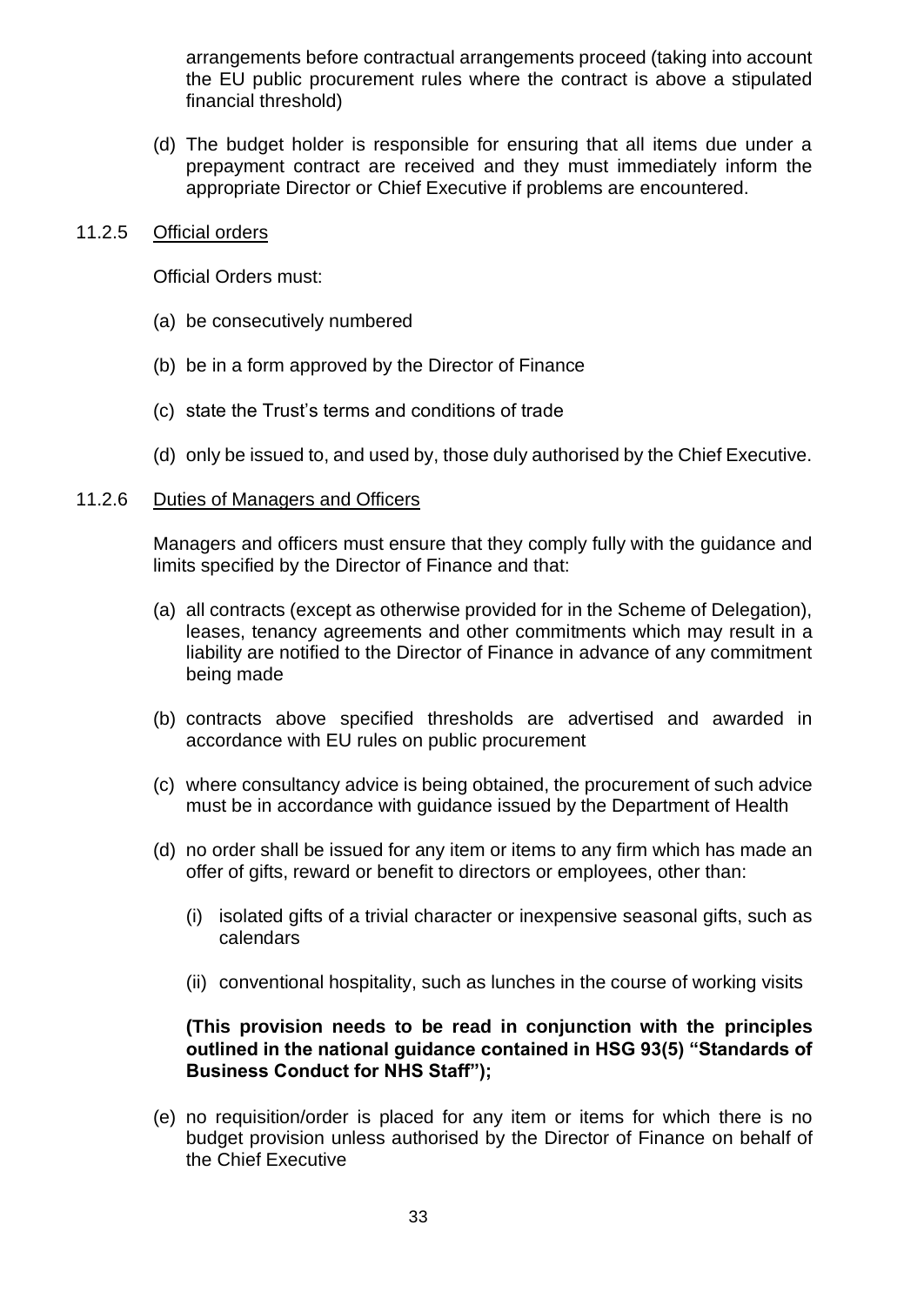- (f) all goods, services, or works are ordered on an official order except works and services executed in accordance with a contract and purchases from petty cash and any other specific areas agreed by the Director of Finance.
- (g) verbal orders must only be issued very exceptionally by an employee designated by the Chief Executive and only in cases of emergency or urgent necessity. These must be confirmed by an official order and clearly marked "Confirmation Order"
- (h) orders are not split or otherwise placed in a manner devised so as to avoid the financial thresholds
- (i) goods are not taken on trial or loan in circumstances that could commit the Trust to a future uncompetitive purchase
- (j) changes to the list of employees and officers authorised to certify invoices are notified to the Director of Finance
- (k) purchases from petty cash are restricted in value and by type of purchase in accordance with instructions issued by the Director of Finance;
- (l) petty cash records are maintained in a form as determined by the Director of Finance.

## **11.3 Joint Finance Arrangements with Local Authorities and Voluntary Bodies**

Payments to local authorities and voluntary organisations made under the powers of section 28A of the NHS Act **shall** comply with procedures laid down by the Director of Finance which shall be in accordance with these Acts.

## <span id="page-33-0"></span>**12. TREASURY MANAGEMENT**

## **12.1 External Borrowing**

- 12.1.1 As a Foundation Trust, the Trust has freedom to access capital (i.e., borrow externally) subject to three constraints
	- (a) a Prudential Borrowing Limit agreed with the Regulator and reviewed annually
	- (b) prohibition on the use of protected assets as security for borrowing and
	- (c) any additional degree of scrutiny required by financial institutions
- 12.1.2 The Trust's Prudential Borrowing Limit, as approved by the Regulator under the terms of the prudential Code, applies to the total debt liability of the organisation. The Prudential Code requires external debt to be kept within designated limits, taking into account affordability in terms of capacity to generate operating revenue to service debt.
- 12.1.3 The Prudential Borrowing Limit referred to in sections 12.1.1 and 12.1.2 above is primarily intended to regulate access to finance for small to medium sized projects. For larger scale projects current Department of Health requirements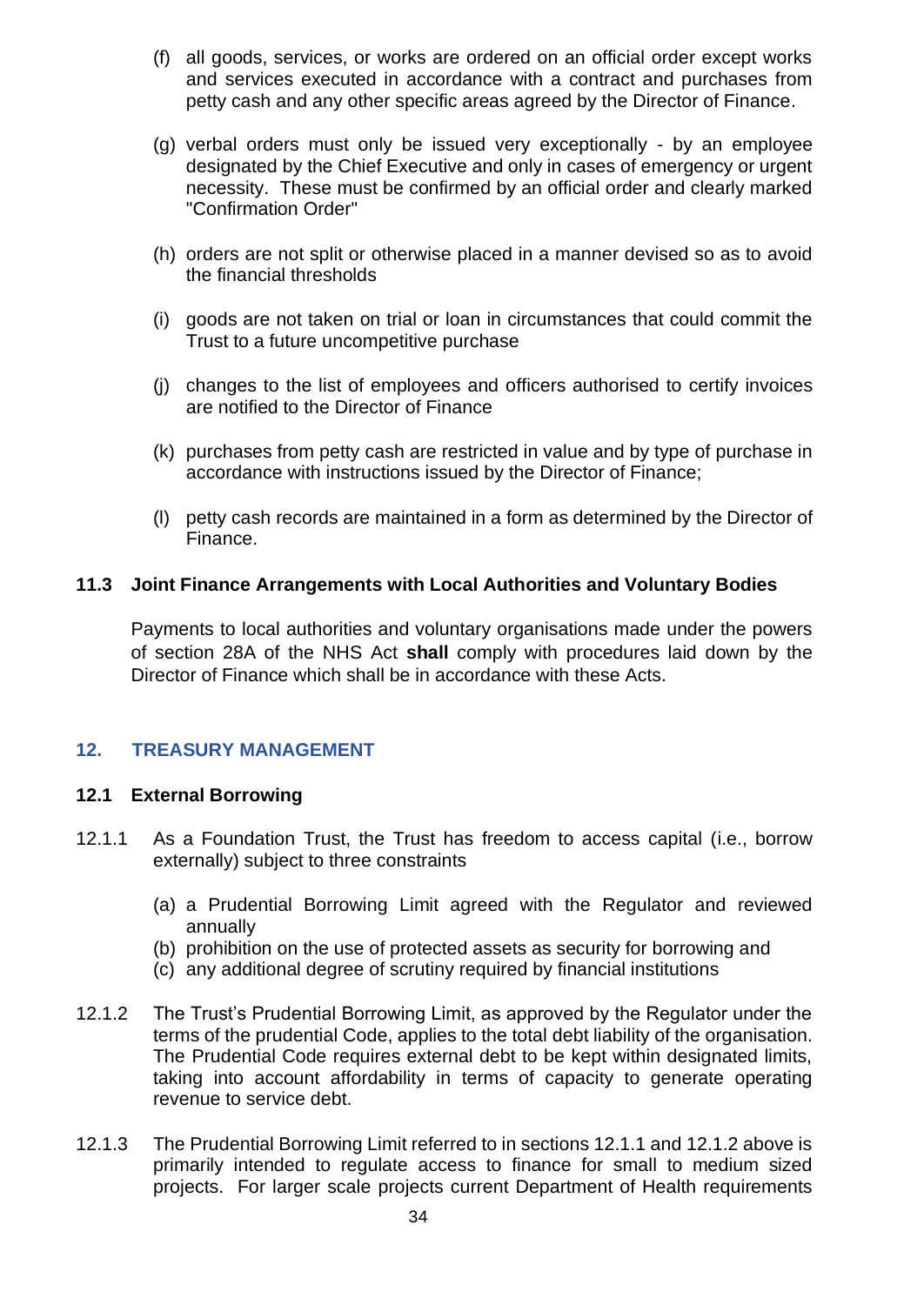and approval mechanisms under the Private Finance Initiative continue to apply. It is the responsibility of the Chief Executive, on behalf of the Trust, to ensure that these requirements are complied with.

- 12.1.4 The Trust also has freedom to access short-term working capital facilities, subject to an overall limit agreed with the Regulator. All such short-term borrowings should be kept to the minimum period of time possible, consistent with the overall cash flow position.
- 12.1.5 The Director of Finance is responsible for ensuring that:
	- (a) The Trust operates within the framework provided by the Prudential Code when making decisions regarding capital investment/external borrowing, specifically by providing appropriate advice to the Board on affordability/serviceability of debt
	- (b) The Trust operates as all times within the Prudential Borrowing Limit set by the Regulator and the Board receives regular reports on the overall indebtedness of the Trust as against that limit (including quarterly ratio analysis in accordance with the Prudential Code)
	- (c) all long-term borrowing is consistent with the plans outlined in the Trust's current Business Plan
	- (d) the Trust operates within the working capital facility set by the **Regulator**
	- (e) detailed internal procedures are in place to regulate external borrowing, from short-term working capital to long term debt, and from initial application through to monitoring and repayment.
- 12.1.6 Applications for drawdown against either short-term or long-term borrowing facilities require authorization by two Executive Directors and a nominated member of the Finance Department.

## **12.2 Investments**

- 12.2.1 Under the terms of the 2006 Act and its Constitution, the Trust may invest money (other than money held by it as a Trustee) for the purposes of or in connection with its functions. This may include investment by forming or participating in forming bodies corporate or by otherwise acquiring membership of bodies corporate.
- 12.2.2 The Director of Finance is responsible for advising the Board on investments and shall report periodically to the Board concerning the performance of investments held, other than short term temporary cash surpluses.
- 12.2.3 The Director of Finance will prepare detailed procedural instructions on the operation of investment accounts and on the records to be maintained.
- 12.2.4 In the case of temporary cash surpluses, these may only be held in such form and with such public or private sector organisations as are approved by the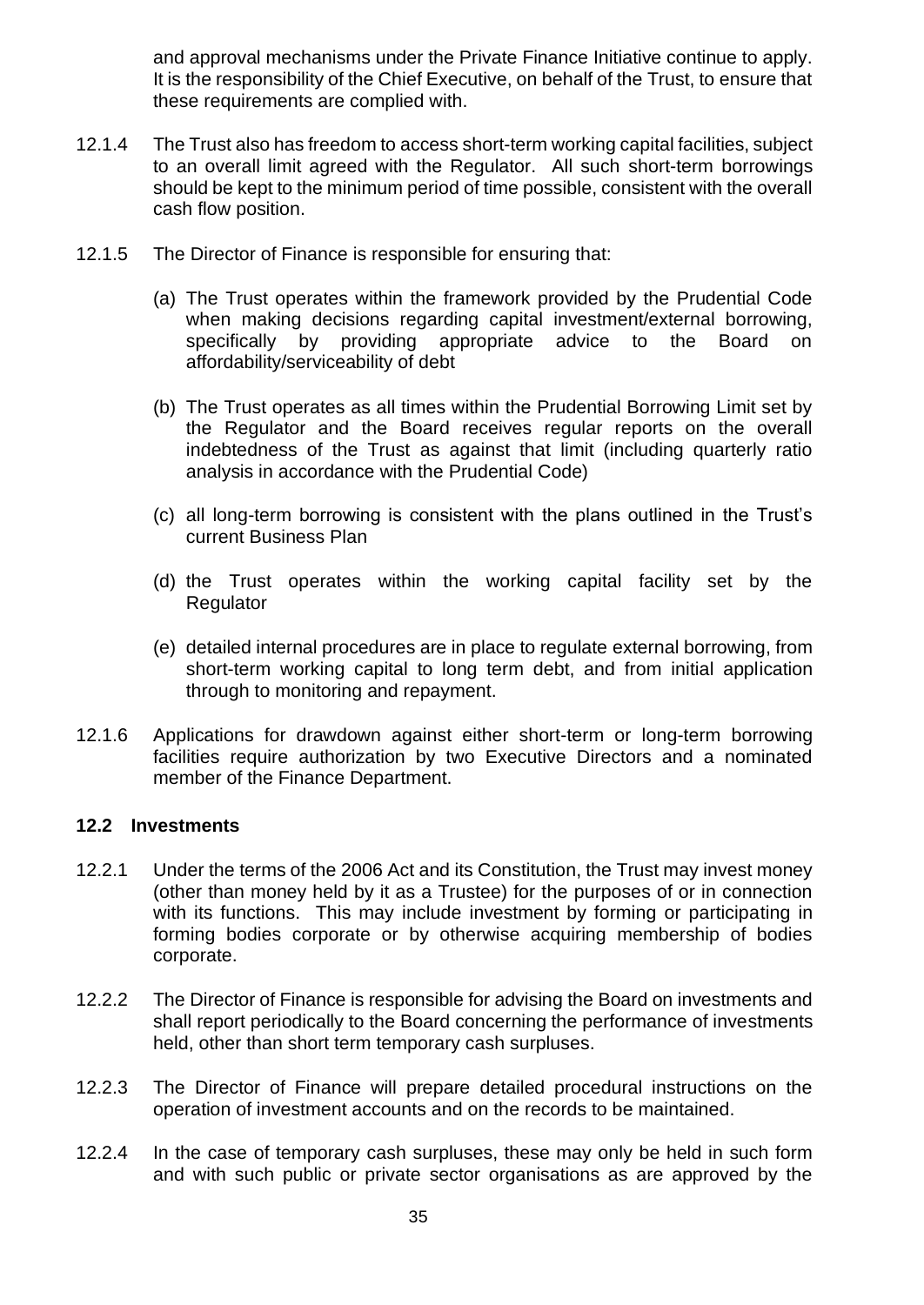Board. In giving approval to the mechanisms for short term investment, the Board will take accounts of instructions or quidelines issued by the Regulator to Foundation Trusts.

12.2.5 For other longer-term forms of investment, the approval of the Board will be obtained before proceeding.

## **12.3 Cash Flow Monitoring**

The Director of Finance is responsible for managing and monitoring the overall cash flow of the Trust and for providing reports thereto to the Board. These reports will include:

- (a) a comparison of month end outturn with the plan (monthly)
- (b) a rolling 12-month projection of month end cash balances (quarterly)

## <span id="page-35-0"></span>**13. CAPITAL INVESTMENT, PRIVATE FINANCING, FIXED ASSET REGISTERS AND SECURITY OF ASSETS**

## **13.1 Capital Investment**

- 13.1.1 The Chief Executive:
	- (a) shall ensure that there is an adequate appraisal and approval process in place for determining capital expenditure priorities and the effect of each proposal upon business plans
	- (b) is responsible for the management of all stages of capital schemes and for ensuring that schemes are delivered on time and to cost
	- (c) shall ensure that the capital investment is not undertaken without confirmation of purchaser(s) support and the availability of resources to finance all revenue consequences, including capital charges.
- 13.1.2 For every capital expenditure proposal the Chief Executive shall ensure:
	- (a) that a business case is produced setting out:
		- (i) an option appraisal of potential benefits compared with known costs to determine the option with the highest ratio of benefits to costs;
		- (ii) the involvement of appropriate Trust personnel and external agencies
		- (iii) appropriate project management and control arrangement
	- (b) that the Director of Finance has certified professionally to the costs and revenue consequences detailed in the business case.
- 36 13.1.3 For capital schemes where the contracts stipulate stage payments, the Chief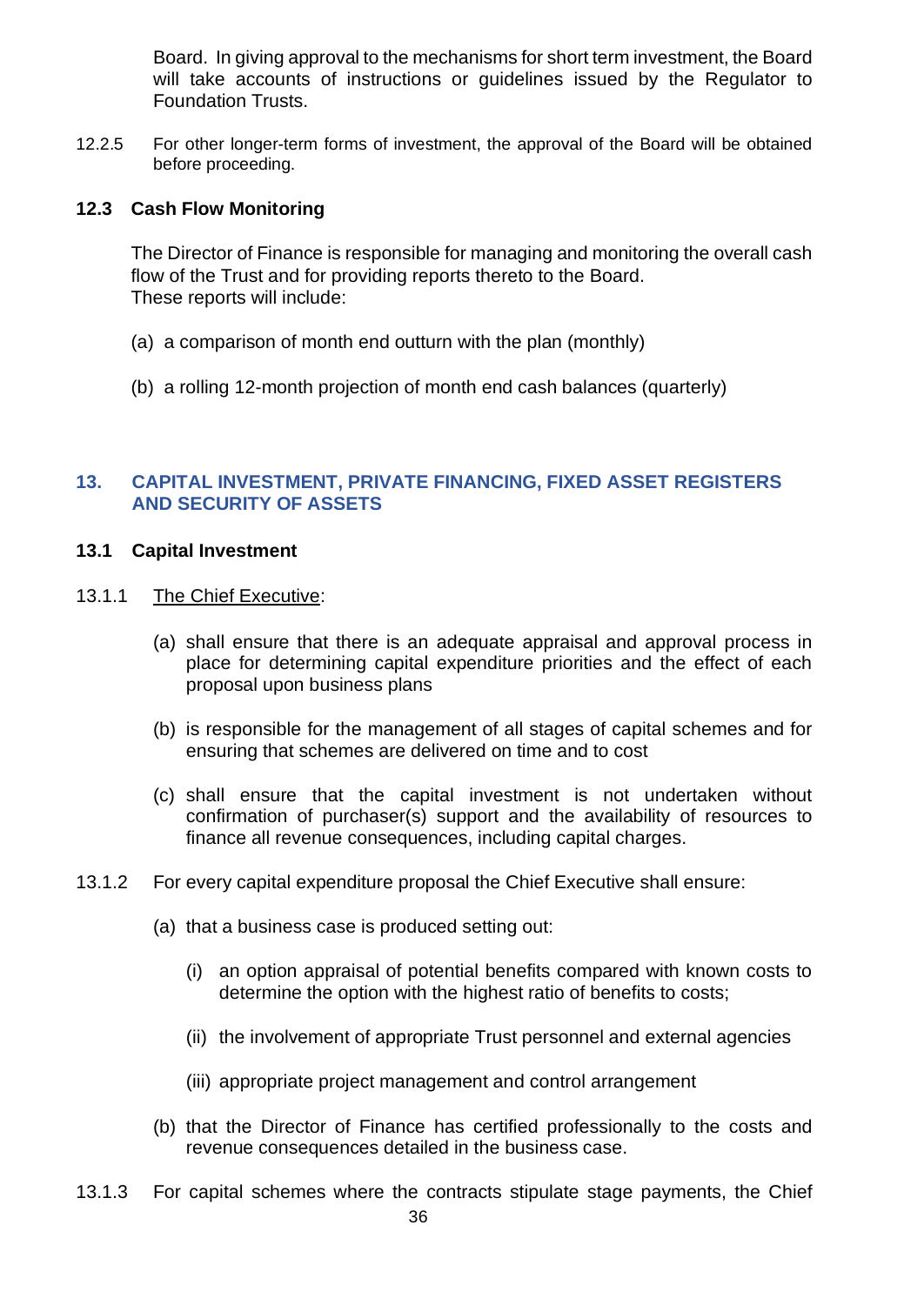Executive will issue procedures for their management.

- 13.1.4 The Director of Finance shall assess on an annual basis the requirement for the operation of the construction industry tax deduction scheme in accordance with Inland Revenue guidance.
- 13.1.5 The approval of a capital programme shall not constitute approval for expenditure on any scheme.

The Chief Executive shall issue to the manager responsible for any scheme:

- (a) specific authority to commit expenditure
- (b) authority to proceed to tender (see overlap with SFI No. 8.6);
- (c) approval to accept a successful tender (see overlap with SFI No. 8.6).

The Chief Executive will issue a scheme of delegation for capital investment management in accordance with the Trust's Standing Orders.

13.1.6 The Director of Finance shall issue procedures governing the financial management, including variations to contract, of capital investment projects and valuation for accounting purposes.

## **13.2 Private Finance (see overlap with SFI No. 8.10)**

When the Trust proposes to access under the PFI, the following procedures shall apply:

- (a) The Director of Finance shall demonstrate that the use of private finance represents value for money and genuinely transfers significant risk to the private sector.
- (b) Where the sum involved exceeds delegated limits, the business case must be referred to the Regulator
- (c) The proposal must be specifically agreed by the Board.

## **13.3 Asset Registers**

- 13.3.1 The Chief Executive is responsible for the maintenance of registers of assets, taking account of the advice of the Director of Finance concerning the form of any register and the method of updating, and arranging for a physical check of assets against the asset register to be conducted once a year.
- 13.3.2 The Trust shall maintain an asset register recording fixed assets. The minimum data set to be held within these registers shall be consistent with best practice.
- 13.3.3 Additions to the fixed asset register must be clearly identified to an appropriate budget holder and be validated by reference to:
	- (a) properly authorised and approved agreements, architect's certificates,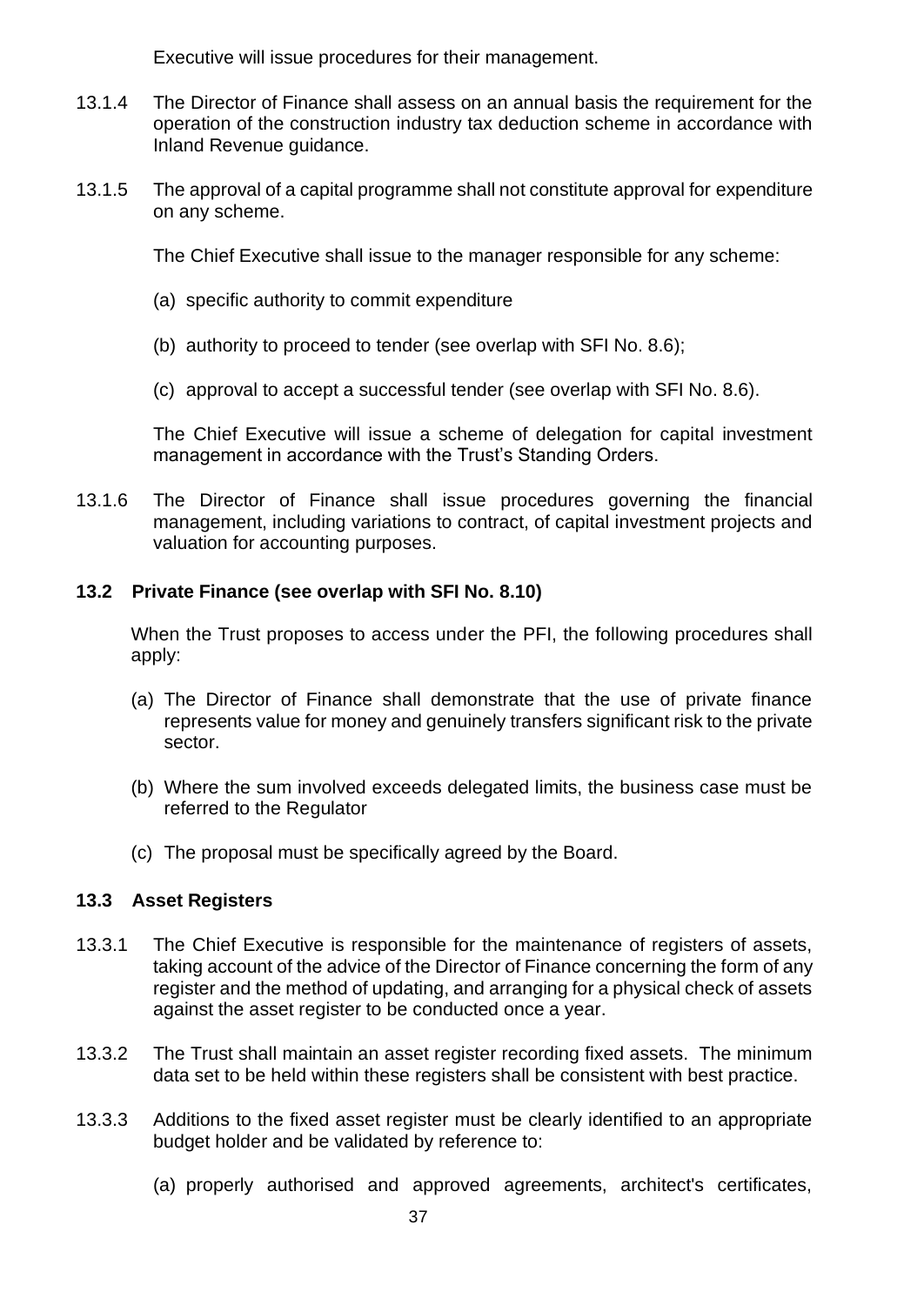supplier's invoices and other documentary evidence in respect of purchases from third parties

- (b) stores, requisitions and wages records for own materials and labour including appropriate overheads
- (c) lease agreements in respect of assets held under a finance lease and capitalised.
- 13.3.4 Where capital assets are sold, scrapped, lost or otherwise disposed of, their value must be removed from the accounting records and each disposal must be validated by reference to authorisation documents and invoices (where appropriate).
- 13.3.5 The Director of Finance shall approve procedures for reconciling balances on fixed assets accounts in ledgers against balances on fixed asset registers.
- 13.3.6 The value of each asset shall be indexed to current values in accordance with best practice.
- 13.3.7 The value of each asset shall be depreciated using methods and rates as determined by the Director of Finance.

## **13.4 Security of Assets**

- 13.4.1 The overall control of fixed assets is the responsibility of the Chief Executive.
- 13.4.2 Asset control procedures (including fixed assets, cash, cheques and negotiable instruments, and also including donated assets) must be approved by the Director of Finance. This procedure shall make provision for:
	- (a) recording managerial responsibility for each asset
	- (b) identification of additions and disposals
	- (c) identification of all repairs and maintenance expenses
	- (d) physical security of assets
	- (e) periodic verification of the existence of condition of, and title to, assets recorded
	- (f) identification and reporting of all costs associated with the retention of an asset.
	- (g) reporting, recording and safekeeping of cash, cheques, and negotiable instruments.
- 13.4.3 All discrepancies revealed by verification of physical assets to fixed asset register shall be notified to the Director of Finance.
- 13.4.4 Whilst each employee and officer has a responsibility for the security of property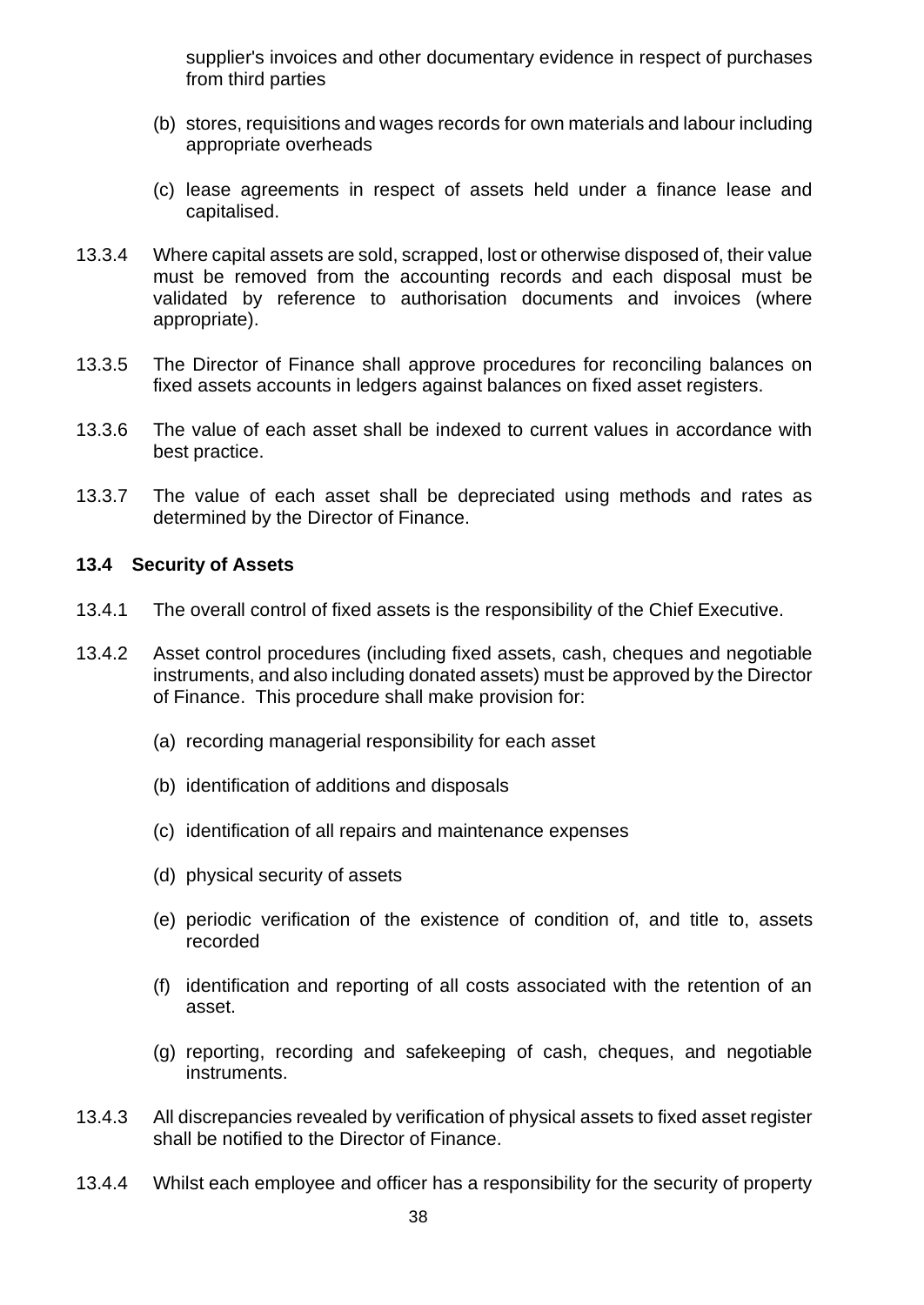of the Trust, it is the responsibility of Board members and senior employees in all disciplines to apply such appropriate routine security practices in relation to NHS property as may be determined by the Board. Any breach of agreed security practices must be reported in accordance with agreed procedures.

- 13.4.5 Any damage to the Trust's premises, vehicles and equipment, or any loss of equipment, stores or supplies must be reported by Board members and employees in accordance with the procedure for reporting losses.
- 13.4.6 Where practical, assets should be marked as Trust property.

## <span id="page-38-0"></span>**14. STORES AND RECEIPT OF GOODS**

#### **14.1 General position**

Stores, defined in terms of controlled stores and departmental stores (for immediate use) should be:

- (a) kept to a minimum
- (b) subjected to annual stock take
- (c) valued at the lower of cost and net realisable value.

## **14.2 Control of Stores, Stocktaking, Condemnations, and Disposal**

- 14.2.1 Subject to the responsibility of the Director of Finance for the systems of control, overall responsibility for the control of stores shall be delegated to an employee by the Chief Executive. The day-to-day responsibility may be delegated by him to departmental employees and stores managers/keepers, subject to such delegation being entered in a record available to the Director of Finance. The control of any Pharmaceutical stocks shall be the responsibility of an appropriate Director; as will the control of any fuel oil and coal.
- 14.2.2 The responsibility for security arrangements and the custody of keys for any stores and locations shall be clearly defined in writing by the appropriate Director. Wherever practicable, stocks should be marked as health service property.
- 14.2.3 The Director of Finance shall set out procedures and systems to regulate the stores including records for receipt of goods, issues, and returns to stores, and losses.
- 14.2.4 Stocktaking arrangements shall be agreed with the Director of Finance and there shall be a physical check covering all items in store at least once a year.
- 14.2.5 Where a complete system of stores control is not justified, alternative arrangements shall require the approval of the Director of Finance.
- 14.2.6 The appropriate Director shall be responsible for a system approved by the Director of Finance for a review of slow moving and obsolete items and for condemnation, disposal, and replacement of all unserviceable articles. The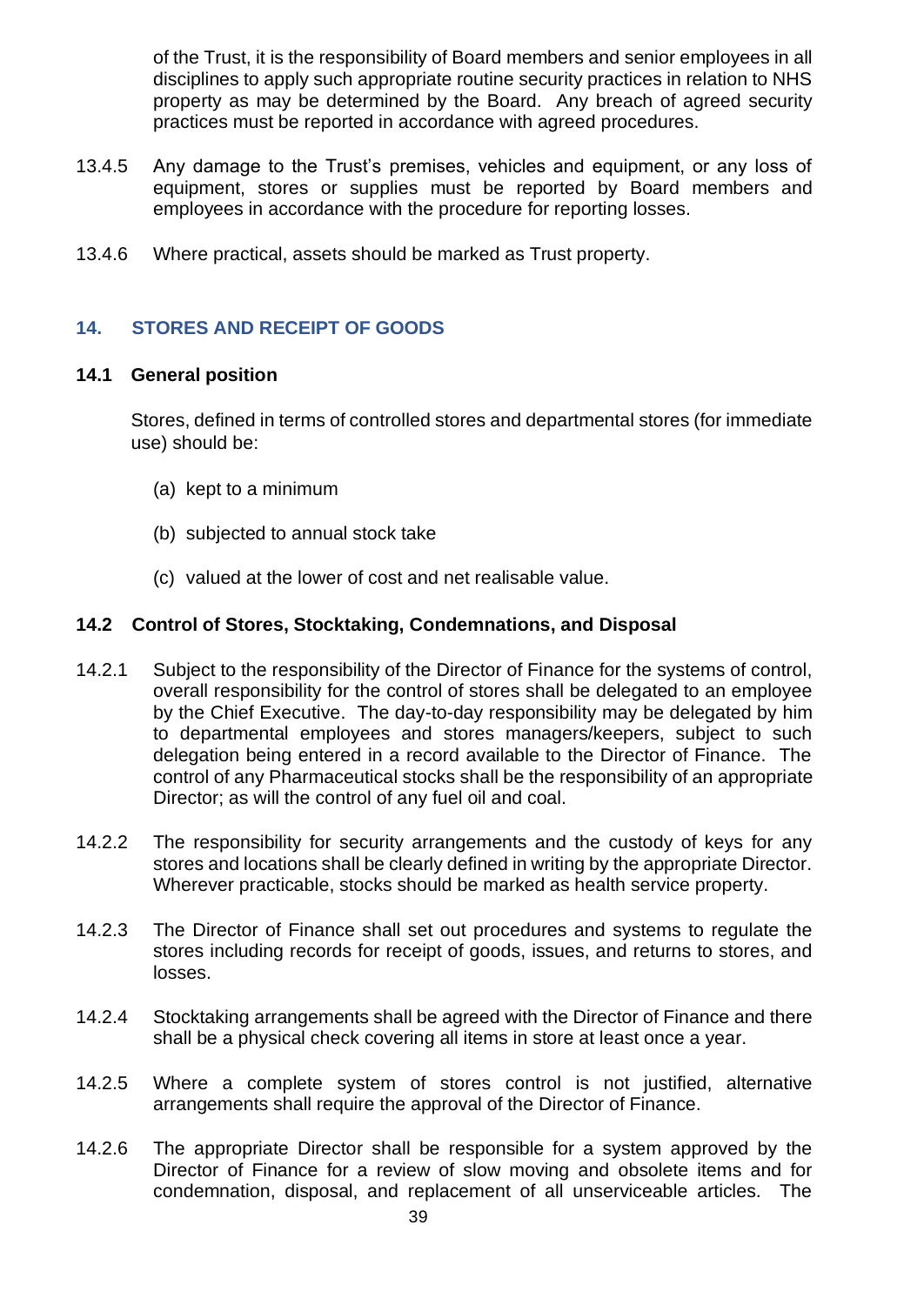appropriate Director shall report to the Director of Finance any evidence of significant overstocking and of any negligence or malpractice (see also overlap with SFI No. 15 Disposals and Condemnations, Losses and Special Payments). Procedures for the disposal of obsolete stock shall follow the procedures set out for disposal of all surplus and obsolete goods.

## **14.3 Goods supplied by NHS Logistics**

For goods supplied via the NHS Supply Chain central warehouses, the Chief Executive shall identify those authorised to requisition and accept goods from the store. The authorised person shall check receipt against the delivery note before forwarding this to the Director of Finance who shall satisfy himself that the goods have been received before accepting the recharge.

## <span id="page-39-0"></span>**15. DISPOSALS AND CONDEMNATIONS, LOSSES AND SPECIAL PAYMENTS**

## **15.1 Disposals and Condemnations**

- 15.1.1 Under the terms of the authorisation agreement, the approval of the Regulator is required prior to the disposal of any protected assets (above any 'de minimis' limit where specified). There are no external restrictions on the disposal of other assets providing that the proceeds are used to further the Trust's public interest objectives.
- 15.1.2 The Director of Finance must prepare detailed procedures for the disposal of assets including condemnations and ensure that these are notified to managers.
- 15.1.3 When it is decided to dispose of a Trust asset, the Head of Department, or authorized, deputy will determine and advise the Director of Finance of the estimated market value of the item, taking account of professional advice where appropriate.
- 15.1.4 All unserviceable articles shall be:
	- (a) condemned or otherwise disposed of by an employee authorised for that purpose by the Director of Finance
	- (b) recorded by the Condemning Officer in a form approved by the Director of Finance which will indicate whether the articles are to be converted, destroyed or otherwise disposed of. All entries shall be confirmed by the countersignature of a second employee authorised for the purpose by the Director of Finance.
- 15.1.5 The Condemning Officer shall satisfy himself as to whether or not there is evidence of negligence in use and shall report any such evidence to the Director of Finance who will take the appropriate action.

## **15.2 Losses and Special Payments**

15.2.1 The Director of Finance must prepare procedural instructions on the recording of and accounting for condemnations, losses, and special payments.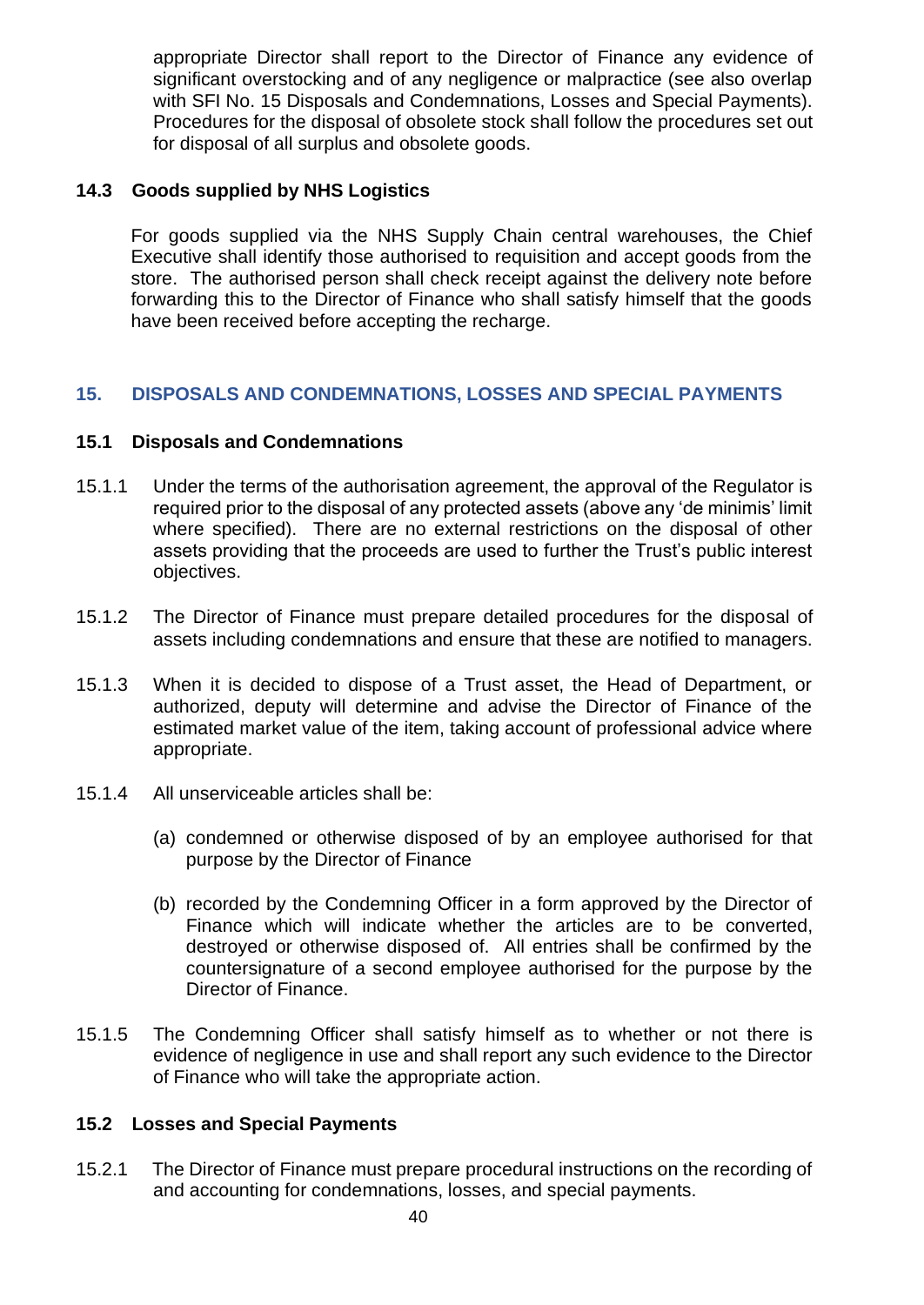- 15.2.2 Any employee or officer discovering or suspecting a loss of any kind must either immediately inform their head of department, who must immediately inform the Chief Executive and the Director of Finance or inform an officer charged with responsibility for responding to concerns involving loss. This officer will then appropriately inform the Director of Finance and/or Chief Executive. Where a criminal offence is suspected, the Director of Finance must immediately inform the police if theft or arson is involved. The Director of Finance should comply with any requirements to report fraud as determined by the Regulator/Secretary of State.
- 15.2.3 For losses apparently caused by theft, arson, neglect of duty or gross carelessness, except if trivial, the Director of Finance (or the Local Counter Fraud Specialist on the Director's behalf) must notify the Audit Committee which will consider approval of write off on behalf of the Board.
- 15.2.4 The Director of Finance shall be authorised to take any necessary steps to safeguard the Trust's interests in bankruptcies and company liquidations.
- 15.2.5 For any loss, the Director of Finance should consider whether any insurance claim can be made.
- 15.2.6 The Director of Finance shall maintain a Losses and Special Payments Register in which write-off action is recorded.
- 15.2.7 All losses and special payments must be reported to the Audit Committee at every meeting.

## <span id="page-40-0"></span>**16. INFORMATION TECHNOLOGY**

## **16.1 National Programme for IT**

The Trust, under the terms of the Authorisation agreement, is required to participate in the National Programme for Information Technology or equivalent, in accordance with any guidance issued by the Regulator. This requirement extends to the Director of Finance in fulfilling his/her responsibilities for the computerised financial data of the Trust.

## **16.2 Responsibilities and duties of the Digital Director who reports to the Director of Finance**

- 16.2.1 The Digital Director, who is responsible for the accuracy and security of the computerised financial data of the Trust, shall:
	- (a) devise and implement any necessary procedures to ensure adequate (reasonable) protection of the Trust's data, programs and computer hardware for which the Director is responsible from accidental or intentional disclosure to unauthorised persons, deletion or modification, theft or damage, having due regard for the Data Protection Act 1998;
	- (b) ensure that adequate (reasonable) controls exist over data entry, processing,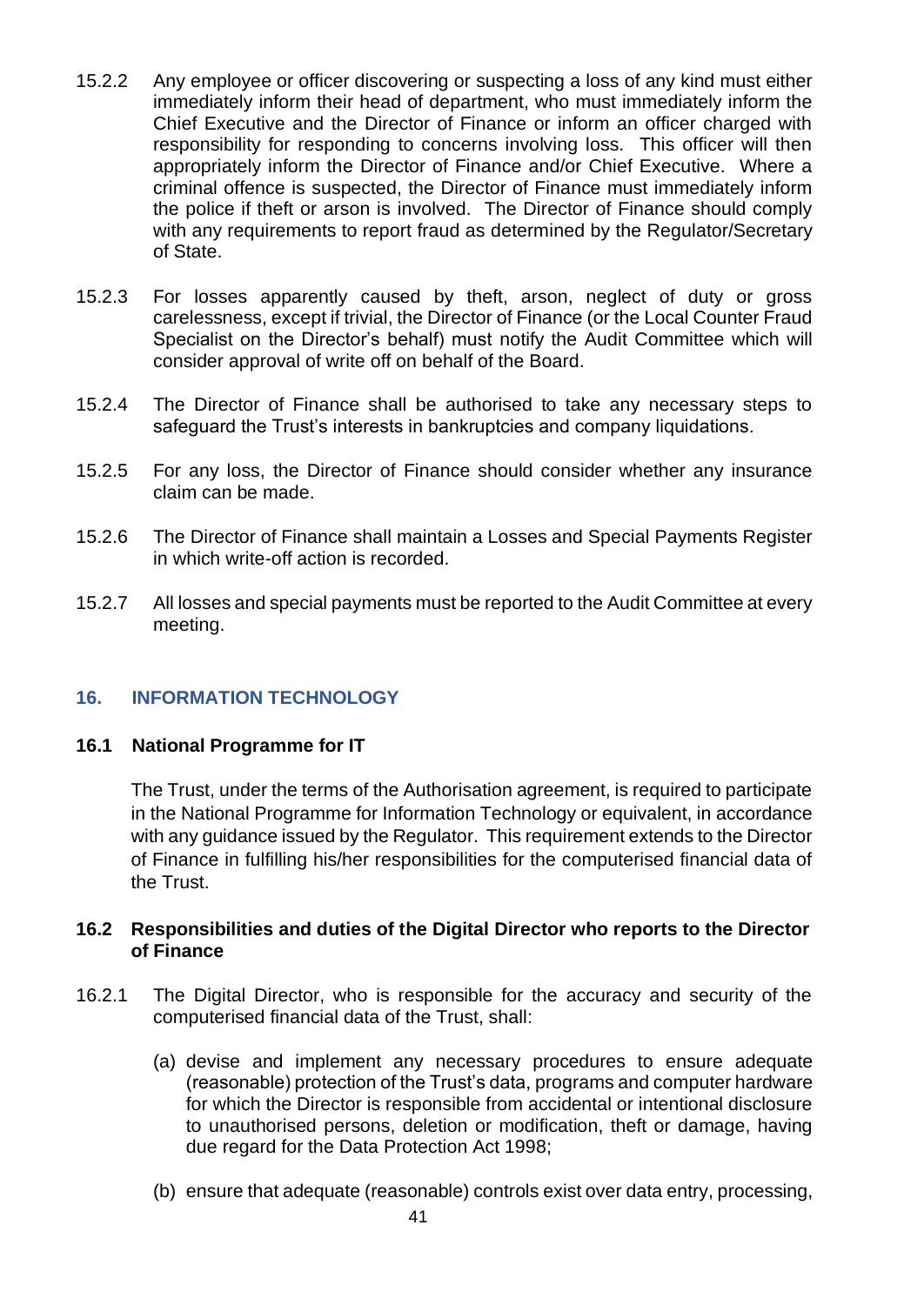storage, transmission, and output to ensure security, privacy, accuracy, completeness, and timeliness of the data, as well as the efficient and effective operation of the system

- (c) ensure that adequate controls exist such that the computer operation is separated from development, maintenance, and amendment
- (d) ensure that an adequate management (audit) trail exists through the computerised system and that such computer audit reviews as the Director may consider necessary are being carried out.
- 16.2.2 The Director of Finance shall need to ensure that new financial systems and amendments to current financial systems are developed in a controlled manner and thoroughly tested prior to implementation. Where this is undertaken by another organisation, assurances of adequacy must be obtained from them prior to implementation.
- 16.2.3 The appropriate Director shall publish and maintain a Freedom of Information (FOI) Publication and records management Scheme or adopt a model Publication Scheme approved by the information Commissioner. A Publication Scheme is a complete guide to the information routinely published by a public authority. It describes the classes or types of information about the Trust that is made publicly available.

## **16.3 Responsibilities and duties of other Directors and Officers in relation to computer systems of a general application**

In the case of computer systems which are proposed General Applications (i.e. normally those applications which the majority of Trust's in the Region wish to sponsor jointly) all responsible directors and employees will send to the Director of IM&T:

- (a) details of the outline design of the system
- (b) in the case of packages acquired either from a commercial organisation, from the NHS, or from another public sector organisation, the operational requirement.

## **16.4 Contracts for Computer Services with other health bodies or outside agencies**

- 16.4.1 The Director of IM&T shall ensure that contracts for computer services for financial applications with another health organisation or any other agency shall clearly define the responsibility of all parties for the security, privacy, accuracy, completeness, and timeliness of data during processing, transmission and storage. The contract should also ensure rights of access for audit purposes.
- 16.4.2 Where another health organisation or any other agency provides a computer service for financial applications, the Director of Finance shall periodically seek assurances that adequate controls are in operation.

## **16.5 Risk Assessment**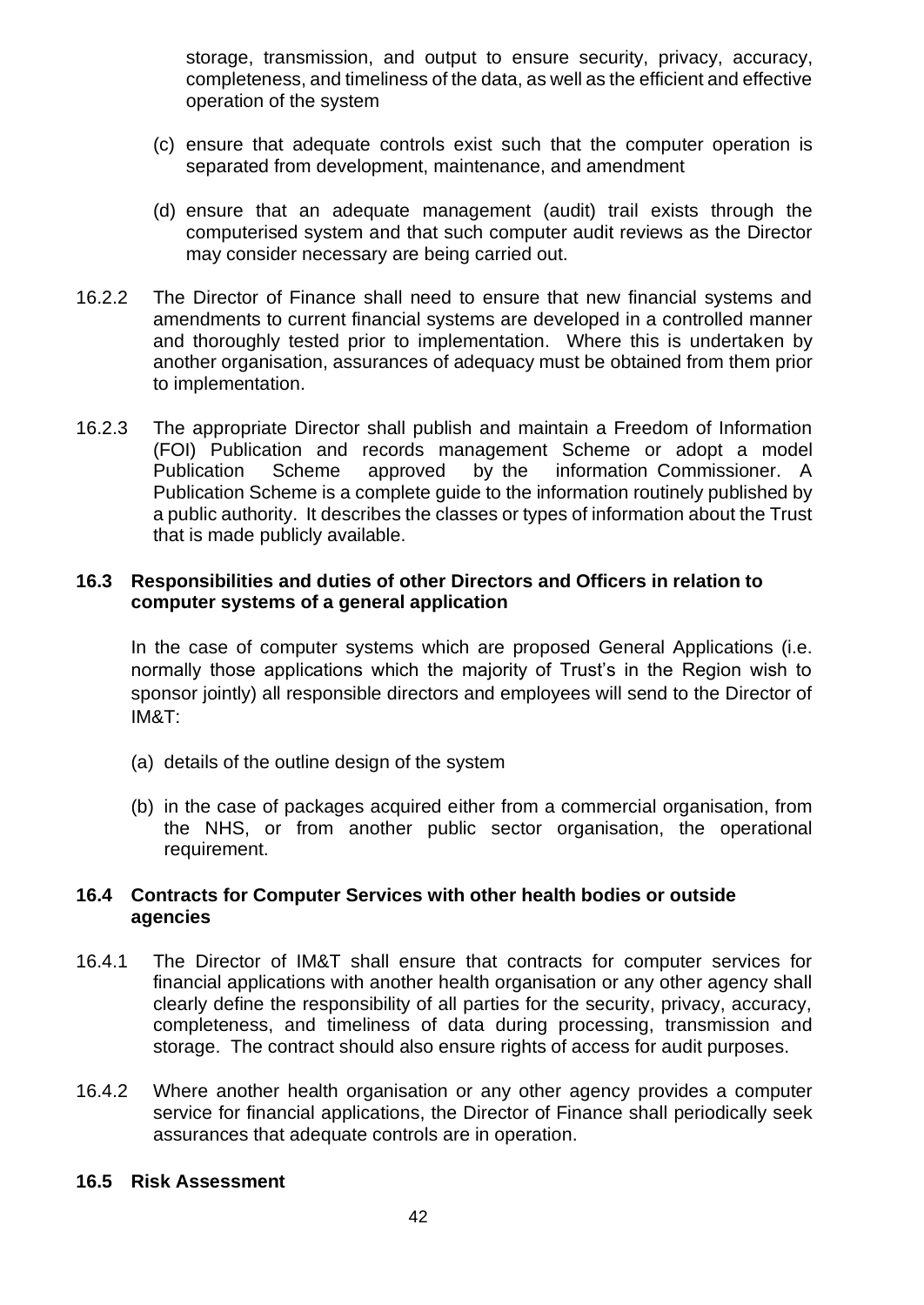The Director of IM&T shall ensure that risks to the Trust arising from the use of IT are effectively identified and considered and appropriate action taken to mitigate or control risk. This shall include the preparation and testing of appropriate disaster recovery plans.

## **16.6 Requirements for Computer Systems which have an impact on corporate financial systems**

Where computer systems have an impact on corporate financial systems the Associate Director of IM&T shall need to be satisfied that:

- (a) systems acquisition, development and maintenance are in line with corporate policies such as an Information Technology Strategy
- (b) data produced for use with financial systems is adequate, accurate, complete and timely, and that a management (audit) trail exists
- (c) Director of Finance staff have access to such data
- (d) such computer audit reviews as are considered necessary are being carried out.

## <span id="page-42-0"></span>**17. PATIENTS' PROPERTY**

- **17.1** The Trust has a responsibility to provide safe custody for money and other personal property (hereafter referred to as "property") handed in by patients, in the possession of unconscious or confused patients, or found in the possession of patients dying in hospital or dead on arrival.
- **17.2** The Chief Executive is responsible for ensuring that patients or their guardians, as appropriate, are informed before or at admission by:
	- notices and information booklets; *(notices are subject to sensitivity guidance)*
	- hospital admission documentation and property records
	- the oral advice of administrative and nursing staff responsible for admissions,

that the Trust will not accept responsibility or liability for patients' property brought into Health Service premises unless it is handed in for safe custody and a copy of an official patients' property record is obtained as a receipt.

- **17.3** The Director of Finance must provide detailed written instructions on the collection, custody, investment, recording, safekeeping, and disposal of patients' property (including instructions on the disposal of the property of deceased patients and of patients transferred to other premises) for all staff whose duty is to administer, in any way, the property of patients. Due care should be exercised in the management of a patient's money in order to maximise the benefits to the patient.
- **17.4** Good practice guidance requires the opening of separate accounts for patients' moneys; these shall be opened and operated under arrangements agreed by the Director of Finance.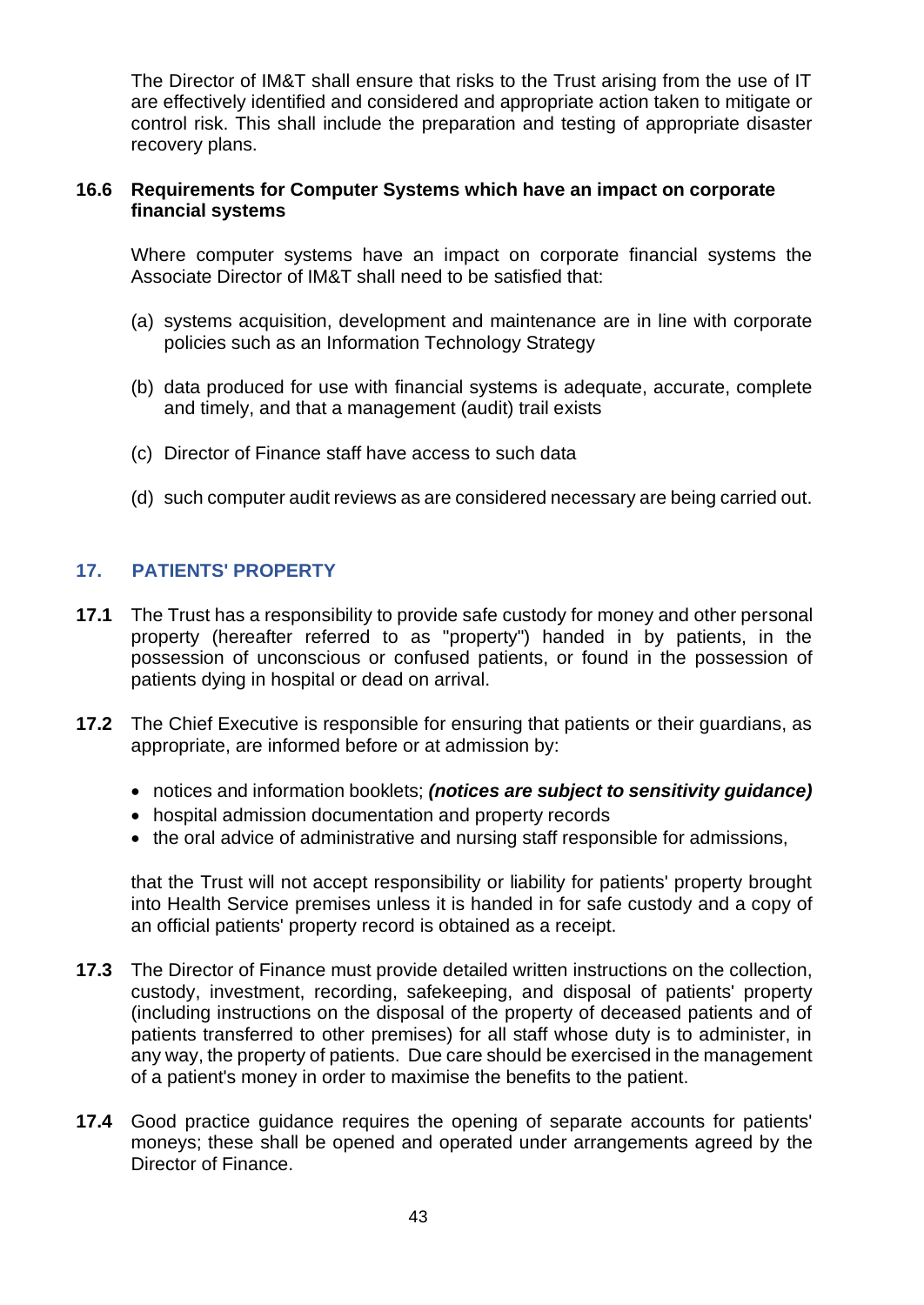- **17.5** In all cases where property of a deceased patient is of a total value in excess of £5,000 (or such other amount as may be prescribed by any amendment to the Administration of Estates, Small Payments, Act 1965), the production of Probate or Letters of Administration shall be required before any of the property is released. Where the total value of property is £5,000 or less, forms of indemnity shall be obtained.
- **17.6** Staff should be informed, on appointment, by the appropriate departmental or senior manager of their responsibilities and duties for the administration of the property of patients.
- **17.7** Where patients' property or income is received for specific purposes and held for safekeeping the property or income shall be used only for that purpose unless any variation is approved by the donor or patient in writing.

## <span id="page-43-0"></span>**18. FUNDS HELD ON TRUST**

## **18.1 Corporate Trustee**

- (i) Standing Order No. 2.1.2 outlines the Trust's responsibilities as a corporate trustee for the management of funds it holds on trust. The Trust shall comply with Charities Commission latest guidance and best practice.
- (ii) The discharge of the Trust's corporate trustee responsibilities are distinct from its responsibilities for exchequer funds and may not necessarily be discharged in the same manner, but there must still be adherence to the overriding general principles of financial regularity, prudence and propriety. Trustee responsibilities cover both charitable and non-charitable purposes.

The Director of Finance shall ensure that each trust fund which the Trust is responsible for managing is managed appropriately with regard to its purpose and to its requirements.

## **18.2 Accountability to Charity Commission**

- (i) The trustee responsibilities must be discharged separately, and full recognition given to the Trust's l accountability to the Charity Commission for charitable funds held on trust.
- (ii) The Schedule of Matters Reserved to the Board and the Scheme of Delegation make clear where decisions regarding the exercise of discretion regarding the disposal and use of the funds are to be taken and by whom. All Trust Board members and Trust officers must take account of that guidance before taking action.

## **18.3 Applicability of Standing Financial Instructions to funds held on Trust**

- (i) In so far as it is possible to do so, most of the sections of these Standing Financial Instructions will apply to the management of funds held on trust.
- (ii) The over-riding principle is that the integrity of each Trust must be maintained,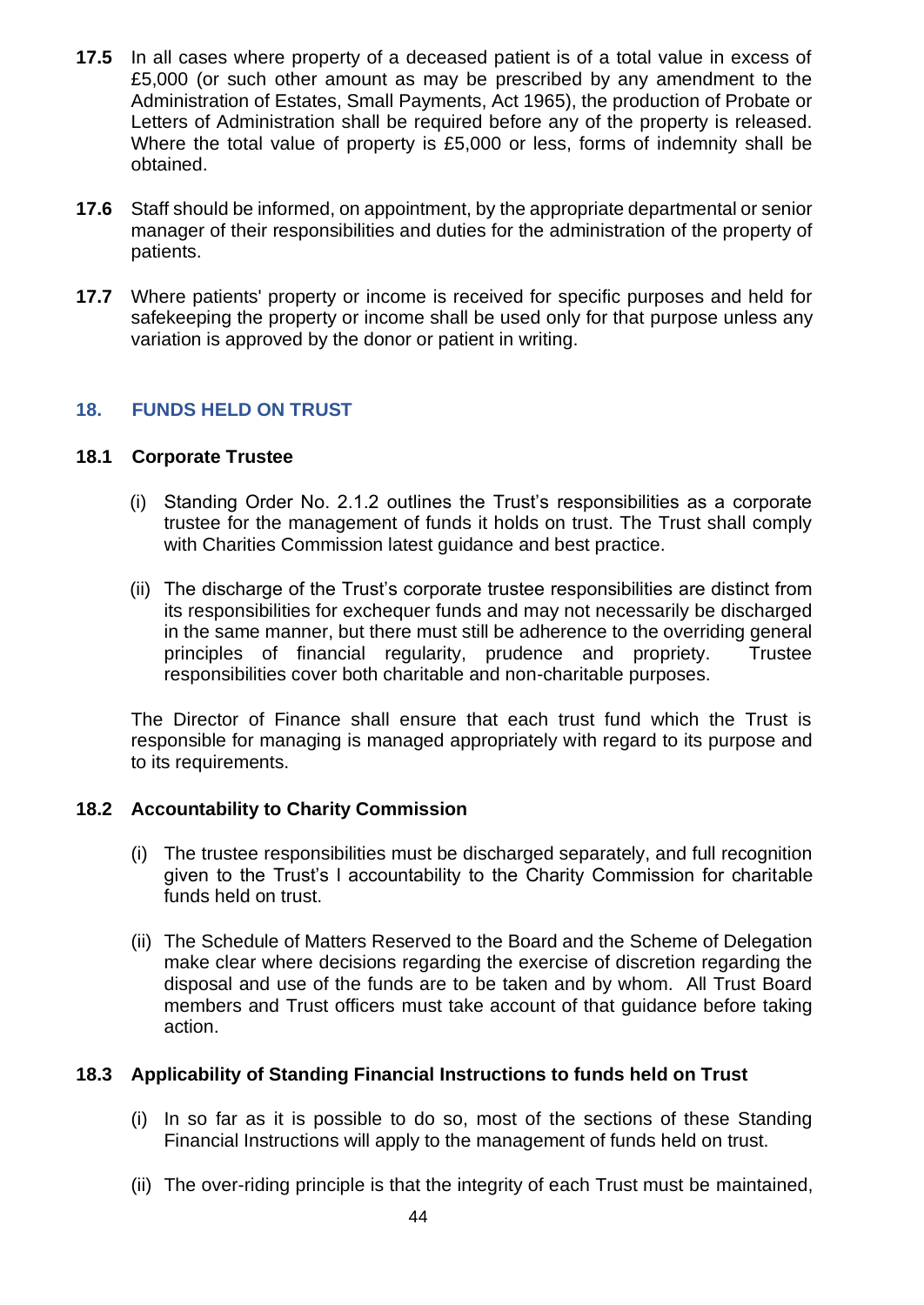and statutory and Trust obligations met. Materiality must be assessed separately from Exchequer activities and funds.

## <span id="page-44-0"></span>**19. ACCEPTANCE OF GIFTS BY STAFF AND LINK TO STANDARDS OF BUSINESS CONDUCT (see overlap with SO 11.2.6 (d))**

The Director of Finance shall ensure that all staff are made aware of the Trust policy on acceptance of gifts and other benefits in kind by staff. This policy follows the guidance contained in the Department of Health circular HSG (93) 5 'Standards of Business Conduct for NHS Staff' and is also deemed to be an integral part of these Standing Orders and Standing Financial Instructions.

## <span id="page-44-1"></span>**20. RETENTION OF RECORDS**

- **20.1** The Chief Executive shall be responsible for maintaining archives for all records required to be retained in accordance with Department of Health guidelines.
- **20.2** The records held in archives shall be capable of retrieval by authorised persons.
- **20.3** Records held in accordance with latest Department of Health guidance shall only be destroyed at the express instigation of the Chief Executive. Detail shall be maintained of records so destroyed.

## <span id="page-44-2"></span>**21. RISK MANAGEMENT AND INSURANCE**

#### **21.1 Programme of Risk Management**

21.1.1 The Chief Executive shall ensure that the Trust has a programme of risk management, in accordance with current Department of Health assurance framework requirements, which must be approved and monitored by the Board.

The programme of risk management shall include:

- (a) a process for identifying and quantifying risks and potential liabilities
- (b) engendering among all levels of staff a positive attitude towards the control of risk.
- (c) management processes to ensure all significant risks and potential liabilities are addressed including effective systems of internal control, cost effective insurance cover, and decisions on the acceptable level of retained risk
- (d) contingency plans to offset the impact of adverse events
- (e) audit arrangements including:
	- Internal Audit,
	- clinical audit,
	- health and safety review.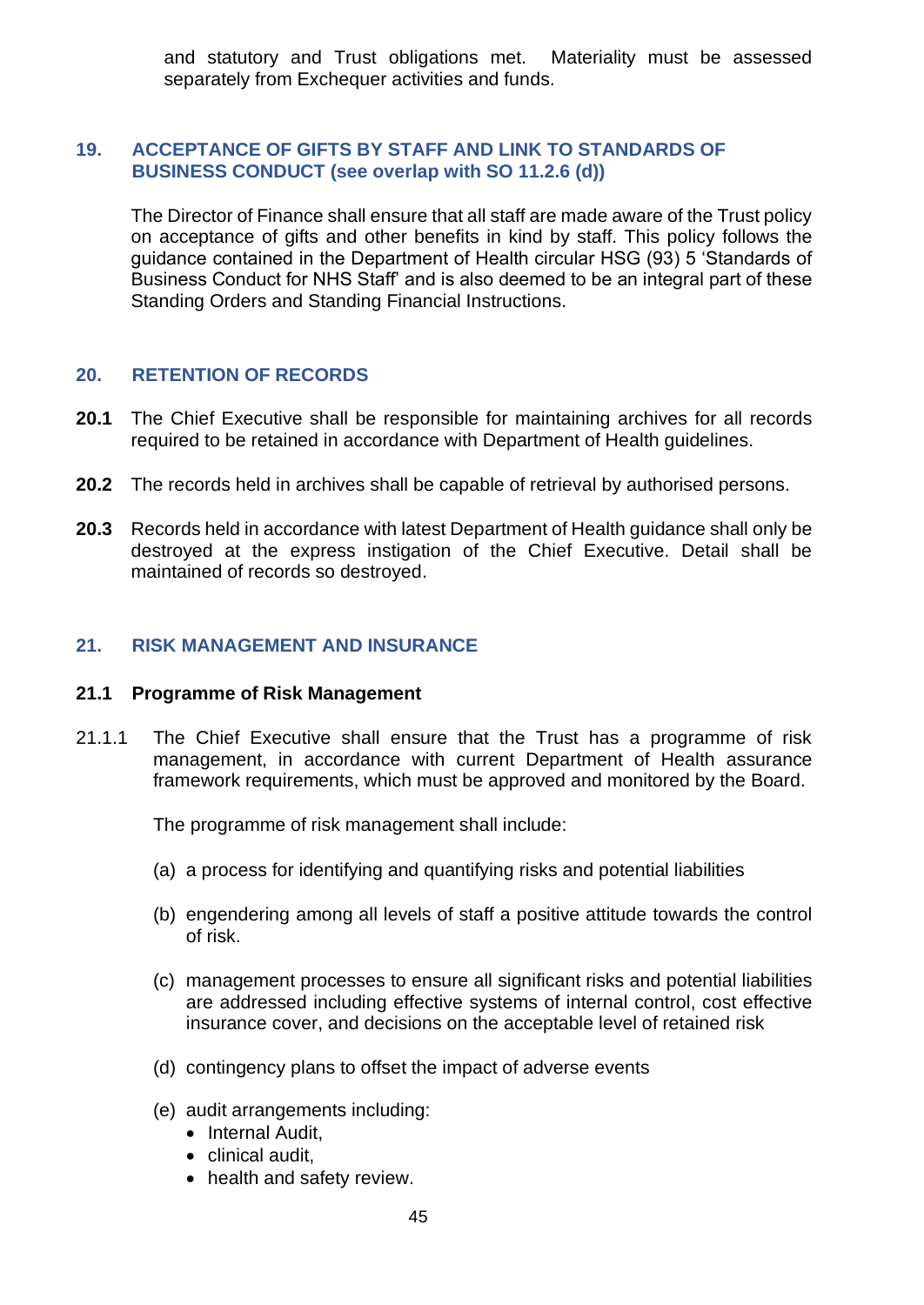- (f) a clear indication of which risks shall be insured
- (g) arrangements to review the Risk Management programme.
- **21.1.2** The existence, integration and evaluation of the above elements will assist in providing a basis to make a Annual Governance Statement within the Annual Report and Accounts as required by current Department of Health guidance.

## **21.2 Insurance: Risk Pooling Schemes administered by NHS Resolution**

The Board shall decide if the Trust will insure through the risk pooling schemes administered by the NHS Resolution or self-insure for some, or all the risks covered by the risk pooling schemes. If the Board decides not to use the risk pooling schemes for any of the risk areas (clinical, property and employers/third party liability) covered by the scheme this decision shall be reviewed annually.

## **21.3 Insurance arrangements with commercial insurers**

There is a general prohibition on entering into insurance arrangements with commercial insurers. There are, however, **three exceptions** when Trust's may enter into insurance arrangements with commercial insurers. The exceptions are:

- (a) Trust's may enter commercial arrangements for **insuring motor vehicles** owned by the Trust including insuring third party liability arising from their use.
- (b) where the Trust is involved with a consortium in a **Private Finance Initiative contract** and the other consortium members require that commercial insurance arrangements are entered into; and
- (c) where **income generation activities** take place. Income generation activities should normally be insured against all risks using commercial insurance. If the income generation activity is also an activity normally carried out by the Trust for a NHS purpose the activity may be covered in the risk pool. Confirmation of coverage in the risk pool must be obtained from the Litigation Authority. In any case of doubt concerning a Trust's powers to enter into commercial insurance arrangements the Finance Director should consult the Department of Health.

## **21.4 Arrangements to be followed by the Board in agreeing Insurance cover**

- (a) Where the Board decides to use the risk pooling schemes administered by the NHS Resolution the Director of Finance shall ensure that the arrangements entered into are appropriate and complementary to the risk management programme. The Director of Finance shall ensure that documented procedures cover these arrangements.
- (b) Where the Board decides not to use the risk pooling schemes administered by the NHS Resolution for one or other of the risks covered by the schemes, the Director of Finance shall ensure that the Board is informed of the nature and extent of the risks that are self-insured as a result of this decision. The Director of Finance will draw up formal documented procedures for the management of any claims arising from third parties and payments in respect of losses which